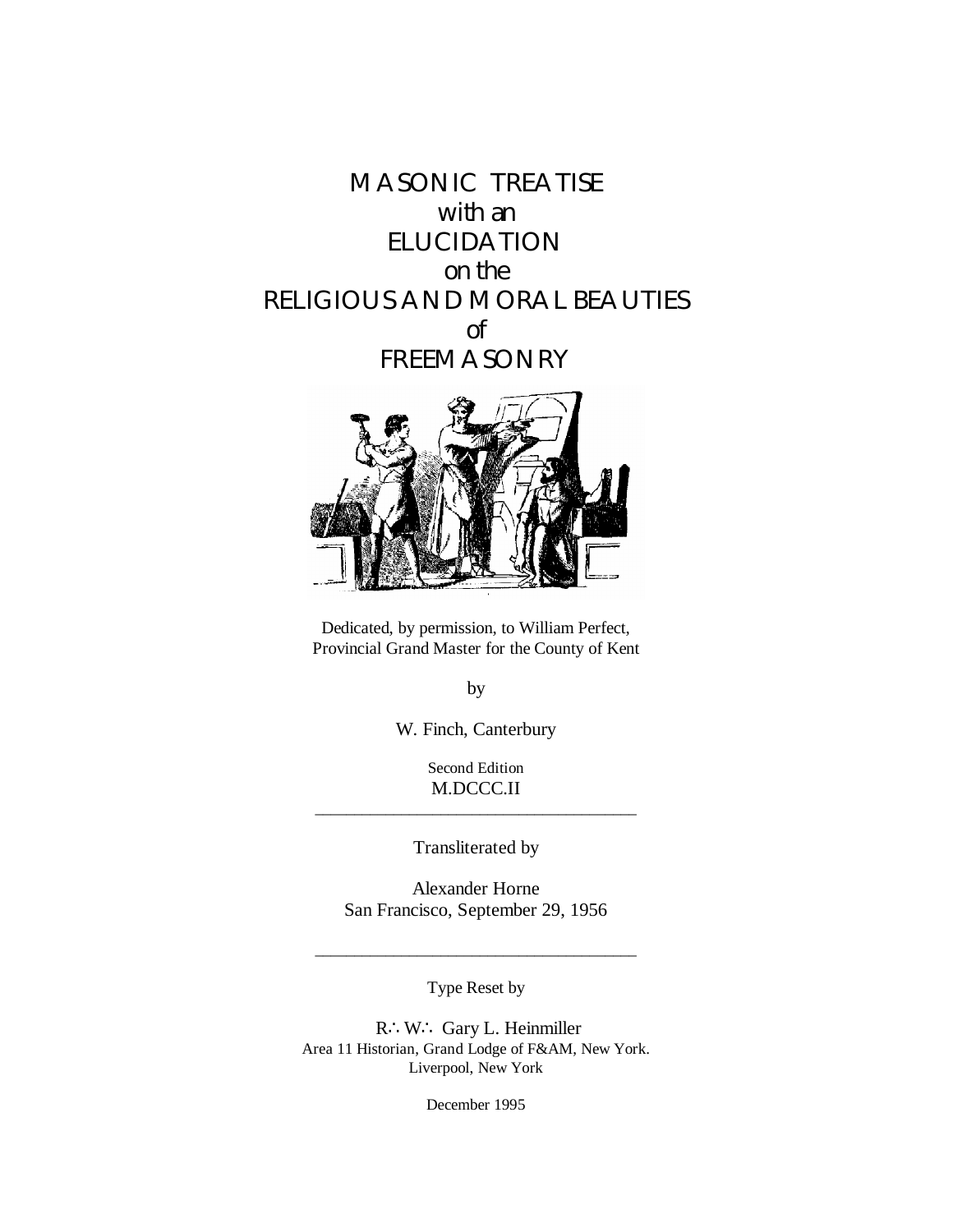# Notes

The Following remarks on the transliteration of the Finch Ritual may be of interest:

 1. The Codes used by Finch in his cipher Ritual have been given by Bro. F. M. Rickard in his Paper on "William Finch," in Ars Quatuor Coronatorum, Vol. LV. p. 241, and less completely in Mackey's Encyclopedia of Freemasonry, art. "Finch". They are completely inadequate, however, when it comes to words that are indicated by initial letters only, or by dots or dashes. I have therefore filled in these blanks by reference to the corresponding passages in Browne's Master-Key (2nd Ed. 1802), the current Emulation Lectures (A. Lewis, 1919), and an almost identical Ritual Working -- the Vancouver MS. -- now in the possession of Western Gate Lodge, B.C.R., Vancouver, B. C.

Examples:

| Finch                                                               | Transliteration                                                |
|---------------------------------------------------------------------|----------------------------------------------------------------|
| $3 S 7$ hrws a eew you first p to be 2,                             | Bro. S.W. where was you first p. .p. .d to be made a<br>Mason. |
| What are the emblems of $F$ ----- $F$ ----- and $Z$ ,               | What are the emblems of Freedom, Fervency and<br>Zeal,         |
| Why ayuosw $1 \ldots r \ldots$ the 4 in so conspicuous<br>a manner, | Why was you led round the L. in so conspicuous<br>a manner,    |

 2. The incompleted transliteration, indicated by dots and initials in the second column above, is explained by the practise carried out in the Emulation Lectures, where certain significant words are so treated, to "hele and conceal" where required. Similar initials and blank spaces have been preserved throughout this transliteration, wherever the same words appear in **Emulation** so treated. They should present no difficulty to the "industrious craftsman".

 3. Uncertain passages as well as interpolations are indicated by double parentheses ((like this)) or by square brackets [like this]. In some instances, the source of the suggested equivalent is given.

Examples:

| Finch                                                        | Transliteration                                                                                        |
|--------------------------------------------------------------|--------------------------------------------------------------------------------------------------------|
| By this I presume $y \cdot a$ and $M$ ----,                  | By this I presume you are a Mason,                                                                     |
| So take, etc.                                                | So taken [ and accepted among Brother and Fellows.<br>-- Emulation 1.                                  |
| On what,                                                     | On what,                                                                                               |
| . .tp---- of a  or some s---- i---- etc.                     | On the P. of $\lceil$ a sword $\rceil$ or some S. I. $\lceil$ extended to<br>my n. l. b. $-$ Browne ]. |
| Consisting of how many $S \ldots, \ldots, \ldots,$<br>. , Of | Consisting of how many $S \dots s$ , [ Three, five, seven<br>or eleven. -- Vancouver  .                |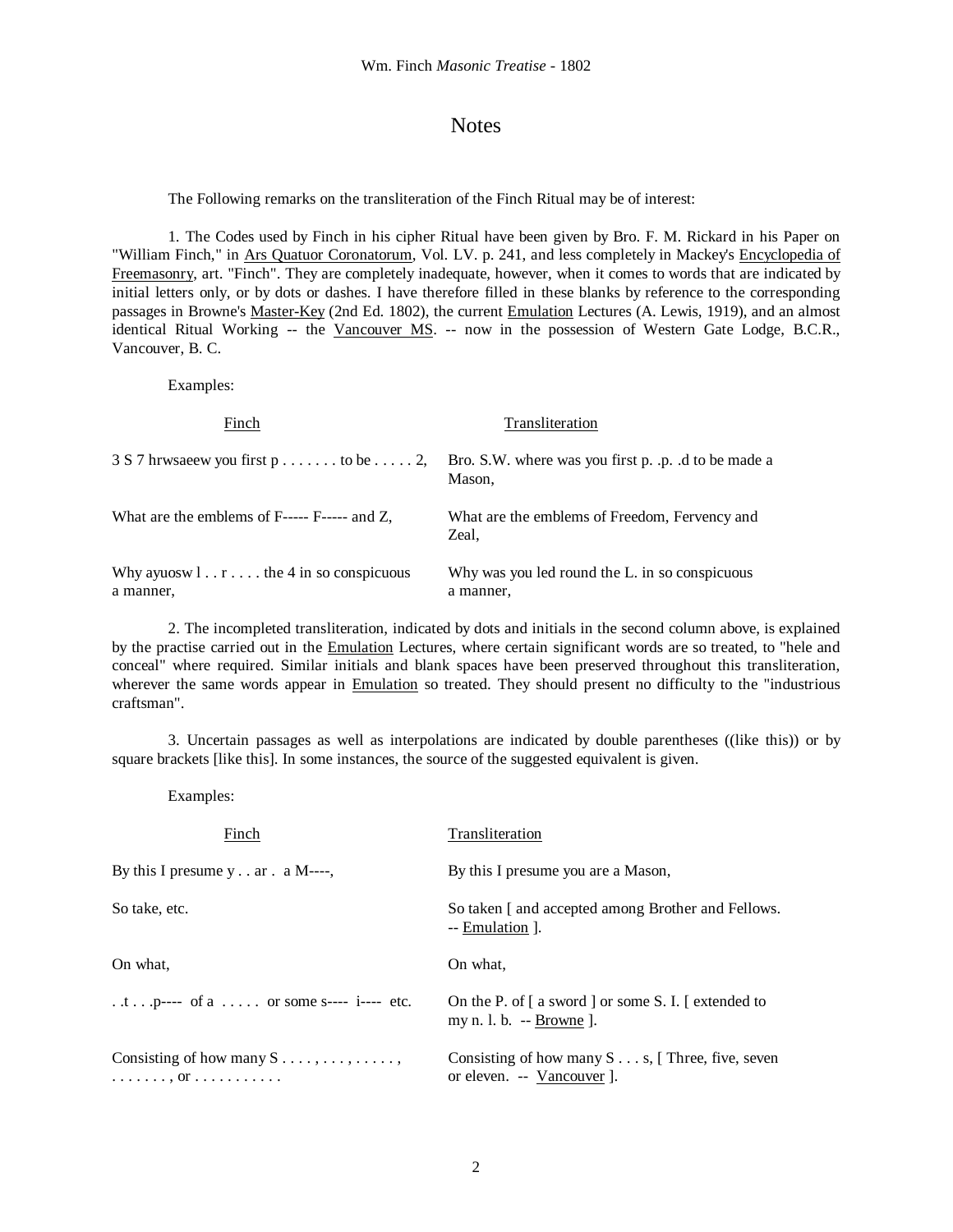4. Single parentheses are as in the original (like this), except in the case of obvious explanatory interpolations or corrections. Omitted letters or words have been filled in, and are indicated by square brackets in the customary manner. Typographical errors, however, or errors in spelling, have been preserved as in the original.

> Alexander Horne San Francisco, 1956.

This reset edition varies from the dittoed copy used as the source for this edition because:

 1. The ditto ink was too faded and blurred to be reproduced by other than resetting the type, also the paper was very aged and mottled with ditto ink.

 2. The format has been streamlined with more legible text, justified margins, section headings and such other 'computer age' enhancements as would assist the reader and/or researcher.

 The original MS. has been faithfully reproduced to include grammatical, punctuation and spelling errors. Long passages have been broken at such points as colons and semicolons to assist the reader in comprehending the material. The Masonic world abounds in variations of the Ritual, each one helps to shed a little light on the overall theme of the allegory concealed within. Masonry is more than a social or beneficent organization. Deeply concealed within the 'Ritual' are ageless Teachings and Truth, awaiting the those dedicated few who would, with a True Heart, Knock.

 This Ritual is said to represent a working used by Wm. Finch, and to some extent by others, around the turn of the century (ca 1802). Among the many elements within this work are three entire 'Sections' comprising no less than 69 Questions and Answers given over to a very minute analysis and description of the Temple (KST), its location, its architectural features, and its appurtenances. (King Solomon's Temple in the Masonic Tradition, pgs. 139 & 140, by Alex Horne [the 'transliterator' of this Ritual], The Aquarian Press, 1972.)

> G. L. H. Liverpool, New York December 1995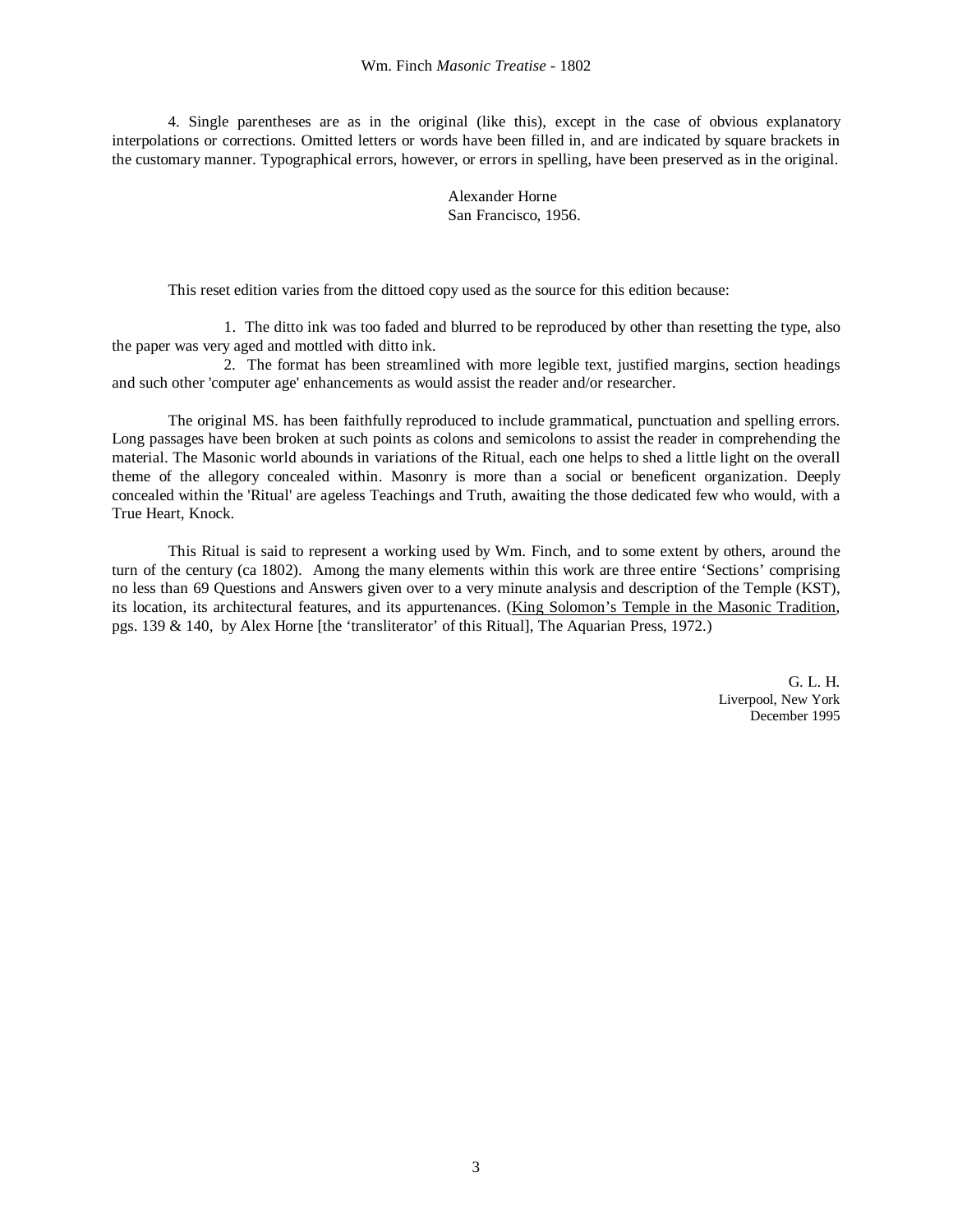# Contents

Notes of Transliterator, Alexander Horne, 1956 2 Notes of Transcriber, Gary L. Heinmiller, 1995 3

Contents 4

Section No. of Q&A's Page

# *Entered Apprentice Degree*

| 1              | 43 | 5  |
|----------------|----|----|
| $\overline{2}$ | 58 | 8  |
| 3              | 46 | 11 |
| 4              | 34 | 15 |
| 5              | 12 | 18 |
| 6              | 25 | 20 |

# *Fellowcraft Degree*

| $\mathbf{1}$ | 18 | 22 |
|--------------|----|----|
| 2            | 97 | 23 |
| 3            | 32 | 33 |

## *Master Mason Degree*

| 1              | 26 | 35 |
|----------------|----|----|
| $\overline{2}$ | 12 | 38 |
| 3              | 09 | 39 |
| 4              | 23 | 40 |
| 5              | 36 | 42 |
| 6              | 10 | 45 |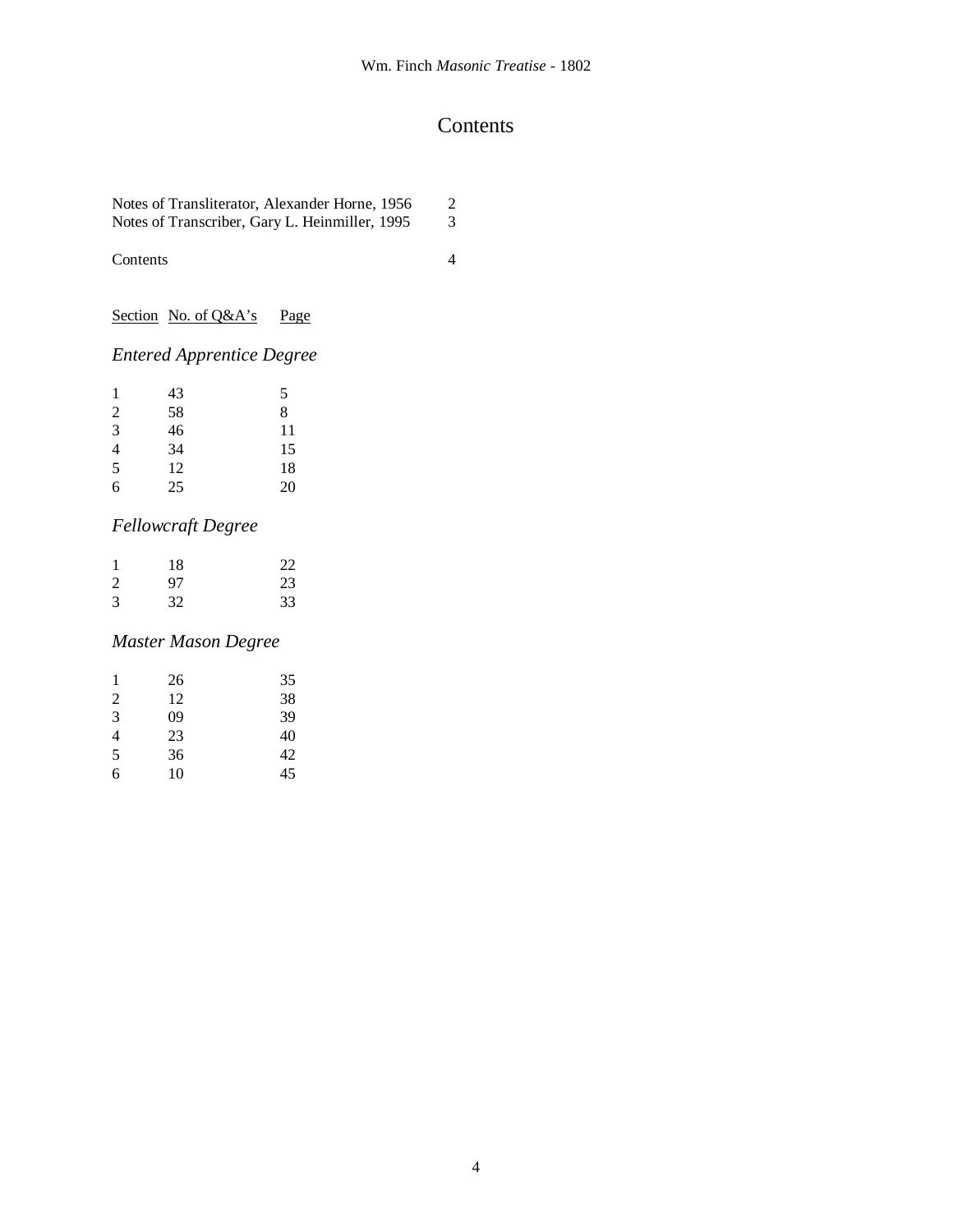# [Entered Apprentice Degree] First Section

 $1st S$  1st D

- 1. Bro. SW as Free and Accepted Masons where did you and I first meet, *Upon the Square,*
- 2. Where hope to part, *Upon the Level,*
- 3. Why so,
- *As Masons we ought always so to do with all mankind, but more particularly as obligated Brother Masons,*
- 4. From whence came you,

*From the west,*

5. Where going,

*To the east,*

- 6. What induced you to leave the west to go to the east, *In search of a Master and of him to gain instruction,*
- 7. Who are you that want instruction,
	- *A Free and Accepted Mason,*
- 8. What kind of man ought Free and Accepted Masons to be,
	- *A free Man born of a free Woman, brother to a King, and companion to a beggar if a Mason,*
- 9. Why free,

 *That the habits of slavery might not contaminate the true principles on which Masonry is founded,* 10. Why born of free woman,

*Because the Masons who were chosen by KS to work at the Temple, were declared free, and exempt from all imposts, duties, and taxes for them and their descendants;*

*they had also the previlidge (sic) to bear arms. Since the destruction of the Temple by Nebuchadnezzar, they were carried into captivity with the ancient Jews, but the good will of Cyrus gave them permission to erect a Second Temple, having set them at liberty for that purpose. It is since this epoch that we bear the name of Free-masons,* 11. Why brother to Kings or companion to beggars if Masons,

*A King is here reminded that that (sic) although a crown may adorn his head, and a sceptre his hand, yet the blood in his veins is derived from the common parent, and no better than that of his meanest subject;*

*the wisest Senator, or the most skilful* [sic] *Artist, is taught, that equally with others he is exposed by nature to infirmity, sickness, and disease, that unforeseen misfortunes may impair his faculties, and level him with the meanest of his species:*

*men of inferior talents are here reminded (who are not placed by fortune in such exalted stations) to regard their superiors with peculiar esteem, when they behold them divested of pride, vanity, and external grandeur, condescending in a badge of innocence and bond of friendship, to trace wisdom and follow virtue, assisted by those who are of a rank beneath them;*

*virtue is true nobility;*

wisdom is the channel by which virtue only can distinguish us as Masons. (Preston),

12. Another reason why free born,

*It treats of that grand festival which Abraham made at the weaning of his son Isaac. --*

*When Sarah saw Ishmael, the son of Hagar, the Egyptian bond-woman, teazing (sic) and perplexing her son, she remonstrated with Abraham, saying, put away that bond-woman and her son, for such as they shall not inherit with the free-born;*

*she speaking as being endowed by divine inspiration, well knowing that from Isaac's loins would spring a great and mighty people, such as would serve the Lord with Freedom, Fervency and Zeal, and she fearing if they were brought up together, Isaac might imbibe some of Ishmael's slavish principles, it being generally remarked that the minds of slaves are much more contaminated than the free born,*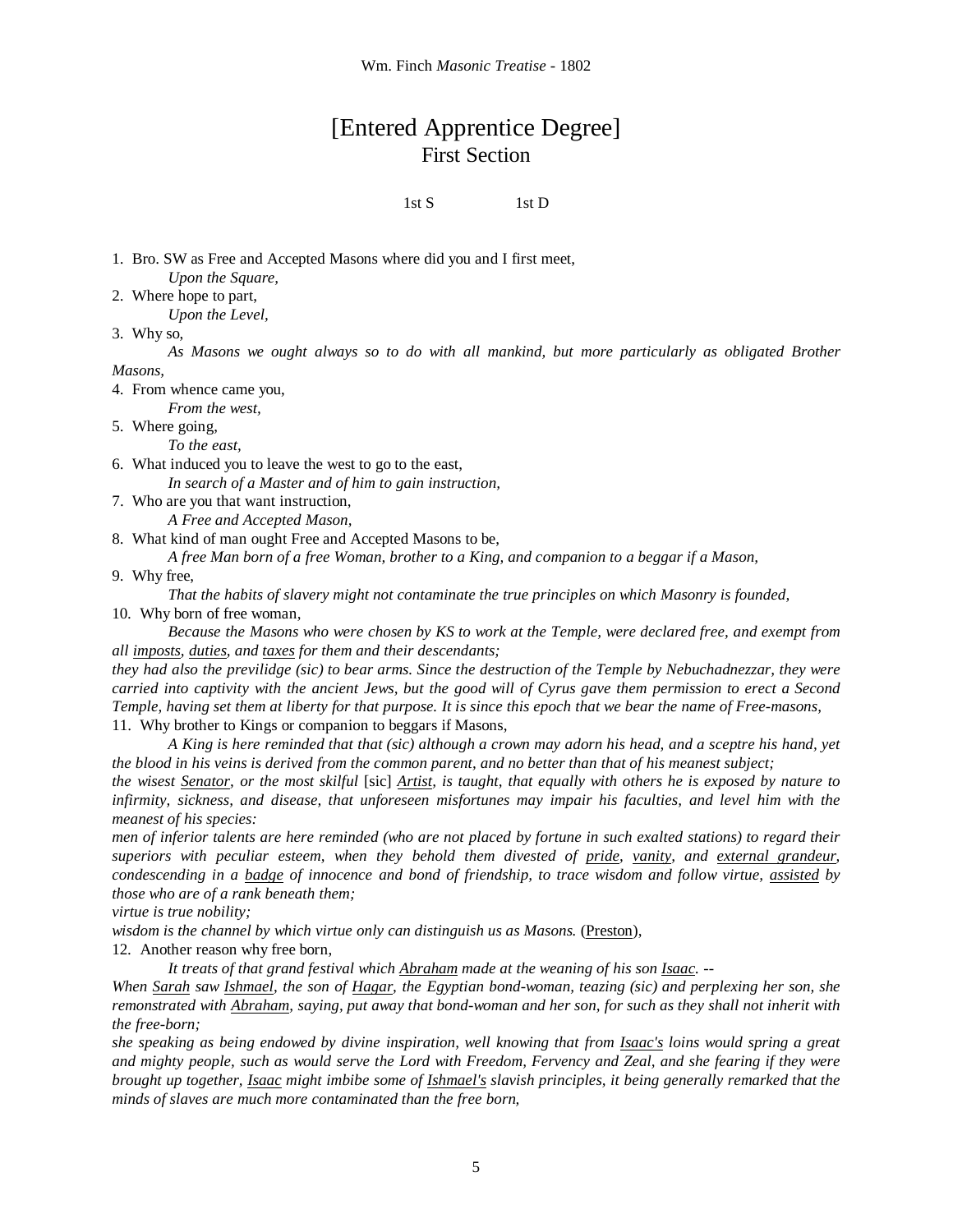|       | 13. Why all those equalities amongst us,                                                                                  |
|-------|---------------------------------------------------------------------------------------------------------------------------|
|       | We are all equal by creation, but much more so by the strength of our OB,<br>14. Generally speaking from whence came you, |
|       | From the Holy Lodge of St. John,                                                                                          |
|       | 15. What recommendation did you bring from thence,                                                                        |
|       | <i>I greet you well; The recommendation I brought from the R H (Right Holy), Worthy, and Worshipful</i>                   |
|       | Lodge, of St. John, is to great (sic) you well,                                                                           |
|       | 16. Any other recommendation,                                                                                             |
|       | A hearty good wish to all brothers and fellows,                                                                           |
|       | 17. Since our Brother brought nothing else, what might you come here to do,                                               |
|       | To rule and subdue my passions, to act upon the Square, and make a farther progress with Masons,                          |
|       | 18. By this I presume you are a Mason,                                                                                    |
|       | So taken [ and accepted among Brothers and Fellows. -- Emulation ].                                                       |
|       | 19. How am I to know that, ( <i>I approve of you</i> ),                                                                   |
|       | By being often approved, (( by the regularity of my initiation, repeated trials and approbations, and a                   |
|       | willingness at all times to undergo an examination when properly called on. -- Emulation )).                              |
|       | [ Browne answers this question with: By the regularity of my instruction having been tried proved in                      |
|       | sundry Lodges now seek to be proved or disproved by you worshipful. ].                                                    |
|       | 20. Those brothers having given me convinceing (sic) proofs, they are Masons, how do you know yourself to be              |
| such, |                                                                                                                           |
|       | By Ss., Ts., and perfect points,                                                                                          |
|       | 21. What are $s \dots s$ ,                                                                                                |
|       | All Ss., Ls., and Ps., are true and proper s s, to know Masons by,                                                        |
|       | 22. What are Ts.,                                                                                                         |
|       | Certain regular and friendly Gs., whereby we know Masons in the dark as well as in the light,                             |
|       | 23. Will you give me the p of your en ,                                                                                   |
|       | Of, At, and On,                                                                                                           |
|       | 24. Of, At, and On what,                                                                                                  |
|       | Of my own free will, At the door of the Lodge, and On the P. of $a$ or some $s$ $l$                                       |
|       | 25. When was you made a Mason,                                                                                            |
|       | When the Sun was in its due meridian,                                                                                     |
|       | 26. This seems a paradox, how do you reconcile it,                                                                        |
|       | The earth being globular, the Sun is <i>always</i> in its meridian on some part thereof,                                  |
|       | 27. Where was you made a Mason,                                                                                           |
|       | In a just and perfect Lodge of Masons,                                                                                    |
|       | 28. What is a Lodge of Masons,                                                                                            |
|       | An assemblage of brethren met to expatiate on the mysteries of the Craft,                                                 |
|       | 29. When met, what makes them just,                                                                                       |
|       | The Holy Bible,                                                                                                           |
|       | 30. What perfect,                                                                                                         |
|       | B or more regularly made Masons,                                                                                          |
|       | 31. Who made you a Mason,                                                                                                 |
|       | The Master, with the Wardens and Brethren,                                                                                |
|       | 32. In what part of the Lodge,                                                                                            |
|       | In the East,                                                                                                              |
|       | 33. For why was you made a Mason,                                                                                         |
|       | For the sake of the Ss., and to be brought from darkness into light,                                                      |
|       | 34. Have Masons and Ss.,                                                                                                  |
|       | They have; many valuable ones,                                                                                            |
|       | 35. Where do they keep them,                                                                                              |
|       | In their hs,                                                                                                              |
|       | 36. To whom do they reveal them,                                                                                          |
|       | To none but Brothers and Fellows,                                                                                         |
|       | 37. How do they reveal them,                                                                                              |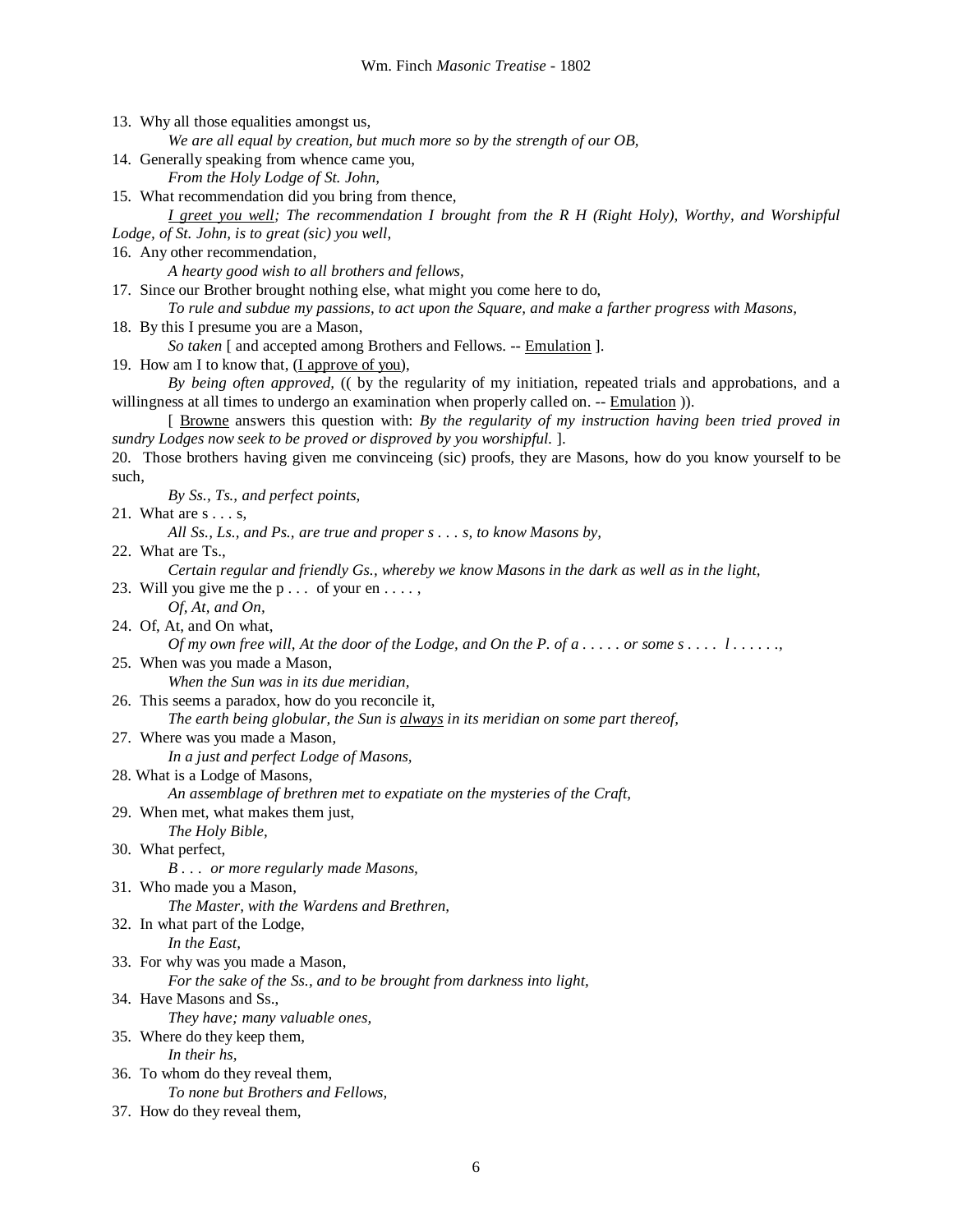*By Ss., Ts., and many Ws.,* 38. How do they get at them, *By the help of a Key,* 39. Does that Key hang or lie, *To hang, and not to lie, (sic)* [In <u>Browne</u>, the question is more in conformity with the answer: Is that key said to hang or lie? *It is said to hang and not to lie. --* A*.* H*.* ] 40. Why is the preference given to hanging, *It ought always to hang in a Brother's defence, and never to lie, to his prejudice,* 41. What does it hang by, *The thread of Life, or 9 I . . . . . or a S . . . . the distance between the Gtl. and Pctl.,* 42. Why so nearly connected to the heart, *That being the index of the mind, ought to utter nothing, but what the heart truly dictates,* 43. This seems to be a curious kind a of (of a) Key, can you inform me what metal it's made of,

*No metal whatever, but a tongue of good report, which ought always to treat a brother in his absence as in his presence, and when that unfortunately cannot be done with honour and propriety, to adopt that distinguishing virtue of our science,* [ which is silence. -- Browne ].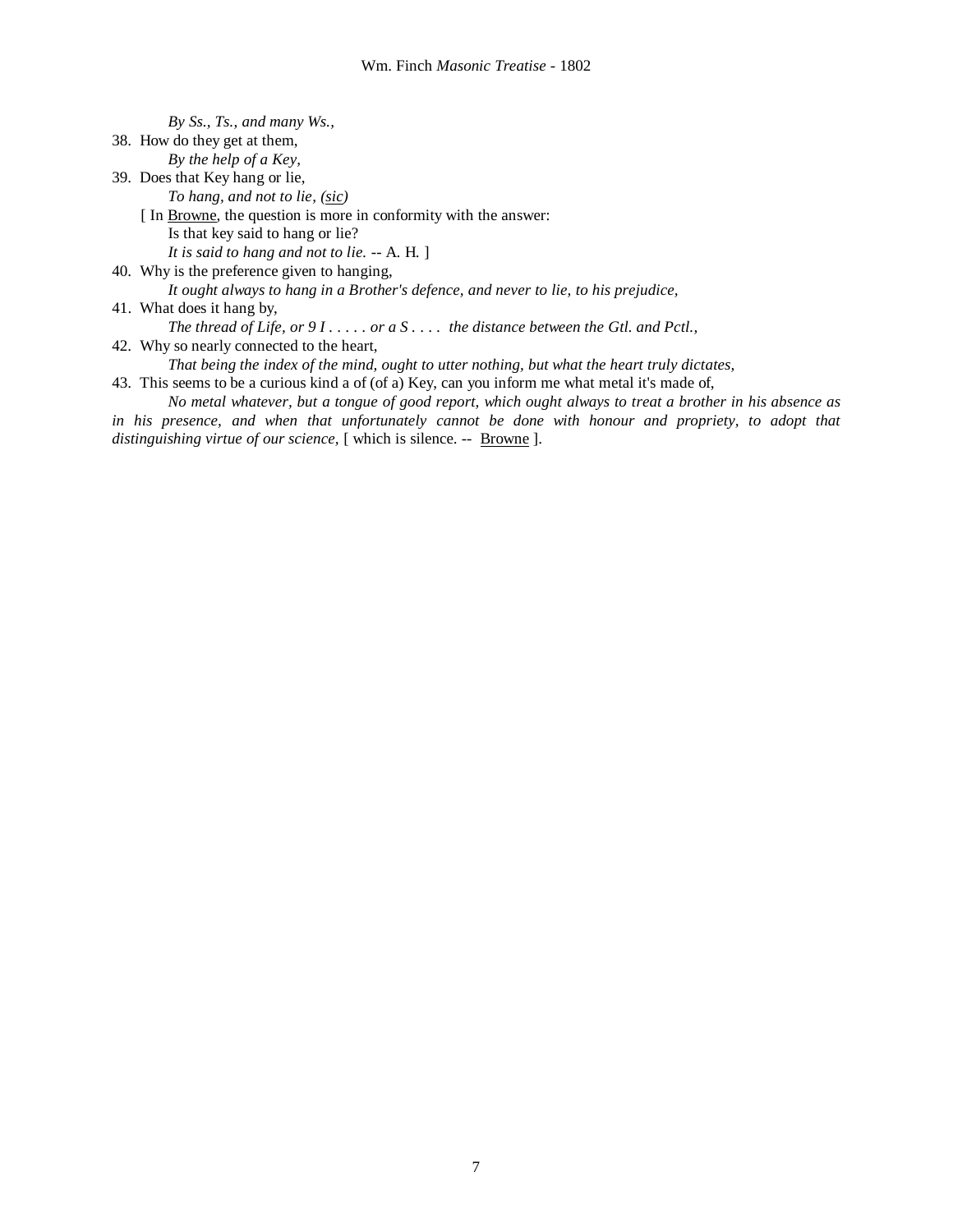## E.A.

### Second Section

2nd S.

- 1. Bro. SW where was you first p . . p . . d to be made a Mason, *In my H.*
- 2. Where next,

*In a room adjoining the Lodge,*

- 3. Who brought you there, *A friend, whom I afterwards found was a Brother Mason,*
- 4. What did your friend cause to be done unto you,

For further particulars on this head the inquisitive Mason is referred to our regular Lodges,

5. Why divested of m.,

*That I might bring nothing offensive or defensive into the Lodge, to disturb the harmony thereof,* 6. Second reason why,

*As I was then in a state of p.v.y., it was to remind me to Relieve all true worthy of my fellow creatures without injury to myself, or connections,*

7. Third reason,

*At the building of KST there was not heard the sound of any Axe, hammer, or m . .c tool, throughout that whole building,*

8. Is it possible so stately and superb an edifice could be finished without the sound of any m . . . l tool,

*It was for the stones were hewn in the Quarry, there carved, marked, and numbered, the Timber was fell (sic) and prepared in the Forest of Lebanon, there carved, marked, and numbered also, from thence floated down to Joppa, from thence conveyed to Jerusalem, and there put together in this wonderful manner,*

9. Why were m . . . . l tools prohibited,

*That the Temple should not be polluted,*

10. Why prepared at so great a distance,

*The better to distinguish the excellency of the Craft, for although prepared at so great a distance, yet when put together at Jerusalem each part fitted with that perfect exactness as to make it reasonable more the work of the Grand Architect of the universe, than that of human skill,*

11. Why was you  $h \dots -w \dots$ 

*If I had refused to have experience((d)) the usual ((method)) of initiation I might be led out of the L. without being able to discover its form,*

\* \* \* Items 12 through 25 (page 6) were not in the copy of the MS used for this retyped edition \* \* \* It may be assumed that the missing items closely approximated the standard Ritual.

26. Was you admitted,

*I was,*

27. On what,

*On the P. of [ a sword ] or some S. I.* [extended to my n.l.b. -- Browne ].

28. For why was this so applied,

*Not only to intimidate but likewise to intimate to me that I was engaged upon what was serious, solemn and awful,* [*Browne here adds: -- likewise to distinguish the sex.* ].

29. Having gained your admission in the L., what was the first thing the Master requested of you,

*To K. d . . . and receive the benefit of a p . . . r,*

30. Please to repeat it,

Here follows the p . . . r,

- 31. After so doing, what was next requested of you,
- *In whom I put my trust,*
- 32. Your answer,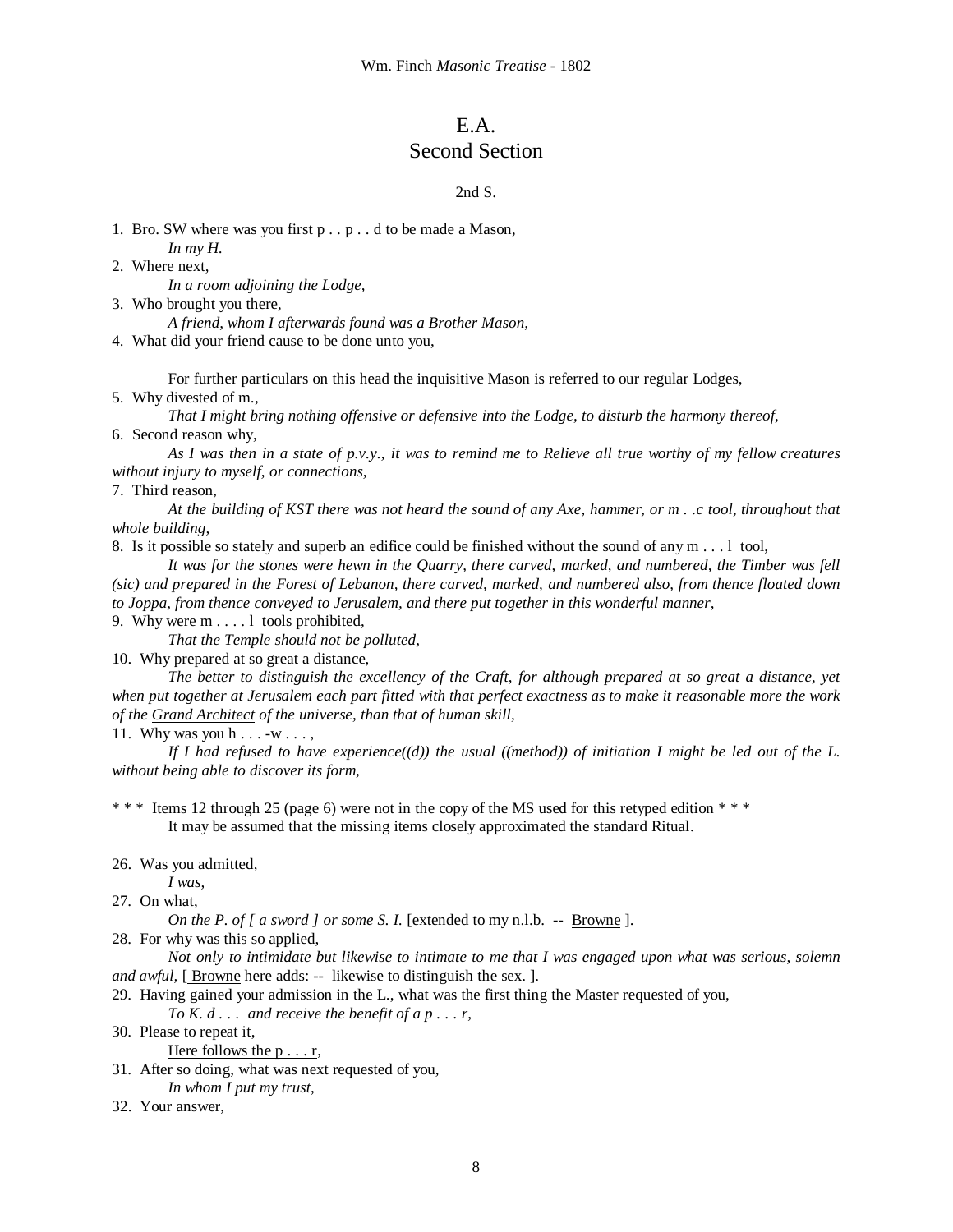*In God,*

33. The Master's reply to you,

*As I relied on this grand pillar I might safely rise, follow my leader, and fear no danger, for one whose faith was so surely grounded could have nothing to fear,*

34. How did your leader then proceed,

 *Being neither naked nor clothed, . . . barefoot nor shod, but in a right humble, halting, moving posture, the JW friendly took me by the right hand, led me up the N., past the Master in the E., down the S, and delivered me over to the SW in the W.,*

35. Why was you led round the L. in so conspicuous a manner,

*It was figuratively to point out to me the seeming state of poverty (in?) which I was received, on the real miseries of which state if realized, if I did but for one moment seriously reflect, it could not fail to have that impression on my mind as to induce me never to shut my ears unkindly to the cries of the distressed, but listening with attention to their sufferings, pity would flow from my heart, attended with that relief their necessities required, and my own abilities would admit.*

 *It was likewise to convince the Brethren that I was the Candidate who had been well and worthily recommended, regularly proposed, properly prepared, and then came as a fit and proper person to be made a Mason,*

36. This naturely (sic) induces me to inquire who are proper persons to be made Masons,

*Free men of mature age, sound judgment and strict morals,*

37. Why Free Men,

*That the vicious habits of slavery might not corrupt the principles of the free-born,*

38. Why of mature age,

*To be better enabled to judge for themselves as well as the fraternity at large,*

39. Why of sound Judgment and strict morals,

*That both by precept and example they might be the better enabled to enforce a due obedience to all our excellent rules and orders,*

40. Being thus delivered over to the SW in the W, how did he next proceed,

*He taught me to advance by t . . . irregular s . . . s pointing out t . . . more regular,*

- 41. What do these s . . . s consist of, *Right lines and angles,*
- 42. What do they morally teach us, *Upright lives and well squared actions,*
- 43. Being brought before the Master in the E what did he request of you,

*What I came there to do,*

44. (Your) Answer,

*To be made a Mason,*

- 45. Did he make a Mason of you,
	- *He did, and that in due form,*
- 46. Please to describe that due form,

*L. k. b. b., B. e. within the S., R. H. on the H. B. while my l. was employed in supporting a p. (of) C. extended to my n. l. b. in the form of a S.,*

47. Why your B. erect,

 *Because I was t---- a----* [ Neither Browne, Vancouver, nor Emulation gives any clue to this. "Taught always" may perhaps be suggested, or "then about". -- A. H. ] *to be Obligated within the same,*

#### 48. Why l. k. b. b.,

*That being the weakest part of the body was to represent the most superficial part of the Craft,*

49. Why did you k. at all,

*On my b. k. I was first taught to ((address)) my ((Creator)), and in that ((posture)) the Craft thought proper to receive me amongst them,*

50. Why was your l. h. supporting the Cs,

*As they were then an emblem of torture to my body, so might the recollection prove to my conscience, if at any time hereafter I should ever so far forget the (pledge?) of my OB as to violate the s . . . s,*

#### 51. Why was the r. h. on the H B,

*As a pledge of my fidelity and unshaken faith of these holy doctrines,*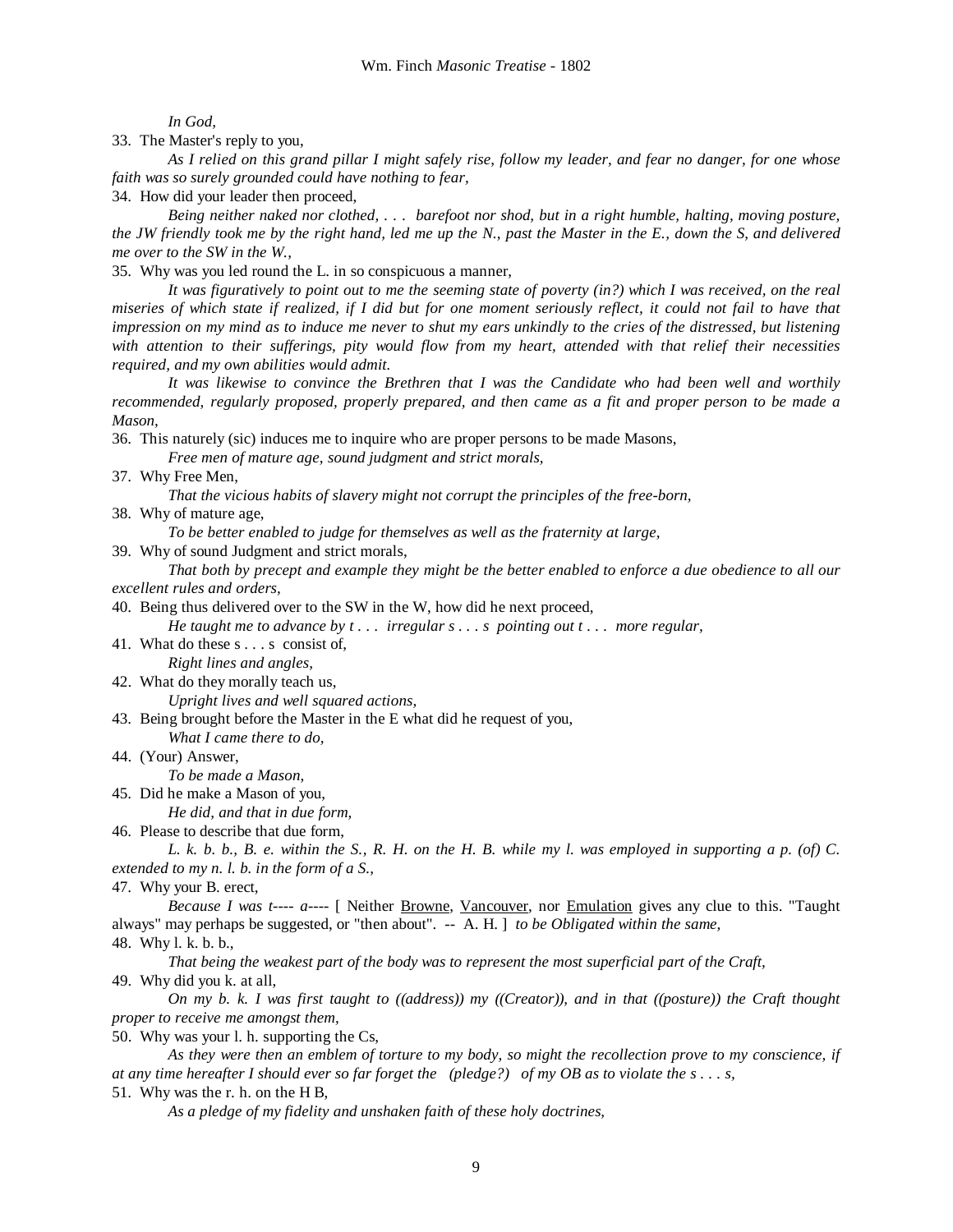- 52. In this solemn attitude of (body?) what was you then engaged in,  *To take that G. and solemn O. of an EAP,*
- 53. Please to repeat that solemn O, *Here follows that great and solemn O.,*
- 54. What was not (next?) requested of you, *He desired me to confirm the same in the usual manner, etc.*
- 55. What did the Master then do, *He friendly took me by the l. h. and said, Rise, newly O. Brother, etc,*
- 56. What (did he) next desire to know of you, *What I required most in that situation,*
- 57. No doubt you told him, *To be brought to L.*
- 58. Was that complied with.

*It was.*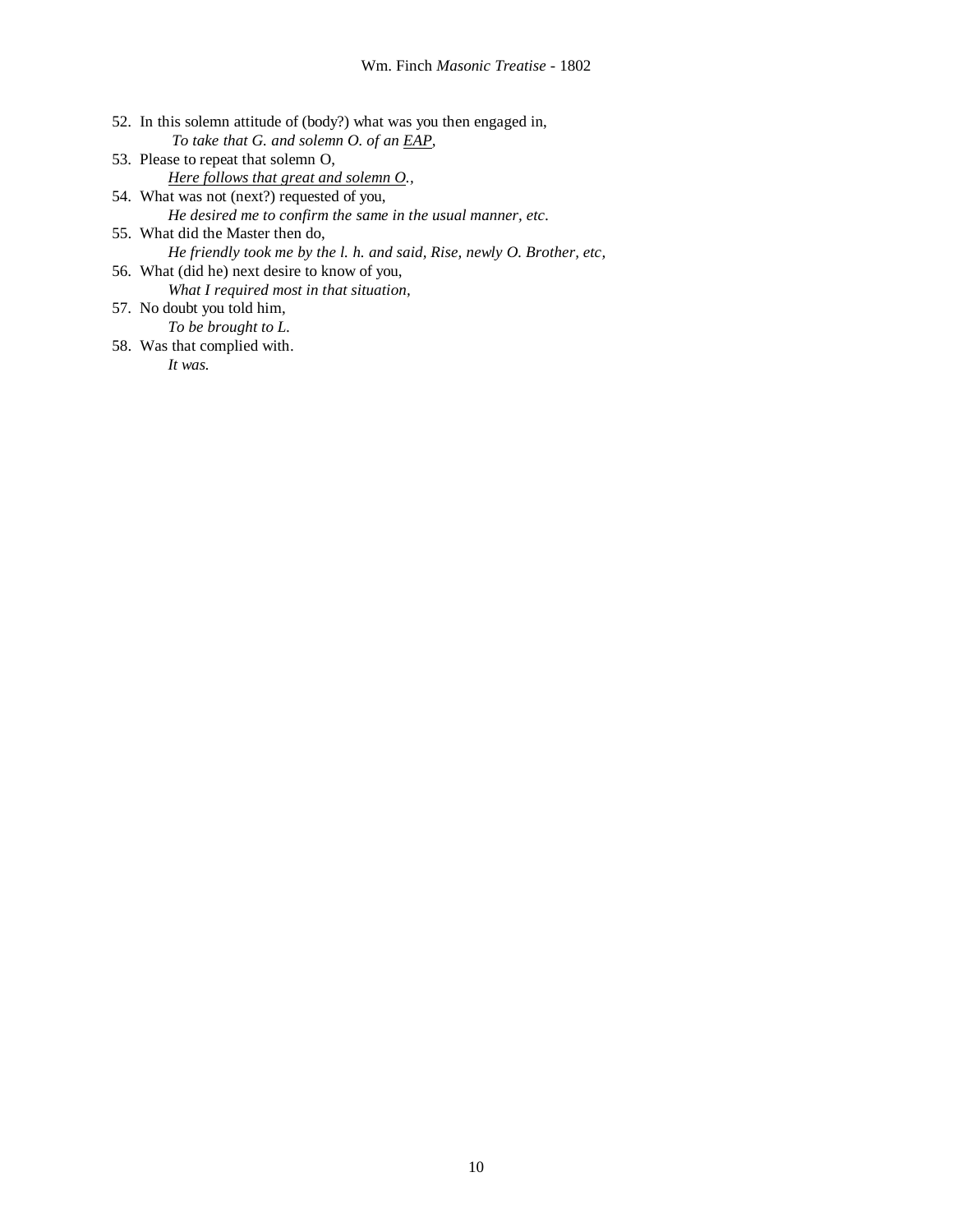#### 3rd S.

1. Bro. SW, being O. as a Mason, was you entrusted with anything, *I was,*

2. With what (deliver them in due form),

*TT,* --((S., T., and W., of an EAP. - Browne)), *(complied with in due form),*

3. Being O. and entrusted, was you invested with anything,

*The distinguishing badge of Masons, which I was Invested with, by order of the Master by the SW, telling me it was more antient and honorable than the Star and Garter, the Thistle or Rose, or any order whatever under the Sun;*

*it being the badge of innocence and bond of friendship, and giving at the same time a suitable charge upon the occasion,*

4. Being O., entrusted and invested, in what part of the Mason's L. was you placed,

*In the NE,*

5. Why there,

*That being the place where Operative Brethren lay the first stone of every magnificent structure, I was therefore placed there as a fit representative of that stone, being then in the first, and most superficial part thereof,*

6. What did you there receive,

*The first and most impressive part was the constant perusal of the Holy Bible, and the three grand duties of morality;*

*to GOD, as never mentioning His Name, but with that awe and reverence due from a creature to his Creator;*

*to esteem Him our chief good, and to implore His aid in all our undertakings. To our Neighbour, as acting with him upon the square in all our different connections To ourselves, by avoiding every degree of intemperance, unbecoming the dignity of the human species.*

7. Being thus placed and the b. taken from y. o. what was you then enabled to discover,

*The t . . . e g . . . t l . . . s, by the assistance of the t . . . e lesser,*

8. Name the  $t \dots e \, g \dots t \, 1 \dots s$ ,

*B. C. and S.*

9. Their uses,

 *The first is the grand standard of all our actions, and the others equally the same in respect to their moral and Masonic tendency,*

10. Name the . . .  $1 \cdot \cdot \cdot$  r - - - -, (?)

 *T . . . . l . . . . . l . . . . . (?)*

[There is some confusion here. The following apparently is intended: - - "Name the three lesser lights" - but this is redundant. Vancouver has the following:

"What are the three lesser lights?

Three candles illuminated." - - A. H.]

11. For what purpose,

*To light us to, at, and from labour,*

12. How were they situated,

*E, S and W - - The Sun, the glory of the Lord, first appears in the east, gains its meridian in the south, and disappears in the west.*

13. Was there any in the N.,

*There was not,*

14. Why not,

 *The Sun being then below our horizon, darts no rays from thence, to this our hemisphere,*

15. Who do those  $t \dots e \, g \dots t \, 1 \dots s$  represent,

*The Sun, Moon, and Master Mason of the L.*

16. Why Sun, Moon, and Master Mason; why is the Master Mason put in competition with those two grand luminaries,

*As it is by the blessed influence of two of them that we as men are enabled to perform those duties the Craft require[s] of us,*

17. Assisted by those  $t \dots e \, g \dots t \, 1 \dots s$ , what was you enabled to farther discover,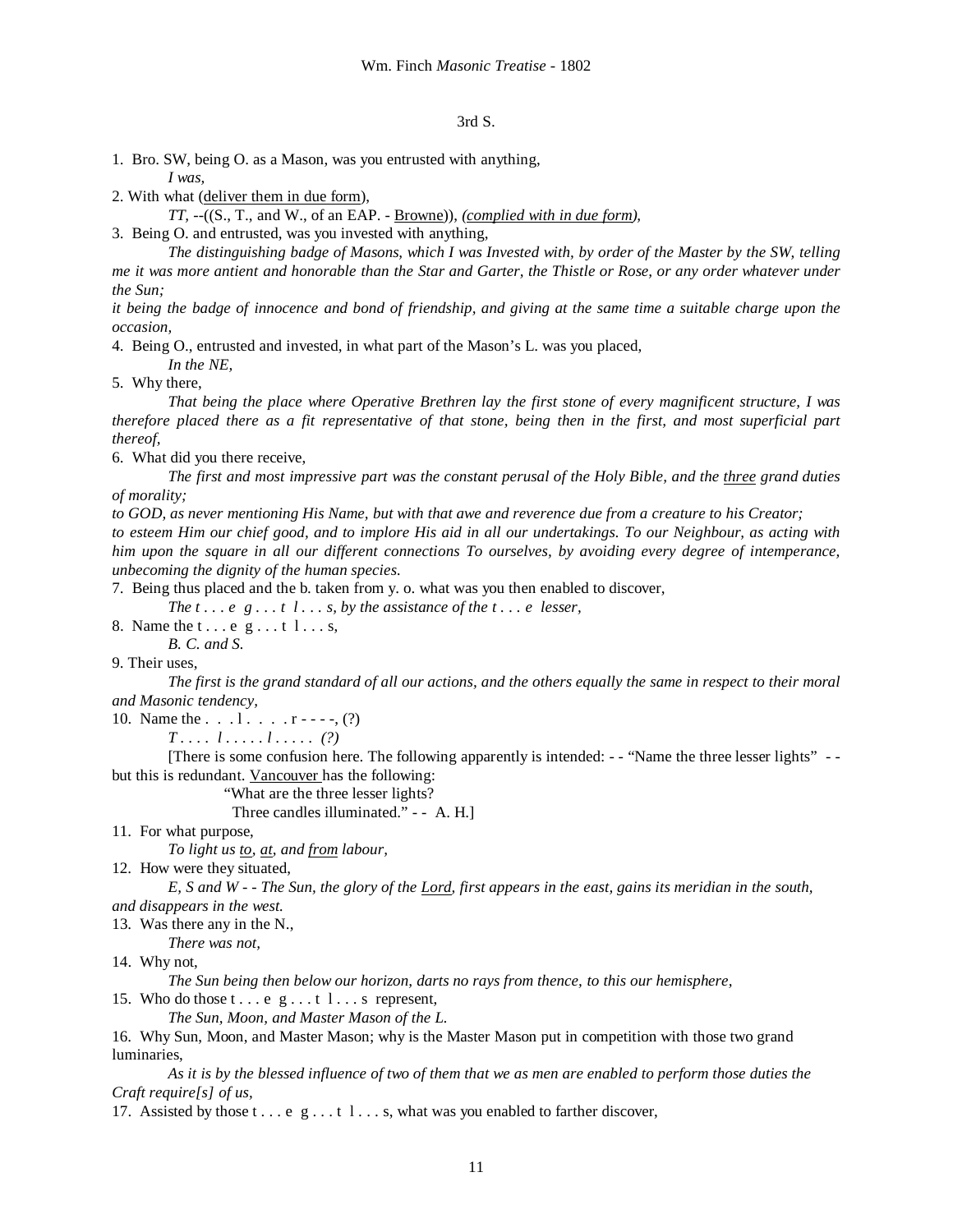*The form of the L.*

18. What form,

*An Oblong,*

19. How Long,

*From E. to W.*

20. How Broad,

*Between N. and S.*

21. How Deep,

*From surface to the centre,*

22. How High,

*To the Heavens,*

23. Why this amazing extent,

 *Not only to demonstrate the universality of Masonry, but the unbounded influence of its admirable laws,* 24. On what ground does a Mason's L. rest,

*On H. G.*

25. Why so,

 *Because the first L. was evidently so,*

26. What made that ground H.

*The Three Grand Offerings thereon offered,*

27. Name those Three Grand Offerings,

*The ready compliance of Abraham to the Will of the Almighty in preparing his only son as a sacrifice to His command, when it pleased the Lord to substitute a more agreeable victim in his stead.*

*Secondly, for the many pious prayers of King David, when it pleased the Lord to stop the pestilence which then raged among his people, owing to his inadvertently having them numbered.*

*Thirdly, the many costly offerings and ejaculations of King Solomon, at the consecration of the Temple, these three did then and have ever since rendered the ground work of Mason's Ls. holy.* 

28. How is a Mason's L. situated,

*Due S and W,*

29. Why so,

*In commemoration of that ancient custom,*

30. For which we as Masons assign three reasons; please to inform me the first,

*The Sun, the glory of the Lord, appears in the east, and disappears in the west,*

31. Name the second,

*In commemoration of the establishment, and propagation of the holy gospel,*

32. Name the third and grand reason,

*Whenever we seriously contemplate upon the beautiful works of the creation, and all things therein and thereon contained, how ready and cheerful ought we to be to adore the great Creator and Governor of the universe, who, from the earliest period of time, has never left himself without a living witness among men: we find as early as Abel bringing a more acceptable offering than his brother Cain;*

*of Noah being a just and upright man;*

*of Jacob wrestling with an Angel, and obtaining a blessing for himself and posterity;*

*but we never find and place set apart for divine worship till after the happy deliverance of the children of Israel from their Egyptian bondage, which it pleased the Lord to accomplish with an high hand and outstretched arm, under the conduct of His faithful servant Moses. And as they were then to become a great and mighty people, and inherit the promised land, the Lord thought proper to reveal to them the three most excellent institutions, and as a repository for the books and tables of the Law, as well as a place for the solemnization of divine worship, Moses caused a tent or tabernacle to be erected in the wilderness, which tent or tabernacle contained the Ark of the covenant, wherein was deposited the two tables of stone, containing the Law of God, which was given to Moses upon Mount Sinia* (sic);

*this tent or tabernacle was the model of that magnificent temple, built upon Mount Moriah, by that wise and learned Prince K. S., whose regal spendour and unparalleled lustre, far transcends our ideas. This is the third, last and grand reason which Masons have why all Churches, Chapels and places of divine worship as well as Mason's well formed regular constituted Ls. are or ought so to be.*

33. What supports a Mason's L.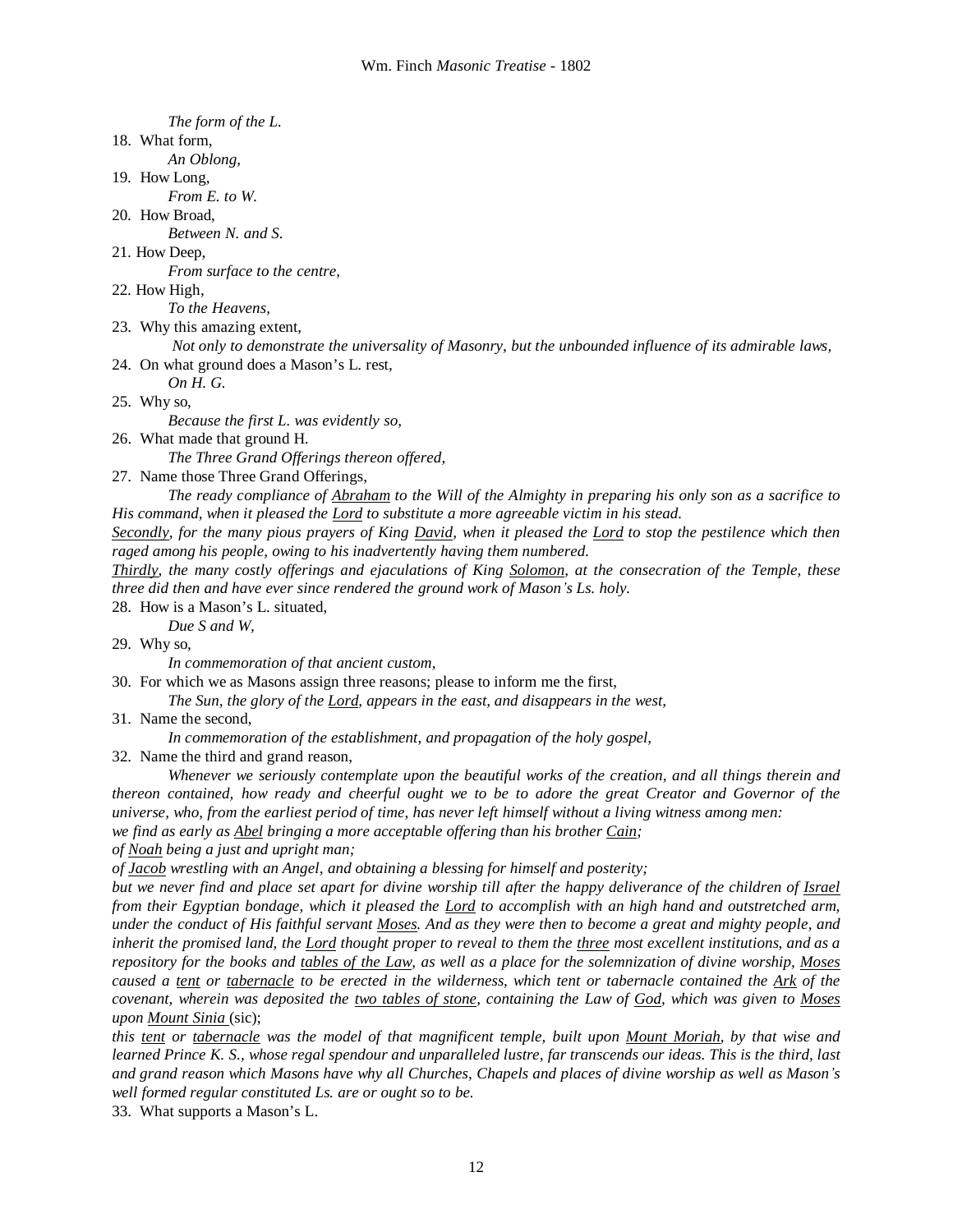*Three great Pillars,*

34. What called,

*Wisdom, Strength, and Beauty.*

35. Why so,

*The universe is the Temple of that Deity whom we serve;*

*wisdom, strength, and beauty are around His throne as pillars of his work, for His wisdom is infinite, His strength is omnipotent, and His beauty shines forth in all His works in cemetry* (sic) *and order;*

*He hath expanded the heavens as a canopy, the earth He hath planted as His foot stool;*

*He crowneth the heavens with stars, as a diadem, and in His hand He extendeth the power and glory;*

*the Sun and Moon are messengers of His will, and all His law is concord;*

*the Pillars which support our Ls. are emblems of this divine power,*

36. Who do they represent,

*SKI - - HKT and HAB,*

37. For what reason,

*The first for his great wisdom in erecting that noble Masonic pile for that glorious purpose to which it was appropriated. - - The second for that great strength in supporting the same with men and materials;*

*- - and the last, for that curious and cunning workmanship in beautifying and adorning the same.*

38. As we have no orders in architecture known by such names, to which do Masons refer them,

*The three most celebrated in those days, Doric, Ionic, and Corinthian.*

39. What is the covering of a Mason's L.,

[The] *clouded canopy of divers colours* [even the Heavens. - - Emulation].

40. How hope to attain the summit of the same,

*By the help of the three theological virtues, commonly depicted in Masons¶ Ls. by a Ladder,*

41. What is the Ladder called,

*Jacob¶s Ladder.*

42. Why so,

*Jacob was the beloved son of Rebecca, the wife of Isaac, and she knowing there was a peculiar blessing resting with Isaac, was resolved by strategem* [sic] *(in which she succeeded) to obtain it for her favorite son Jacob, though by birth-right it belonged to her first-born, Esau. Jacob was no sooner in possession of his aged father's blessing, than he was obliged to fly from the wrath of his brother, who had purposed in his heart to slay him, not only for having supplanted him in his aged father¶s blessing, but his birth-right. - - Rebecca was no sooner informed of Esau¶s intention, but she prevailed upon Jacob to go down to Pedenarum, a distant country in the land of Messopotamia* (sic), *and there marry one of the daughters of Laban, Rebecca¶s brother, but as Jacob sojourned thither, a remarkable circumstance attended his first day¶s travel;*

*being weary and benighted he laid himself down to rest, taking the cold earth for his bed, a stone for his pillow, and the clouded canopy of heaven for a covering. It was here, in a vision, he saw a ladder resting on the earth, with its top extended to the heavens, with the angels of God ascending and descending thereon;*

*those ascending were representatives of those going up to the throne of grace, to receive divine commissions, to bring down and propagate on the face of the earth for the use of mankind;*

*those descending were representatives of those commissioned by that power. - - It was here that the Almighty was pleased to make a solemn legal covenant with Jacob, that if he would in His ways and keep His statutes, He would not only bring him back in peace and plenty to his father¶s house, but would exalt his posterity in a wonderful manner, - - We therefore not only find that Jacob¶s favorite son was, by Pharoah¶s* [sic] *appointment, raised to the highest degree of exaltation, but the children of Israel became the mightiest and most powerful nation under the Sun.*

43. How many Staves or Rounds is it composed of,

*Staves and rounds innumerable, which point out as many moral virtues, but principally three, which are Faith, Hope, and Charity. - -* Here follows a short definition of the same: -

44. Explain them,

*Faith, is the foundation of justice, the bond of amity, and chief support of society;*

*we live and walk by faith, by it we have an acknowledgement* [sic] *of a supreme being, have access to the throne of grace, are justified, accepted, and finally received;*

*a true christian faith is the evidence of things not seen, but the substance of things hoped for;*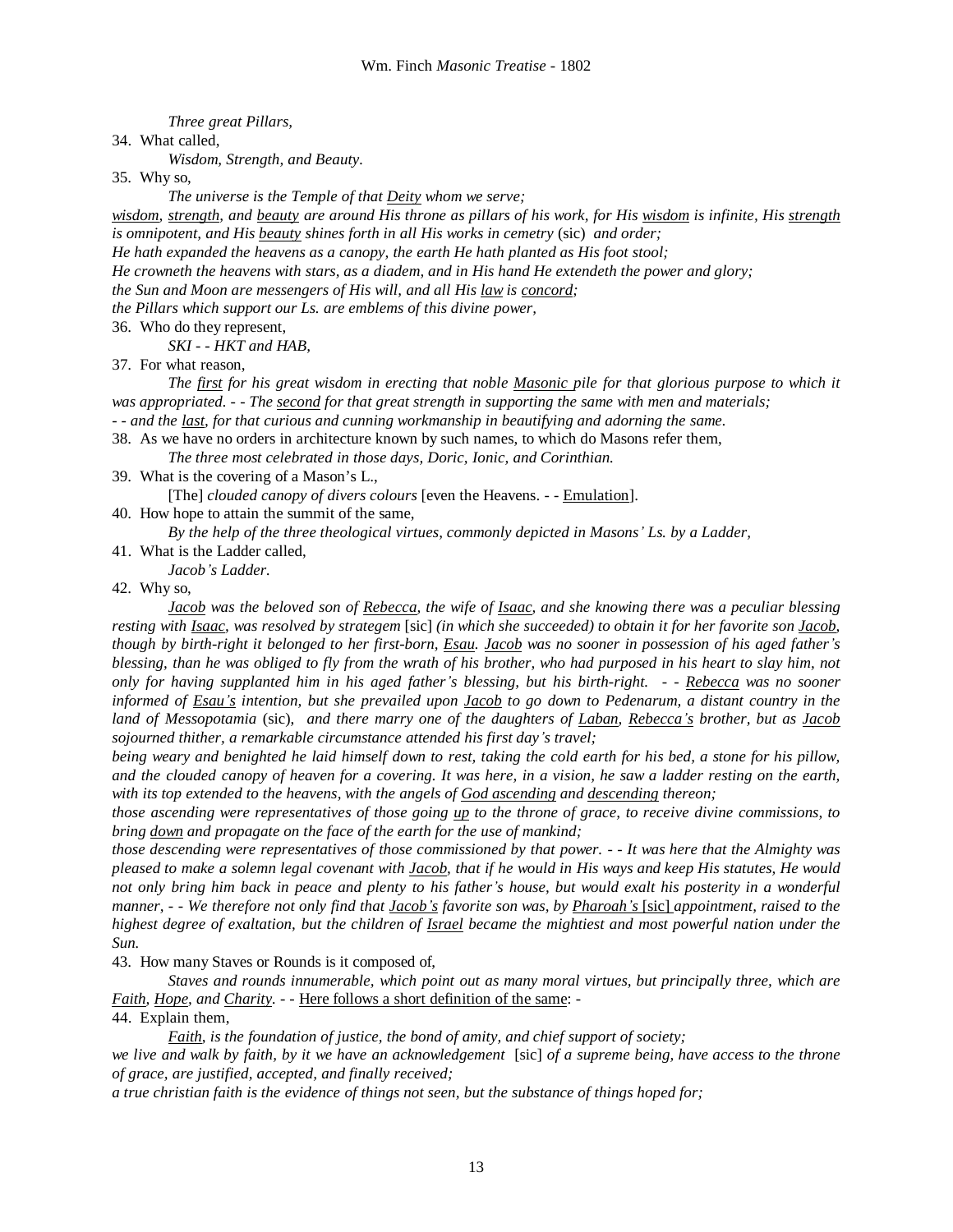*this maintained, and well answered, by walking according to our Masonic profession, will turn faith into a vision, and bring us to bliss to all eternity where we shall be eternally happy with God, the grand geometrician of the universe, whose Son died for us, and rose again that we might be justified through faith, in his most precious blood, - -*

*Hope is an anchor of the soul, both sure and stedfast* (sic)*;*

*then let a firm reliance of the Almighty¶s goodness animate our endeavours, and enable us to fix our hope within the limits of His most gracious promises, so shall success attend us;*

*if we believe a thing impossible, our despondency may render it so, but if we persevere to the end, we shall finally overcome all difficulty. - -*

*Charity, oh! how lovely in itself, it is the brightness* (est?) *and greatest ornament of our Masonic profession;*

*benevolence rendered by heaven-born charity is an honour to the nation from whence it springs, is nourished, and cherished;*

*happy is the man who hath sown in his breast the seeds of benevolence, the produce of which is love and charity; he envieth not his neighbour, he believeth not a tale when reported by a slanderer, he forgiveth the injuries on men, and blotteth them out from his recollection;*

*then let us remember we are Masons and Men;*

*ever be ready to give (if able) to the needy, and in the most pressing time of necessity let us not withhold a liberal hand, so shall the heart-felt pleasure reward our labours, and the produce of love and charity will most assuredly follow.*

45. Where does this Ladder extend, and on what does it rest,

*It extends in the heaves* (heavens), *and resteth on the Holy Bible*.

46. Why on that H B,

 *By the doctrines therein contained we are taught to believe in the dispensations of divine Providence, which belief strengthens our faith, and enables us to ascend the first step;*

*this faith naturally creates in us a hope of becoming partakers of those promises therein recorded, which hope enables us to ascend the second step;*

*but the third and last being charity, comprehends the whole;*

*and that Mason who possesses this virtue in its ample sense, may justly be said to have arrived at the summit of the science, figuratively speaking, to an ethereal mansion, veiled from mortal eye by the starry firmament, but more emblematically depicted in our Lodges by the s . . . n s . . . s, without which number of regularly made Masons, no Lodge can be perfect, neither can any gentleman be legally initiated therein.*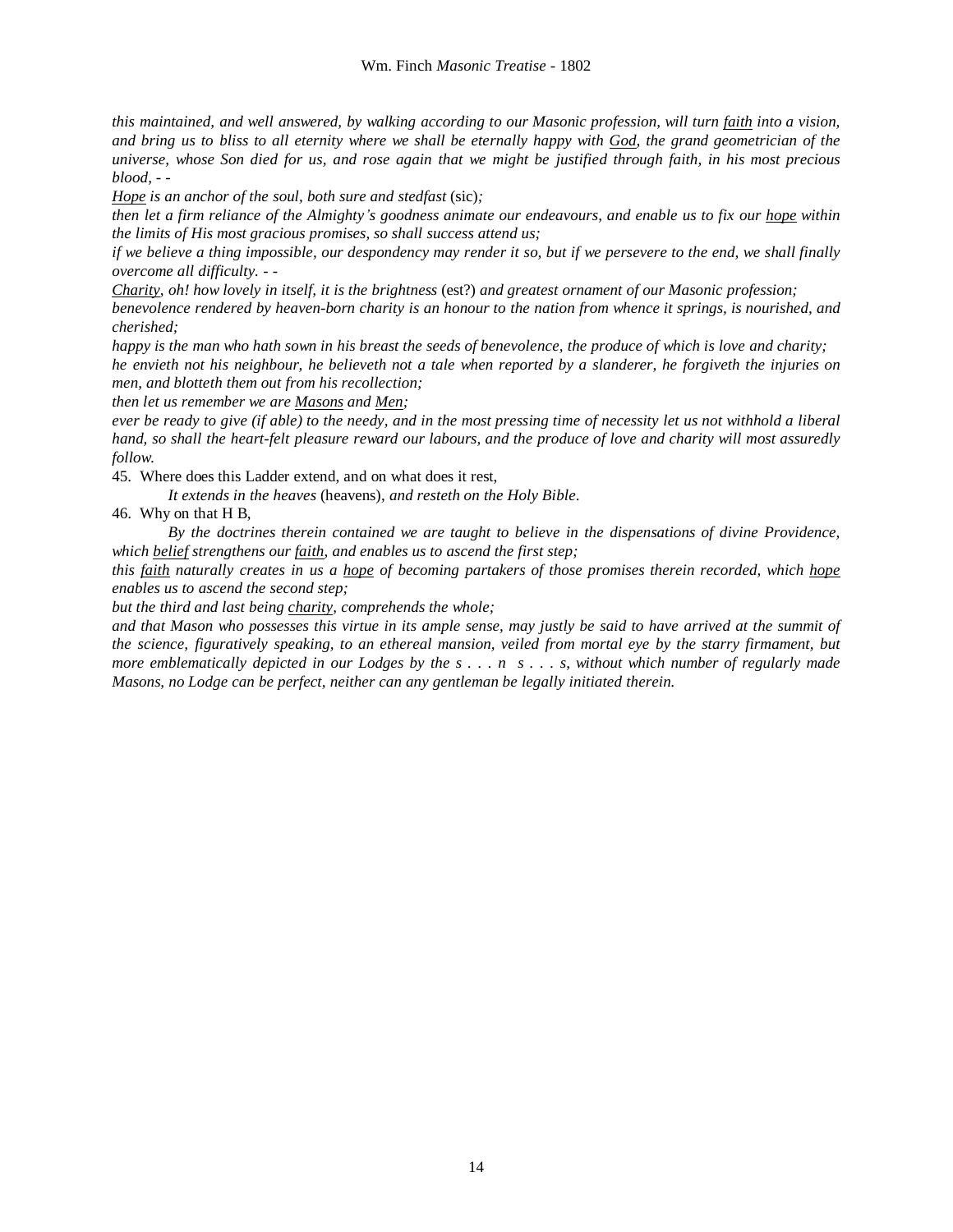#### 4th S.

1. Bro. SW what does the inward contents of a Mason's L. consist of,

*Ornaments, Furniture, and Jewels,*

2. Name the Ornaments,

*The Mosaic pavement, the blazing star, and tassalated* (sic) *border.*

3. Their situation,

*The Mosaic pavement is the beautiful ground work of a Mason¶s L., the blazing star is the glory in the centre, and the indented, or tassalated* (sic) *border, is the beautiful skirt work around the same.*

4. Explain them,

*The Mosaic work may justly be called the beautiful ground work of a Mason's L., by reason of its being variegated and chequered, which points out to us the diversity of objects which beautify and adorn the Creation; the animate as well as the inanimate parts thereof.*

*The blazing star in the centre refers us to that grand luminary the Sun, which overshadows the earth by its benign influence, and dispenses its blessings to mankind in general, and gives light, life, and motion, to all things here below.*

*The indented, or tassalated* (sic) *border, refers us to the Planets in their several revolutions, which form a beautiful skirt work round that grand luminary the*  $\frac{Sun}{S}$  *as the other does to a Mason's L.* 

5. Why was Mosaic work introduced in Mason's Ls.,

*As the steps of men are trod in various and uncertain incidents of life, as our days are chequered by a strange contrariety of events, and as our passage through this existence, though sometimes attended by prosperous circumstances, yet they are oftentimes beset with a multitude of evils;*

*hence are our Lodges furnished with Mosaic work, to remind us of the precariousness of our situation here in life, today our feet may tread in prosperity, to-morrow we may totter on the uneven paths of weakness, temptation, and adversity.*

*Then, since such emblems are before our eyes, we are morally taught to boast of nothing, but to walk uprightly and with humility before GOD;*

*for such is our existence here in life, there is no station of it on which pride can be stabily founded.*

*All men have birth, but some are born to more elevated stations of life than others, yet when in the grave, all are upon the level, Death destroying all distinctions:*

*then since our feet tread on this Mosaic work, let our ideas return to the original from whom it copies, and let us ever act according to the dictates of right reason, to cultivate harmony, maintain charity, and live in unity and brotherly love.*

6. Name the Furniture of a Mason's L.

*Bible, Cs. and S.*

7. Their uses,

*The Bible is to rule and govern our faith, and on it we O. our Brethren, so is the Cs. and S., when united, the same to our lives and action.*

8. From whom do they derive, or more properly belong,

*The Bible derives from God to man, the Cs. to the GM, and the S. to the whole Craft.*

9. Why the Bible from God to Man,

*Because the Almighty has been pleased to reveal more of His divine will in that holy book, than He has by any other means, either by the light of nature, the aid of science, or reason with all her powers.*

10. Why the Cs. to the GM,

*That being the chief instrument made use of, in the formation of all plans and designs, it is therefore appropriated to the GM in particular, he being the Chief Governor of the Craft.*

11. Why the S. to the whole Craft,

*They being O. within the same, are consequently ever after bound to act thereon.*

12. Name the Movable Jewels,

*The S., L., and P.R.*

13. Their uses,

*The S. is to try and adjust all irregular corners of buildings, and to assist in bringing rude matter into due form;*

*the L. is to lay Levels and prove horizontals;*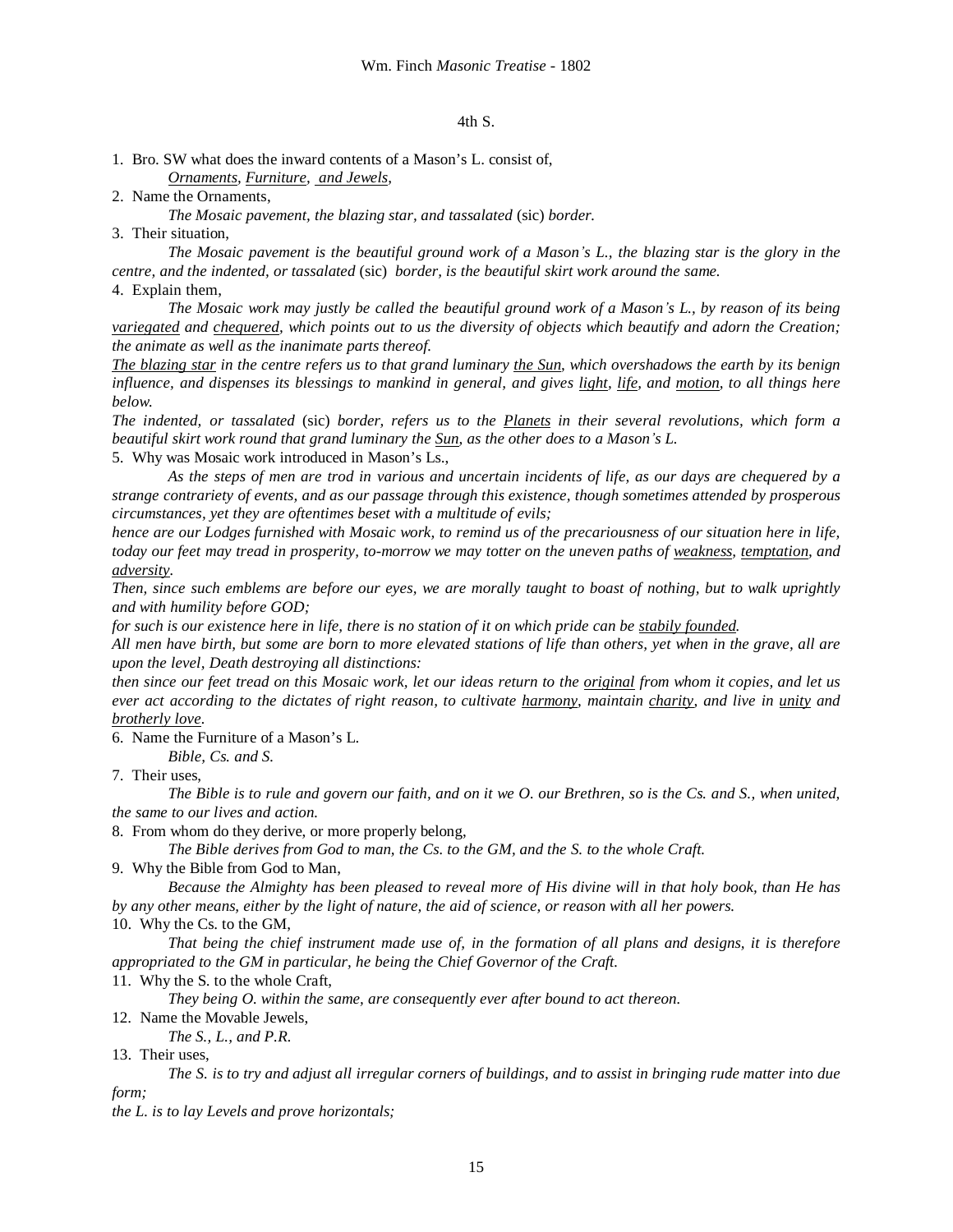*the P.R. is to try and adjust all uprights while fixing* [them] *on their proper basis.*

14. These seem to [be] mere emblems of labour, for why are they called Jewels,

*Because they have a moral tendency, which render them Jewels of an inestimable value.*

- 15. Please to give their moral tendency, *The S. teaches us morality and justice; the L., equality, the P.R. integrity.*
- 16. By whom worn in a Mason's L.,

*The Master and Wardens.*

17. What is the Master distinguished by, *By the S.*

18. Why so,

*As it is by the S., that all rude matter is brought into due form, so it is by the same, that all animosities are made to subside, should any there be, that order and good fellowship might be rendered perfect and compleat.* 19. What is the SW distinguished by,

*By the L.* 20. For what reason,

*That being an emblem of equality, points out the equal measures that officer is bound to pursue, in conjunction with the Master, in well ruling and governing the Brethren of the L.*

21. What is the JW known by,

*By the P.R.*

22. Why so,

*That being an emblem of uprightness, points out that upright conduct, he is bound to pursue, in conjunction with the Master, and his Brother Warden, in the well-ruling and governing the Brethren of the L.; but more particularly, in a due examination of strange Visitors, least* [lest] *by his neglect any unqualified person should be enabled to impose on the L., and the Brethren innocently led to violate their O.,*

23. Why are they called Movable Jewels,

*Because they hang pendant, by the Master, and Wardens, and are transferrable* [sic] *to their successors, at proper times and seasons,*

24. Name the Immovable Jewels,

*The T - - - - - - board,* [Vancouver has "Tressel Board;" Browne uses "Tracing Board," as does Emulation.] *Rough and perfect Ashlars.*

25. Their uses,

*The Tracing Board is for the Master to drawn* (sic) *his designs* [up]*on, the Rough Ashlar is for the EA to mark and indent on, and the Perfect Ashlar for the more expert Fellowcrafts, to try and adjust their Jewels on,* 26. There next follows a beautiful illustration between the Furniture of a Mason's L. and the Immovable Jewels, please to give it,

*As the Tracing Board is for the Master to draw his designs upon, the better to enable the younger Brethren, and the more expert Fellowcrafts, to carry on the intended building with order, regularity, and propriety; so may the Bible be justly deem¶d the true Tracing Board of the grand Architect of the universe, who in that H. B. hath laid down such divine laws, and moral plans, that were we conversant therein, and adhered thereto, it would bring us to a building, not made with hands, eternal in the heavens.*

*The Rough Ashlar is a stone rough as when taken from* [the] *Quarry, but by the skill and ingenuity of the workmen it is modelled* [sic] *and brought into due form, which represents the mind of man in its infancy, rough and uncultivated like this stone, but by the kind care and instruction of his parents or guardians, in endowing his mind with a liberal education, he is thereby become moralized, and rendered a fit member for society.*

*The Perfect Ashlar is a stone of a true die square, which can only be tried by the Cs. and S., which represents the mind of man, after a well spent life in acts of piety and devotion, which can* [in] *no otherwise be tried but by the S. of God¶s words, and C. of his own conscience,*

27. Why are [they] called Immovable,

*Because they lay open in the L. for every Brother to moralize* [up]*on,*

28. Before we had the convenience of such well formed Ls., where did our Brethren used to meet,

*Upon the highest hills, the Lowest Vales, even the Valley of Jehoshophat* [sic]*, or some such place.*

29. Why so high, so low, and so very secret,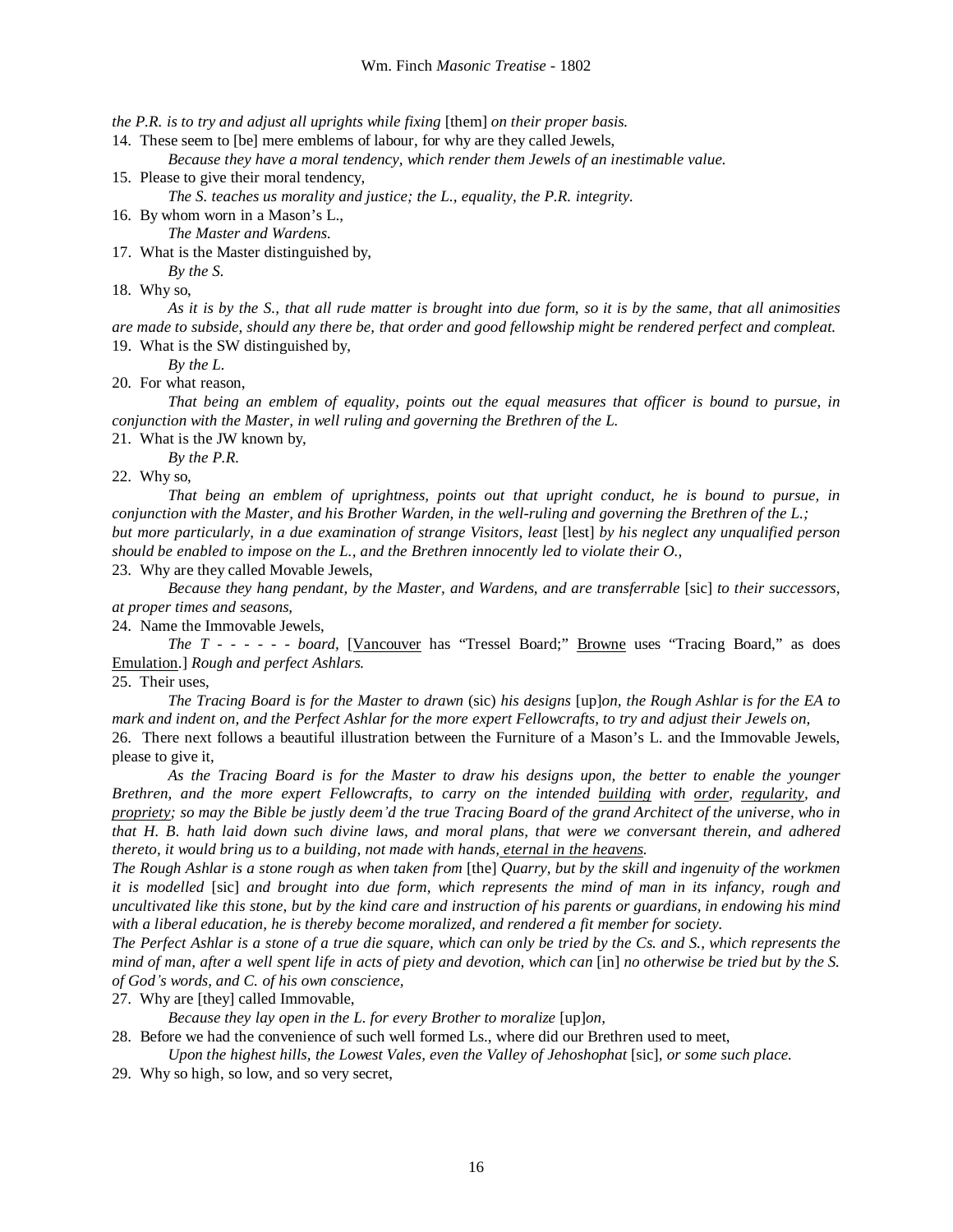*The better to see and observe all that might Ascend or Descend; in case an Eavesdropper should appear, the T . . . r might have timely notice to acquaint the Master, by which means the L. might be Closed, the Jewels put by* [away]*, and thereby prevent any unlawful intrusion,*

30. Our Ls. being thus finished, furnished, and decorated, to whom were they dedicated, *To K. S.,*

31. He being a Hebrew, and dying long before the christian area [era], to whom do we, as christians, dedicate them,

*To St. John the Baptist,*

32. Why to him,

*He being the forerunner of our Saviour, preached repentance, and drew the first line of the gospel,* 33. Had St. John the Baptist and equal,

*He had; St. John the Evangelist,*

34. Why is he equal to the Baptist,

*He coming after the former, finished by his learning what the other began by his zeal, and drew a line parallel, etc. etc.* [Browne here adds a Monitorial section].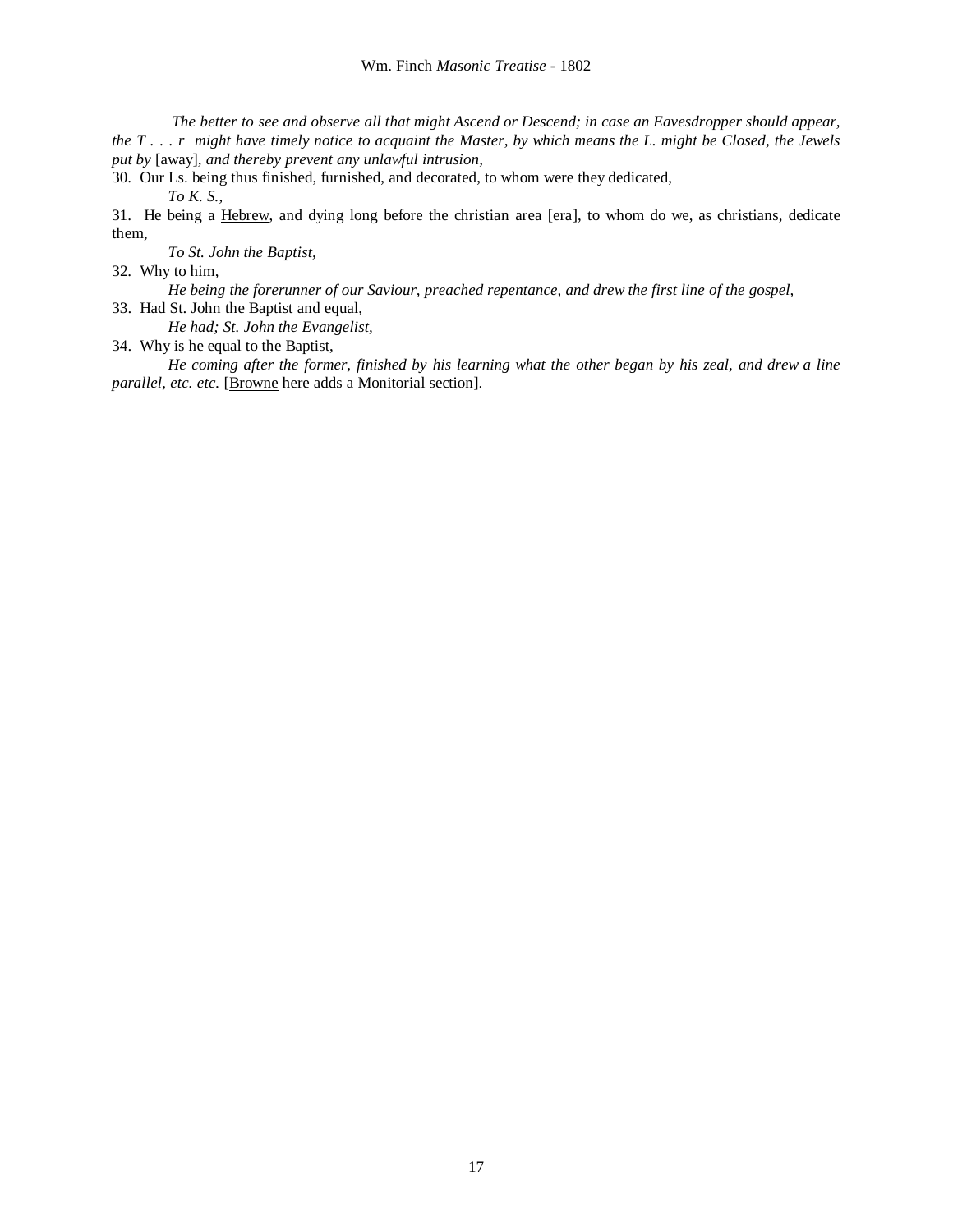5th S.

1. How many points are there among Masons,

*Three.* 2. Name them,

*Chief Point, Principal Point, and Point within a Circle round which the Master and Brethren cannot materially err.*

3. Name the chief point,

*To endeavor to be happy* [with] *ourselves, and to communicate that happiness to others.*

4. Name the principal,

*Brotherly love, relief, and truth.*

5. Explain them,

*By the exercise of brotherly love we are taught to regard the whole human species as one family, the high, the low, the rich and poor, created by one Almighty Being, and sent into the world for the support and protection of each other;*

*on this principle Masonry unites men of every country, sect, and opinion, and conciliates true friendship among those who might otherwise have remained at a perpetual distance.*

*Relief is the next tenet of our profession; to relieve the distressed is a duty incumbent on all men, but more particularly among Masons, who are linked together in one indissoluble chain of sincere affection;*

*to soothe the unhappy, to sympathize with their misfortunes, to compassionate their miseries, and to restore peace to their troubled minds, is the grand aim we have in view. On this basis we establish our friendship, and form our connection.*

*Truth is a divine attribute, and the foundation of all Masonic virtue; to be good men and true is the first lesson we are taught at our initiation;*

*hence hypocrisy and deceit are supposed to be unknown among us; sincerity and plain dealing are our distinguishing characteristics, while the heart and tongue join in promoting each other¶s welfare, and rejoicing in each other's prosperity.* -- (Preston).

6. Explain the point within a circle round which the Master and Brethren cannot materially err,

*In all Masons¶ well-formed regularly constituted Ls. there is a certain point within a circle round which the Master and Brethren cannot materially err;*

*this circle is supported on the sides by two perpendicular parallel lines, which represent the two Saint Johns* (sic), *on the periphery of which rests the Holy Bible, which contains the law and prophets, and by going round the same we must unavoidably touch on both of those parallel lines, as well as the Holy Bible, and were we as conversant therein and adherent thereto, as those two grand parallels were, it would bring us to Him who will not deceive us, neither will He suffer deception, and whilst a Mason keeps himself thus circumscribed, it is impossible he can materially err.*

7. How many original Signs have we,

*Four,*

8. Name them,

$$
G \ldots t \ldots l
$$
,  $P \ldots c \ldots l$ ,  $M \ldots n \ldots l$ , and  $P \ldots d \ldots l$ .

9. Explain them,

 (Here these grand originals are fully explained): For further particulars the industrious Mason is referred to our regular Lodges.

10. To what do they farther (sic) allude,

*The four cardinal virtues.*

11. Name them,

*Temperance, Fortitude, Prudence, and Justice.*

12. Explain them,

*Temperance teaches us a due restraint of our passions, which renders us tame and governable, and frees us from the allurements of vice, or the contracting of any licentious habits; the contracting of which, etc. etc.* [whereby he might, unwarily, be led to betray his trust, and subject himself to the penalty contained in his O. -- Emulation] *alluding to the G . . t . . l. --*

*Fortitude is that quality or strength of mind whereby a person undertakes dangerous actions with calmness and serenity, pursues virtuous designs unshaken by menaces, discouragements, or temptations, and endures affliction*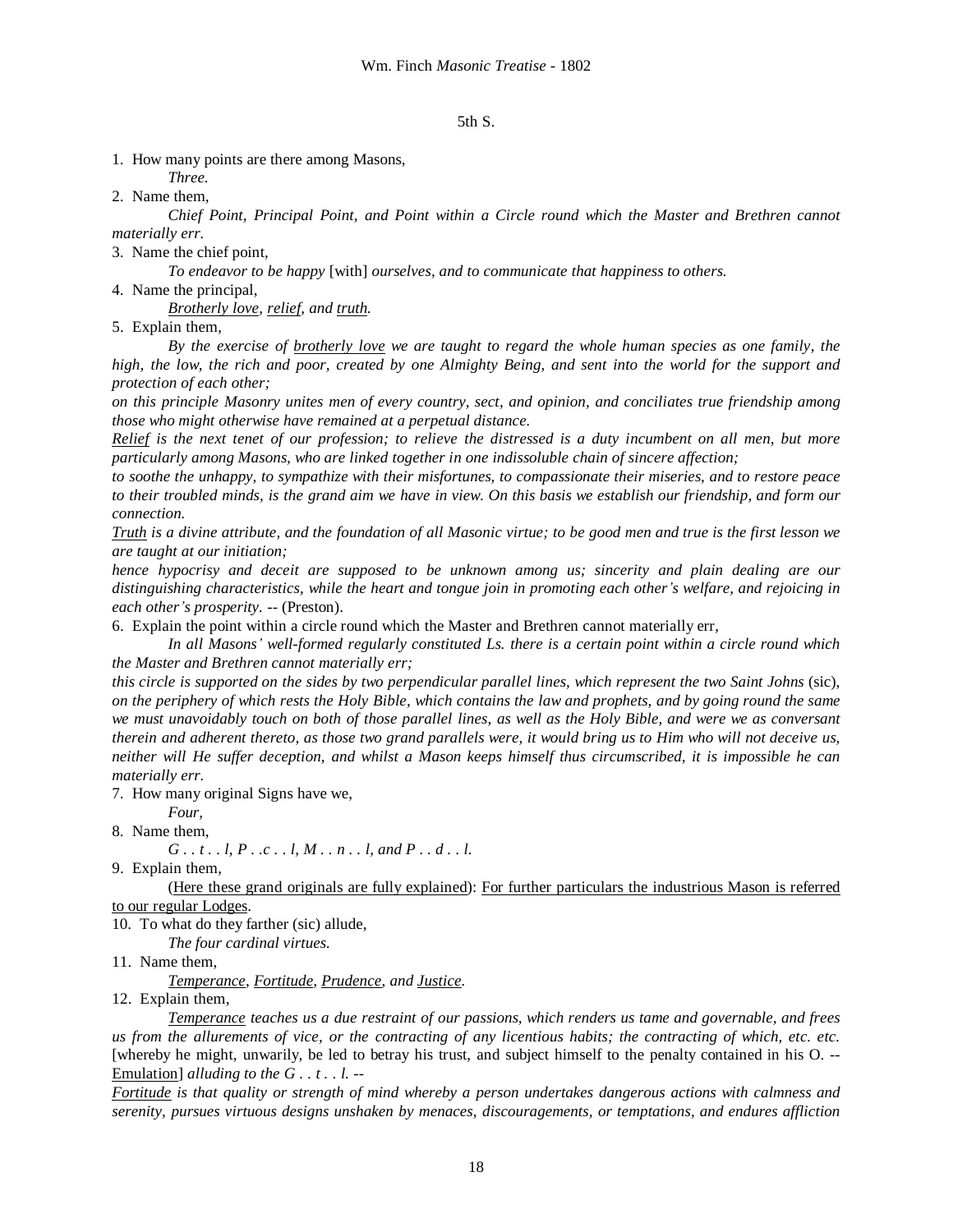*and pain without any signs of fear and dismay. The practice of patience and fortitude is adhered to by the Indians with that dispassionate obstinacy, that some of them pass their whole life in nakedness, one while hardening their bodies in the frozen rigours and piercing colds of Mount Caucasus, and at others exposing themselves to the flames without so much as a sign or groan, whereby they obtain the reputation and title of wise men, which alludes to the P . . c . . l. --*

*Prudence may be defined an ability of judging what is best both of ends and means. The idea of prudence includes due consultation, in a right manner, and for a competent time, that the resolution taken up may be neither too precipitate, nor too slow. To the perfection of prudence may be added a natural sagacity, presence of mind, or a ready turn of thought, etc. which alludes to the M . . n . . l. --*

*Justice is a constant desire to give every one his just due without distinction, or a habit by which the mind is disposed and determined to act according to equity. Distributive justice is concerned in matters of government and beneficence. Communicative justice in* [is?] *conversant in matters of commerce and changing of things. Legal justice resides in the state or monarch, who often supercede* [sic] *communicative and distributive justice, for the good of the common wealth.*

*As justice in a great measure constitutes the real food man, so it ought to be the constant practice of every good Mason, etc.* [never to deviate from the minutest principles thereof, ever having in mind the time he was placed at the N. E. part of the L.,  $f \dots t$  formed in a s  $\dots$  e, b  $\dots$  y e  $\dots$  t, when he received that excellent injunction from the W. M. to be just and upright in all things: -- Emulation] *which alludes to the P . . d . . l.*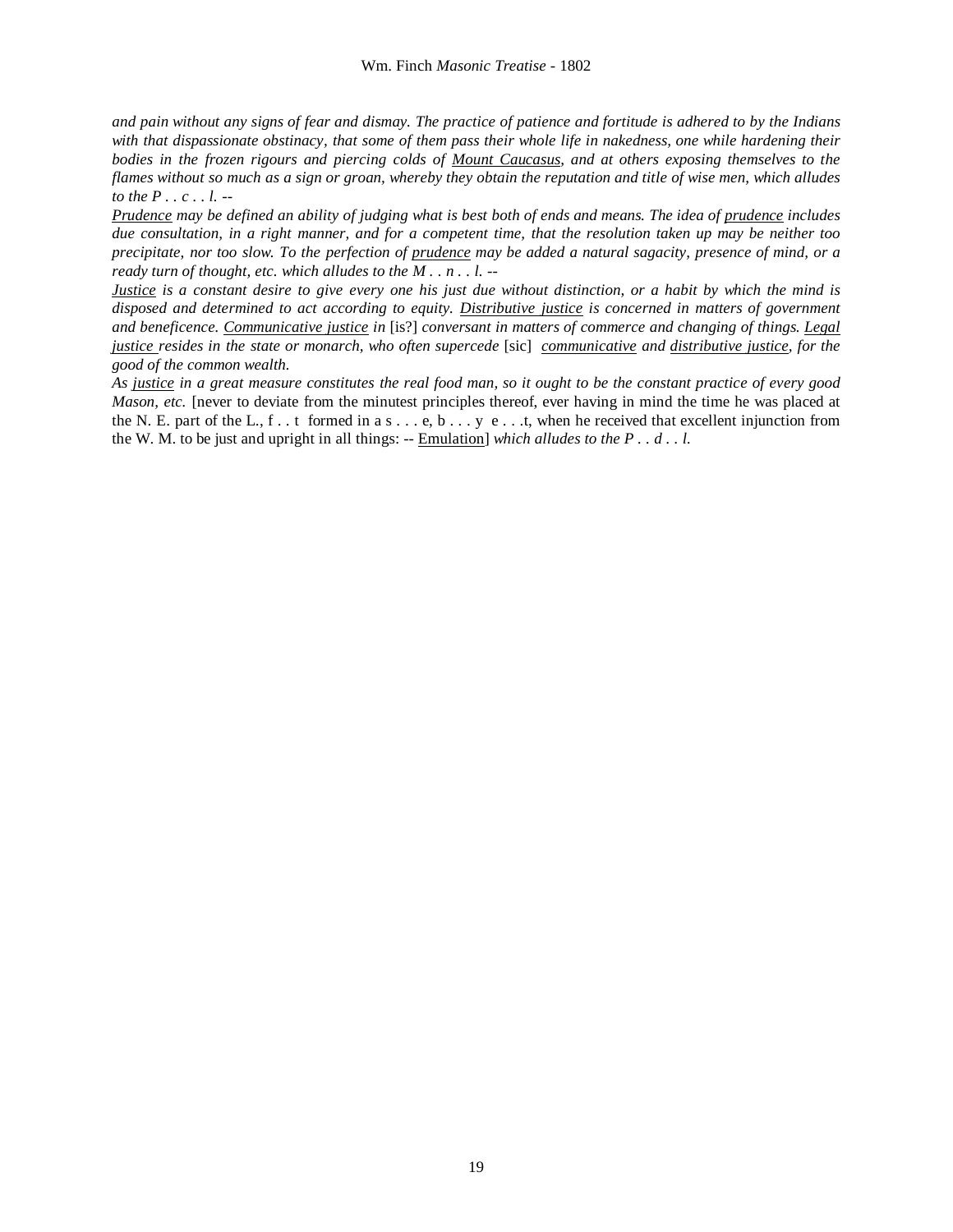#### 6th S

1. How many different degrees are there in Craft Masonry,

*Three in Craft Masonry, which are generally received under different appellations, the privileges of each are distinct, and particular means are adopted to preserve those privileges to the just and meritorious. --*

*Honor and probity are recommendations to the first class, in which the practice of virtue is enforced, and the duties of morality inculcated, while the mind is prepared for social converse, and a regular process in the principles of knowledge and philosophy.*

*Diligence, assiduity, and application, are qualifications for the second class, in which an accurate elucidation of science, both in theory and practice, is given, human reason is cultivated by a due exertion of our rational and intellectual powers;*

*nice and difficult theories are explained, fresh discoveries are produced, and those already known are beautifully embellished.*

*The third class is confined to the selected few whom truth and fidelity have distinguished, whom years and experience have improved, and whom merit and abilities have entitled to preferment;*

*with them the ancient land marks of the Order are preserved, and from them we may learn and practice these necessary and instructive lessons which at once dignify the art, and qualify its professors; to convince the uninstructed of its excellence and utility. This is the established mode of our government when we act in conformity to our rules;*

*hence true friendship is cultivated between different ranks and degrees of men, hospitality is promoted, industry rewarded, and ingenuity encouraged.* [Preston].

- 2. Which of them are you,
	- *An E A P,*
- 3. How long did you serve,

 *Seven years is the stipulated time, but less will suffice if found worth of preferment,*

4. How did you serve,

*With Freedom, Fervency, and Zeal.*

- 5. What are the emblems of Freedom, Fervency, and Zeal.
	- *Chalk, Charcoal, and Clay.*
- 6. Why so,

*Nothing is more free for the use of man than chalk, which seldom touches but leaves its trace behind; nothing more fervent than charcoal, for when well lighted no metal is able to resist its force;*

*nothing more zealous than clay, or mother earth, who will kindly open her arms to receive us when all our friends forsake us.*

7. If you had a son, what would you denominate him,

*Lewis,*

8. What is his duty to his aged parents,

*To bear the heavy burden in the heat of day, when by reason of his parents age and infirmity, they ought to be exempt from, and thereby render the close of their days happy and comfortable.*

9. What is his privilege for this,

*He had* [this privilege], *to be ranked upon the Masonic level with Kings and Princes.*

10. What is, or ought to be, our distinguished characteristic,

*Honor and Virtue, and when honor and virtue are banished* [from] *the land, may they ever be found safely lodged in the Masonic Repository.*

11. Why are we called Free-Masons?

*Because we are free to, and free , from.*

12. Free to and free from what,

*Free to good fellowship and ought to be free from vice.*

- 13. If a man of that description was missing, where might we hope to find him,
- *Between the Square and Compass.*

14. Why there,

*By acting on the one, we are sure to be found within the other.*

15. Have you seen a Master-Mason to-day, *I have the pleasure so to do now.*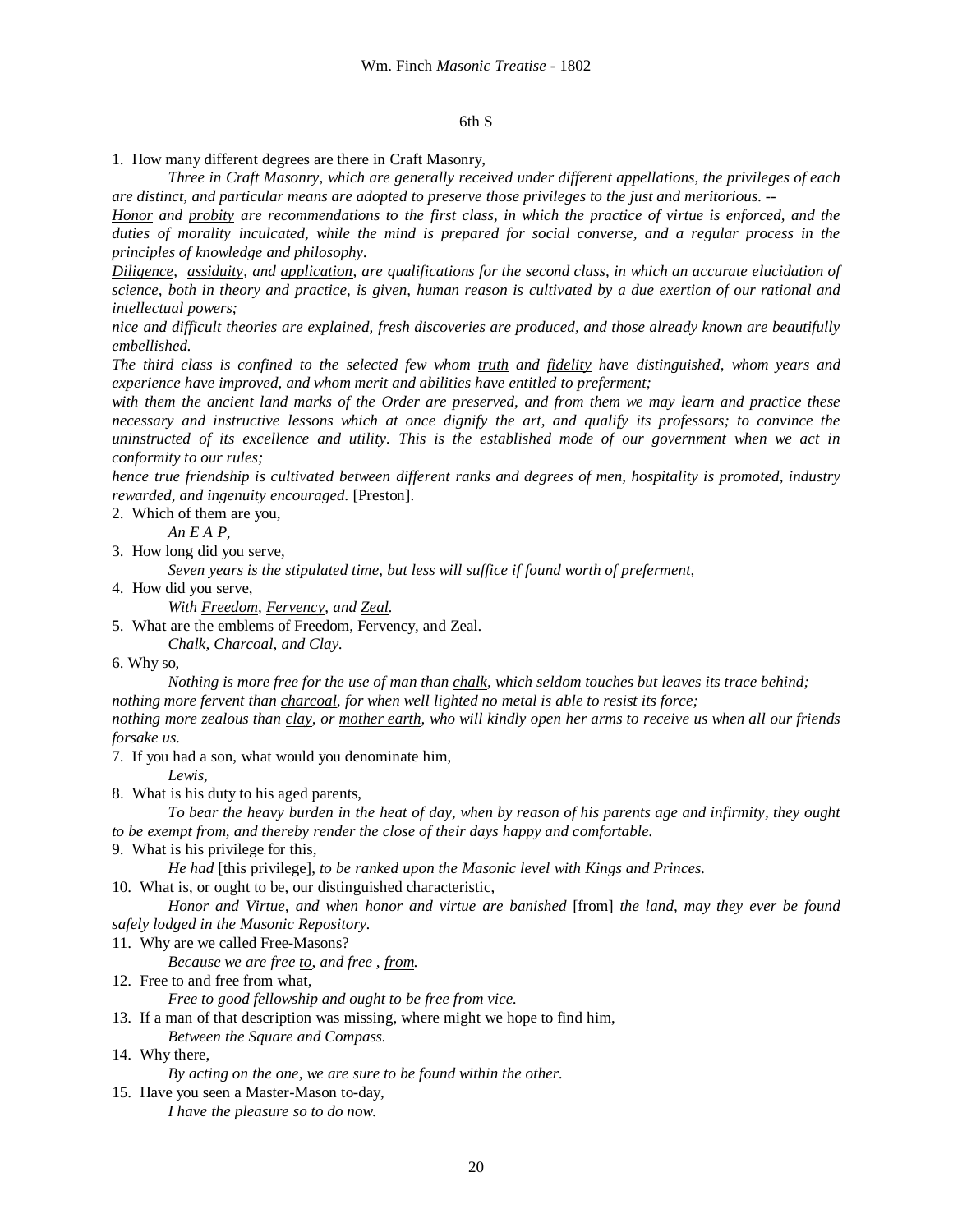16. How is, or ought [he] be clothed,

- *In the old Clothing.*
- 17. What is that,
	- *O - -, and A - -,*

[Neither Emulation, Browne, nor Vancouver give any clue to this phrase. An old French Ritual, however, had the following:

"Avez-vous vu le Grand Maitre? -- Oui.

Comment est-il veru? -- D'or et d'azur."

In other words, gold and azure. In early 18th century England, the Master was said to be

clothed in yellow jacket and blue breeches.

cf. Oliver, Hist. Landmarks, I. 170. -- A. H.]

#### 18. Why these colours,

*Because they are Royal, and such as were worn by the antient eastern Kings and Princes, and such as sacred history informs us composed the Veils of the Temple.*

19. How are Masons to be known in the Day,

*By seeing a Brother and Observing, the Sn.*

20. How in the Night,

*By hearing a Brother and receiving the T.*

21. How blows the wind,

*Favourably, due E. and W.*

22. Why favourably,

*To cool and refresh men at labour.*

23. Why due E.

 *In commemoration of that miraculous wind which wrought the happy deliverance of the antient Jews from their Egyptian bondage, and proved the fatal overthrow of Pharoah* [sic] *and his host, in his attempt to follow them.*

24. What time is it,

*H.T.*

25. What is to be then done.

*To call men from labour to refreshment and see they come on again in due time, that the master and brethren may have both pleasure and profit thereby* [Browne].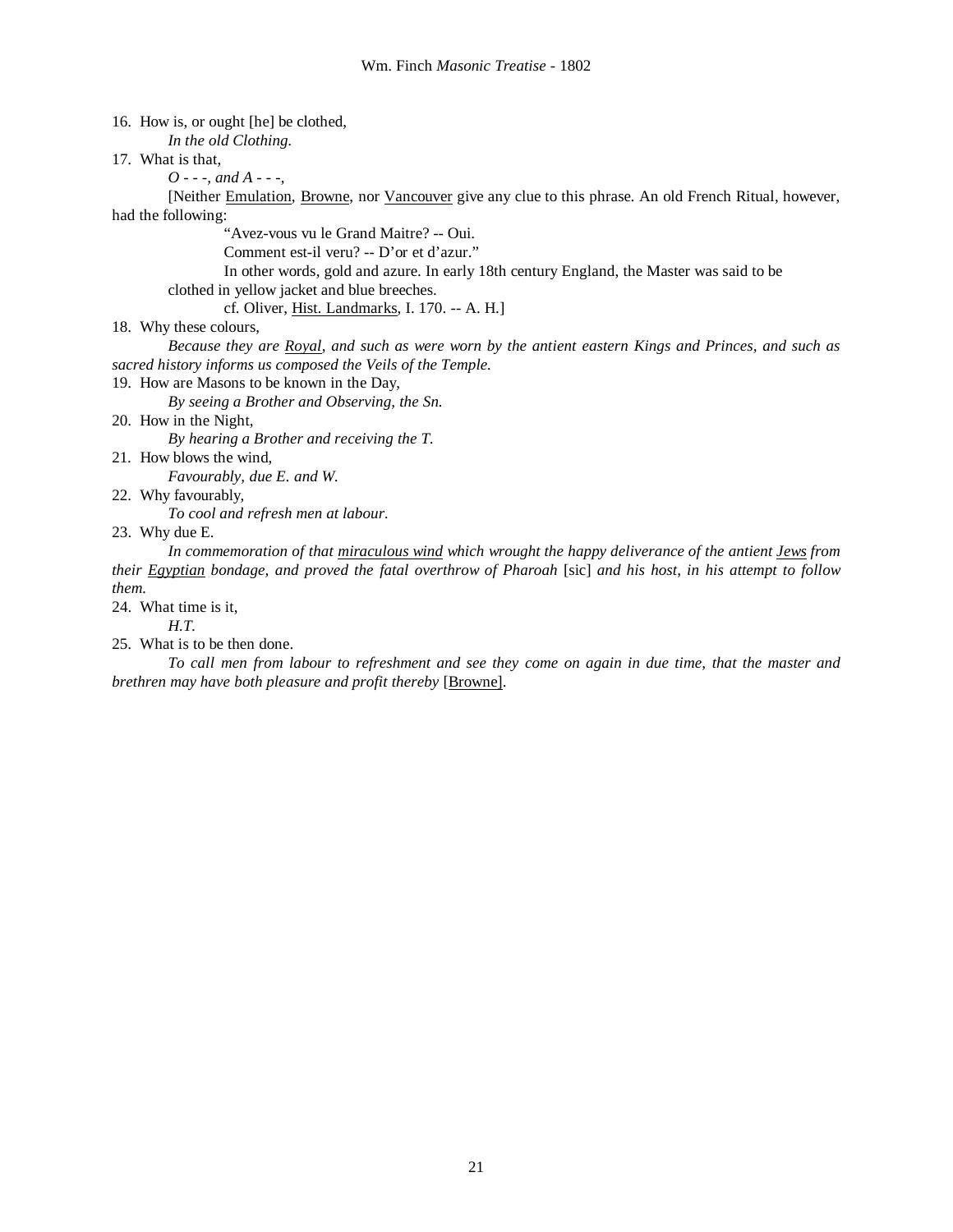# [Fellowcraft Degree]

```
1st S 2nd D
```

| 1. Bro. S. W. are you a F. C.                                                                               |
|-------------------------------------------------------------------------------------------------------------|
| So taken and accepted among F. Cs.                                                                          |
| 2. Where was you passed as such,                                                                            |
| In a L. of F. Cs.                                                                                           |
| 3. Consisting of how many,                                                                                  |
| $F \ldots e$ .                                                                                              |
| 4. Under what denomination,                                                                                 |
| The Master, and Wardens, and two F. Cs.                                                                     |
| 5. What enabled you to be passed,                                                                           |
| By taking a F. Cs. O.                                                                                       |
| 6. After that great and solemn O. what was then demanded of you,                                            |
| To confirm the same in the usual manner among Brethren in a L. of F. Cs.                                    |
| 7. What did the Master then do,                                                                             |
| Friendly took me by the $r \dots h \dots$ and said, rise, newly O., F. C.                                   |
| 8. Why the $r \ldots h \ldots$                                                                              |
| To make a proper distinction between that and the first degree.                                             |
| 9. Was you entrusted with anything,<br>Certainly was.                                                       |
| 10. What was it,                                                                                            |
|                                                                                                             |
| The S., T. and W. of a F. C. [Browne].<br>11. Give the S. in due form,                                      |
| It's complied with in due form.                                                                             |
| 12. The T. the same,                                                                                        |
| In nearly the same manner.                                                                                  |
| 13. The W. with discretion,                                                                                 |
| With discretion.                                                                                            |
| 14. In what part of the L. was you then placed,                                                             |
| In the $S. E.$                                                                                              |
| 15. Why so,                                                                                                 |
| To convince me that Masonry is a progressive Science, and that that was the $p - - p - - p$ [proper place?] |
| for the newly initiated F. Cs.                                                                              |
| 16. What did you there receive,                                                                             |
| That excellent charge peculiar to such a situation.                                                         |
| 17. Please to repeat the charge,                                                                            |
| Here follows the particulars relating to such situation and circumstance.                                   |
| 18. What was you farther [sic] exhorted to,                                                                 |
| Representing at that time an emblem of integrity, strongly enforced a due observance to its moral           |
| precepts [sic].                                                                                             |
|                                                                                                             |
|                                                                                                             |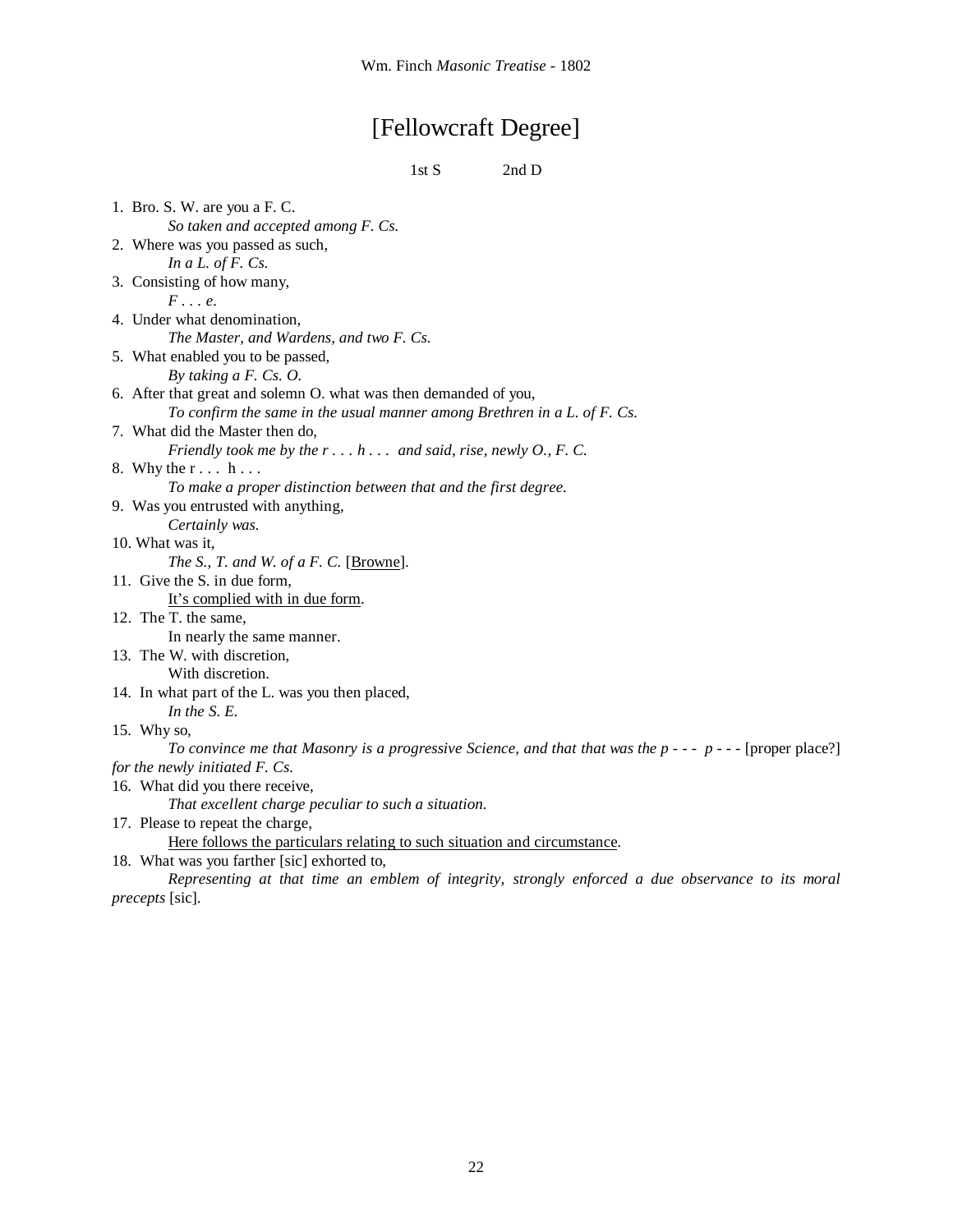#### 2nd S

- 1. Bro. S. W. for why was you made a F. C. *For the letter G.*
- 2. What does that denote,
	- *Geometry.*
- 3. What is Geometry.

*A science which finds out the contents of bodies unmeasured, by comparing them to those already measured.* [?]

4. What are its proper subjects,

*Magnitude and extension.*

5. Where was Geometry first founded.

*At Alexandria in Egypt.*

6. Why there,

*The River Nile having overflowed its banks, caused the inhabitants to retire into the interior part of the country;*

*when the waters had subsided, they returned to their native homes, but the fury of the waves having washed away most of their landmarks, caused many disputes amongst them, which often terminated in war. At length, hearing there was a Lodge of Masons held at Alexandria, in Egypt, over which Euclid presided, they therefore went and laid their complaints before him;*

*he, with the assistance of his Wardens and Brethren, gathered together the scattered fragments of Geometry, and brought them into a regular system, by which means he taught them how to ascertain their different tracks* [sic] *of land, which put an end to their disputes, and terminated their wars.*

7. Did you ever travel,

*My forefathers have.*

8. Where did they travel, and what for,

*Those who went E, were for instruction, and when W, to propagate the same to various parts of the world.* 9. Did you ever work as a Mason,

*My antient Brethren have.*

10. Where did they work,

*t the building of K. S. T., and many other stately edifices.*

11. How long did they work,

*Six days.*

- 12. Why not on the seventh, *Because the Almighty has strictly commanded that day to be kept holy.*
- 13. Being by their work entitled to receive wages where did they go to receive them,
	- *Into the M. C. of K. S. T.*
- 14. How did they get there,
	- *By the entrance of a P.*
- 15. Did they see anything at the entrance of that P. that particularly struck their attention,
- *They did: two g . . . t Ps.*
- 16. What called,

```
 - - - -, - - - -, or - - - -. and - - - -.
```
- 17. What was that on the . . . . .
	- - -.
- 18. What does it denote, *To establish.*
- 19. What was that on the . . . .
- *- -.* 20. What denote,
	- *Strength.*
- 21. When united what, *Stability, for God said in my strength I establish this my House to stand firm.*
- 22. How high were they,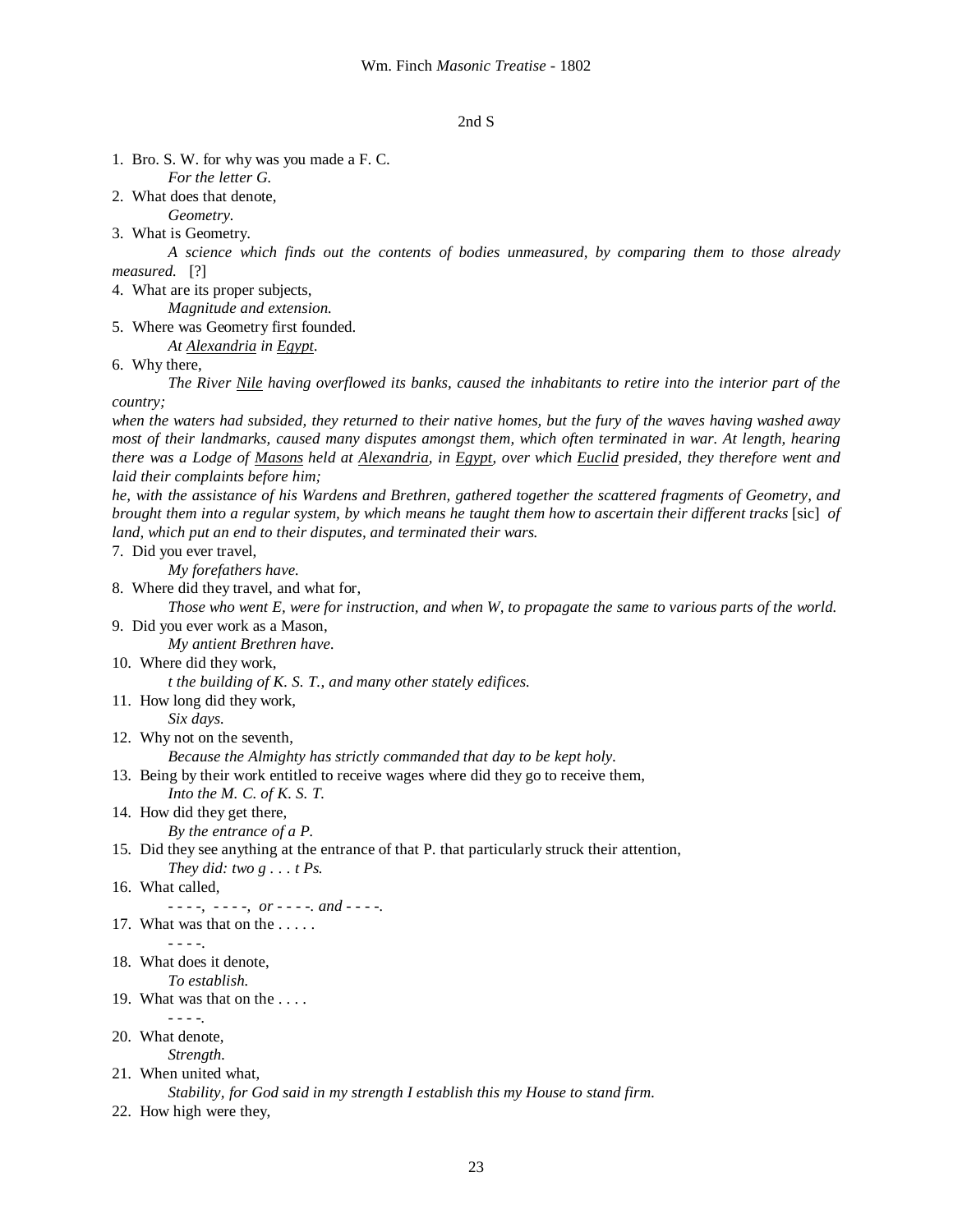*35 Cubits.* 23. How much in circumference, *12.* 24. How much in Diameter, *4.* 25. Where [were] they hollow or solid, *Hollow.* 26. Why so, *The better to serve as Archives to Masonry, and to hold the Constitutional Rolls.* 27. What substance [thickness?] was the outer rim, *4 Inches, or a hand¶s breadth.* 28. What made of, *Molten or cast brass.* 29. Where Cast,  *In the clayey ground, between Succoth* [and] *Zeredathah, where K. S. ordered them and all his holy Vessels to be cast.* 30. Who had the superintendance of their Casting, *H. A. B. the widow¶s son, of the tribe of Nephtali.* 31. What adorned with, *Two Chappiters, one on each.* 32. How high where [were] those Chappiters, *5 Cubits.* 33. What enriched them, *Lily-work, Net-work, and Pomegranates.* 34. How many rows of pomegranates were there, *Two Rows.* 35. How many upon each row, *100 on each.* 36. Were they further adorned with any thing. *Two spherical, or round balls.* 37. What was delineated thereon, *Maps of the Celestial and Terrestrial Globes.* 38. What do they point out to us, *Universal Masonry.* 39. When were they finished, *When the Net Work was thrown over.* 40. Why were they place at the entrance of the P., and what do they further represent, *The first represents that remarkable cloud of fire, which proved a light and guide to the Israelites in their escape from their Egyptian oppression; the other represents that cloud which proved the destruction of Pharoah* [sic] *and his host, in their attempt to*

*follow them. Our noble and illustrious G. M. thought he could not place them in a more conspicuous place, whereby the Jews might ever have that memorable event in recollection, both in going in and coming out from divine worship.*

41. After having passed them where did they next arrive,

 *At the foot of a winding stair case.*

- 42. Did they meet with any farther [sic] obstruction, *They did.*
- 43. What was it, *The antient J. W., who guarded the same.*
- 44. What did he demand of them, *The secrets of a F. C.*
- 45. After giving that wished for satisfaction, what answer did they receive, *Pass Brother F. C.*
- 46. Where did they then [pass] to,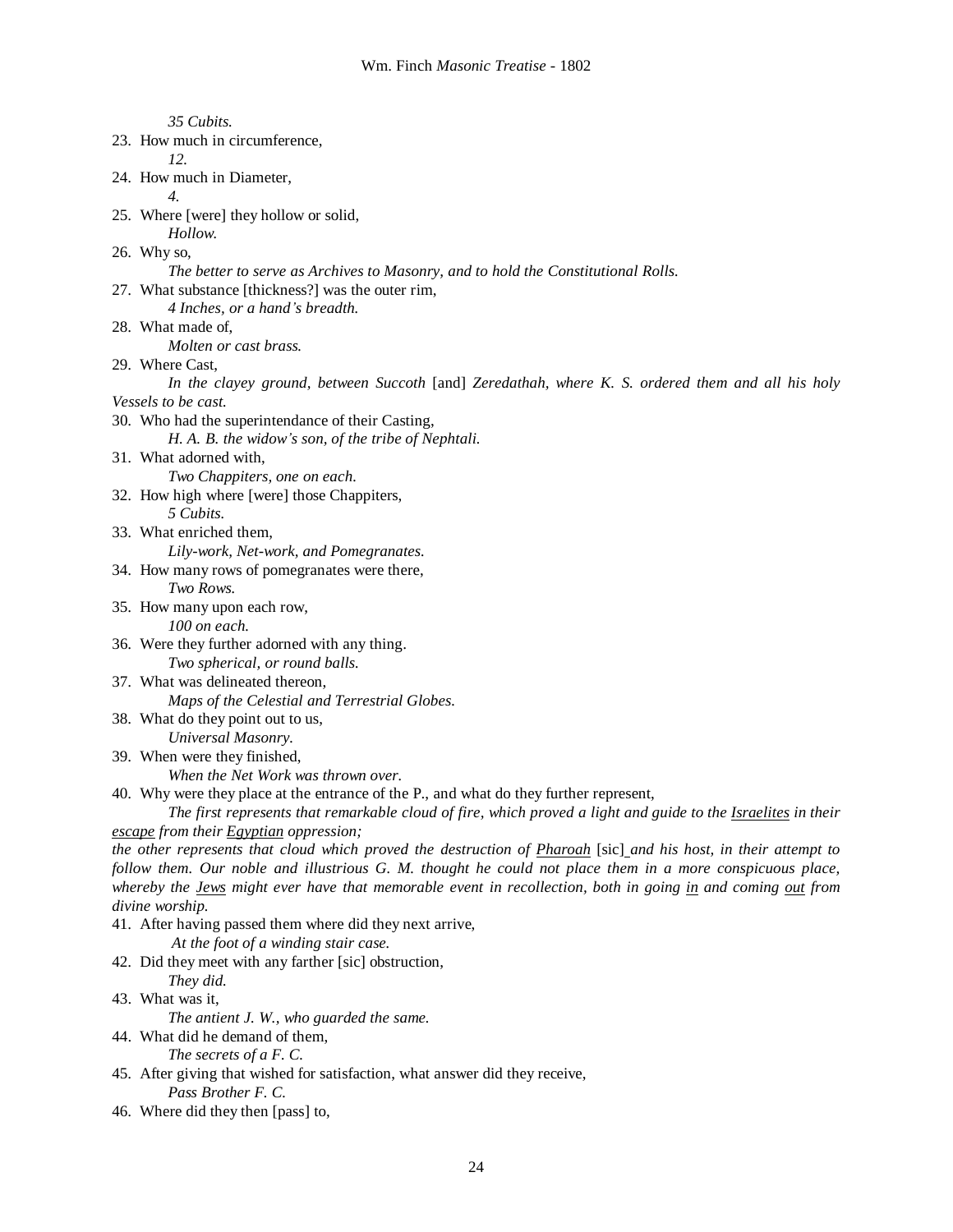*Up this winding stair case.*

47. Consisting of how many S . . . s,

[Three, five, seven or eleven. -- Vancouver].

48. Why three,

*Because that number R . . . s a L.*

49. Why five,

 *H . . . s a L.*

50. Why seven,

*Makes it perfect.*

51. Why eleven,

*In allusion to our Saviour¶s Aposles* [sic]*, for when Judas betrayed his Lord and Master, there were only eleven remaining - - -* [ The Vancouver MS. here adds: "and they held their Lodge without him." -- A. H.] *likewise a second reason, in allusion to the antient Patriarchs, for when Joseph was sold by his brethren to the Ishmaelites, there were only eleven remaining.*

52. Who are the three that r . . e a L.,

*The Master and Wardens.*

53. Why does three r . . . e a L.

*In allusion to the three grand Masters which bore sway at the building of K. S. T., which were SKI HKT HAB.*

54. Who are five that h . . . d it,

 [ Answer omitted, through a typographical error in numbering the questions and answers. Emulation, Browne, and, Vancouver has: "The W. M., two Ws., and two F. Cs." ]

55. Why do five  $h \dots d$  a L.

*In allusion to the five noble orders in Architecture.*

56. Name them,

 *Tuscan, Doric, Ionic, Corinthian, and Composite, or Roman Order.*

*Architecture is the art of building edifices proper for habitation or defence, etc. - -*

*Architecture is scarce inferior to any of the arts in point of antiquity;*

*nature and necessity taught the first inhabitants of the earth to build themselves huts, tents and cottages, from which, in stately habitations, with a variety of ornaments, proportions, etc. --*

*Antient writers represent the Tyrians as the first among whom architecture was carried to any tolerable pitch, and hence it was that our Grand Master, King Solomon, had recourse to them for workmen to build his Temple. - -*

*The three branches of architecture are denominated Civil, Military, and Naval. --*

*Every Freemason well knows the great utility of Naval Architecture at the building of King Solomon's Temple, in building Ships to traffic to Ophir for gold, ivory, and jewels, to beautify and adorn the Temple.*

57. Explain the Tuscan,

 *The Tuscan, the first of the five orders in Architecture, is the most simple and massive, and is seven diameters high;*

*it is called by Vitruvius the Rustic Order, to be used properly in country houses and palaces;*

*in Viagnola¶s manner of composition it is a beauty even in its simplicity, and as such should find place not only in private edifices, but likewise in public ones, as in the piazzas of squares and markets, in the magazines and granaries of cities, and even in the offices and lower apartments of palaces.*

*The Tuscan Order takes its name from an antient people of takes its name from an antient people of Lydia, who coming out of Asia to people Tuscany first executed it in some Temples which they built in their new plantations.* 58. The Doric,

*The Doric is the second of the five orders, and is that between the Tuscan and Ionic. As for the invention of the Doric Order the tradition is, the Dorus, king of Achaia, having first built a temple of this order at Argos, which he dedicated to Juno, occasioned it to be called Doric; though others derive its name from its being invented or used by the Dorians.*

*It is the most natural and best proportioned of all the orders, all its parts being founded on the natural position of solid bodies:*

*at the first invention it was more simple than at present, and when in process of time they came to adorn and enrich it more, the appellation Doric was restrained to its richer Manner, and the primitive simple manner they*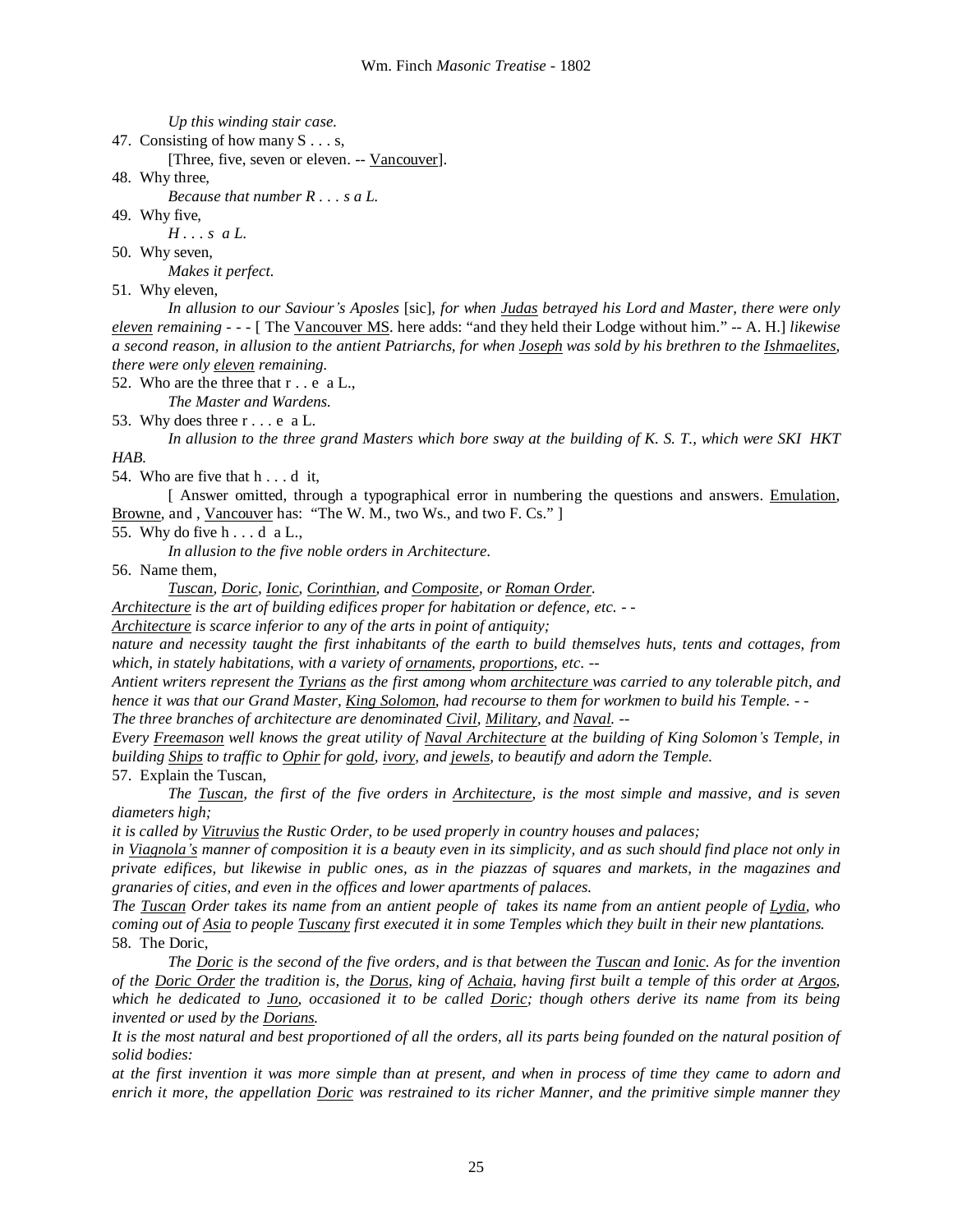*called by a new name, the Tuscan Order. Some time after its invention, they reduced it to the proportion, strength, and beauty, of the body of a man;*

*hence as the foot of a man was judged the sixth part of his height, they made the Doric column, including the capital, six diameters high;*

*afterwards they added another diameter to the height, and made it seven diameters, with which augmentation it might be said to be near the proportion of a man, the human foot, at least in our days, not being a sixth, but nearly a seventh part of the body.*

*The characters of the Doric Order, as now managed, are the height of its column, which is eight diameters. The moderns, on account of its solidity, use it in large strong buildings, as in the gates of cities and citadels, the outsides of churches, and other massy work, where delicacy of ornament would be unsuitable.*

59. The Ionic,

*The Ionic is the third in order, and is distinguished from the Composite, in that it has none of the leaves of the Acanthus in its capital;*

*from the Tuscan, Doric, and Corinthian, by the volutes or rams horns, which adorn its capital; and from the Tuscan too, by the channels or flutings in its shaft.*

*The Ionic Order owes its origin to Ionia, a province of Asia; and, it is said, the Temple of Diana at Ephesus, the most celebrated edifice of all antiquity, was of this order. The Ionic has an advantage above any of the rest, and consists in this, that the fore and hind parts of its capital are different from its sides;*

*but this is attended with an inconvenience when the ordonnance [?] is to turn from the front of the building to its sides; to obviate which, the capital may be made angular, as is done in the Temple of Fortune Virilis.*

*This column is a medium between the massive and delicate orders, the simple and the rich. Its height is eighteen modules, and nine diameters of the Column, taken at the bottom. Then it was first invented its height was sixteen modules, but the ancients, to render it still more beautiful than the Doric, augmented its height by adding a base to it, which was unknown in the Doric. --*

*At present the Ionic Order is properly used in churches and religious houses, in courts of justice, and other places of supposed tranquility and devotion, as well as Freemasons¶ properly erected, well-formed, regular constituted Lodges.*

60. The Corinthian,

*The Corinthian is the noblest, richest, and most delicate of them all, and is ten diameters high. This order is said to be invented by the antients, but Callimachus, a Corinthian Sculptor, is thought by most of the modern writers to have been the inventor of this order of Architecture, and that passing by the tomb of a young lady, over which her nurse had placed a basket with some of her toys, and covered it up from the weather with a tile;*

*the whole having been placed over a root of Acanthus, as the root sprung up it encompassed the basket, till arriving at the tile it met with an obstruction and bent downwards under the tile, forming a kind of volutes, and the tile in the abachus of his order. --*

*Villanmandus supposes the Corinthian capital to have taken its origin from an order in Solomon's Temple, the leaves whereof were those of the palm tree.*

61. The Composite, or roman order,

*The Composite (so called from its capital being composed out of the other orders) is the last of the five orders of Architecture;*

*it borrows a quarter round from the Tuscan and Doric, a double row of leaves from the Corinthian, and volutes from the Ionic; its cornice has simple modillons or dentils.*

*The Composite is also called the Roman and Italic Order, as having been invented by the Romans conformable to the rest, which are denominated from the people among whom they had their rise.*

62. Explain the rise of the Orders,

*The antient and original order of Architecture were no more than three. To these orders the Romans added two others, the Tuscan, which they made plainer that the Doric, and the Composite, which was more ornamental, if not more beautiful, than the Corinthian.*

*We have still, properly speaking, only three orders in Architecture that shew invention and particular characters, and these are particularly revered by Freemasons. They essentially differ from each other, the other two having nothing but what is borrowed, differ only in an accidental manner. The Tuscan is no other but the Doric in its earliest state, gross and plain;*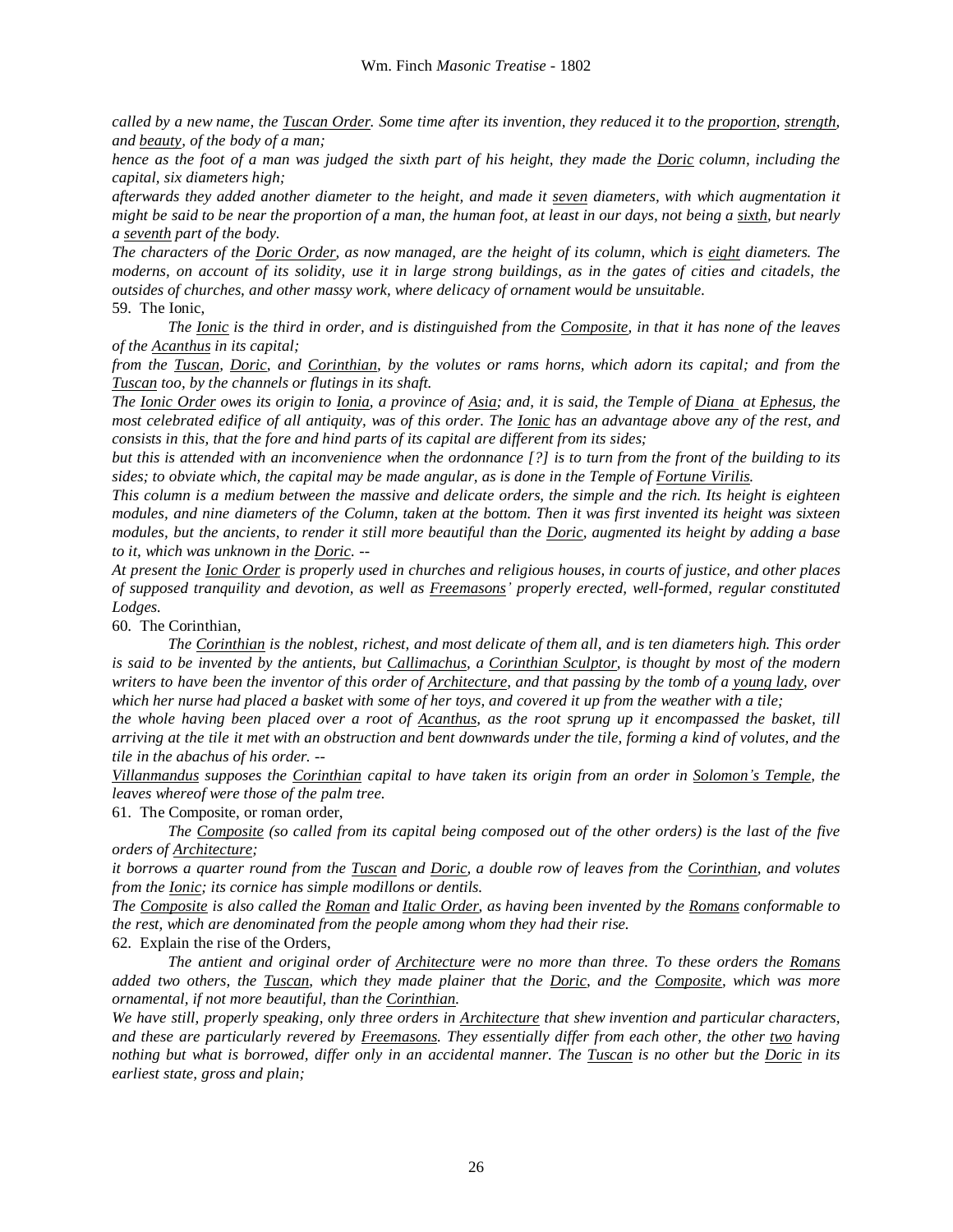*the Composite is the Corinthian, enriched with the Ionic. To the Greeks we are indebted for what is great, judicious, and distinct. The Romans, though they have succeeded a little, have in vain endeavoured to follow the steps of the Grecians in addition to the number of orders.*

63. There is a farther [sic] reason why five h . . . d a L.,

*In allusion to the five external senses.*

64. Name them,

 *Hearing, seeing, feeling, smelling, tasting.*

[ The last two are reversed in order, in the book, through a typographical error.]

65. Explain them,

*³Hearing is that sense by which we are enabled to distinguish sounds, and are made capable of all the perceptions of harmony and melody, with all the agreeable charms of music;*

*by it we are enabled to enjoy the pleasures of society, and reciprocally to communicate to each other our thoughts and intentions, our purposes and desires;*

*and by means of this sense our reason is capable of exerting its utmost power and energy. The wise and beneficent Author of Nature intended that we should be social creatures, and that we should receive the greatest and most important part of our knowledge, by the information of others;*

*for these purposes we are endowed with hearing, that our happiness and satisfaction may be promoted by a proper exertion of our rational powers.*

66. Explain Seeing,

*³Seeing is that sense by which we are enabled to distinguish objects of different kinds, and in an instant of time, without change of place or situation, to view whole armies in battle array, --*

*figures of the most stately structures, and all the agreeable variety displayed in the landscape of nature;*

*by it we can find our way in the pathless ocean, traverse the globe of earth, determine its figure and dimensions, and delineate any region or quarter of it;*

*by it we can measure the planetary orbs, and make new discoveries in the spheres of the fixed stars;*

*nay more, by this sense we can perceive the tempers and dispositions, the passions and affections of our fellow creatures when they wish most to conceal them;*

*so that though the tongue may lie and dissemble, the countenance will display the hypocrisy to the discerning eye; in fine, the rays of light which administer to this sense, are the most astonishing parts of the inanimate creation, and render the eye a peculiar object of admiration.*

67. Explain Feeling,

*³Feeling is that sense by which we are enabled to distinguish the different qualities of bodies, such as hardness and softness, heat and cold, roughness and smoothness, figure, solidity, motion, and extension, all of which, by means of certain corresponding sensations of touch, are presented to the mind as real external qualities, and conception or belief of them invariably connected with these corresponding sensations by an original principle in nature which far transcends our inquiry.*

68. Explain Smelling,

 *³Smelling, with regard to the organ, is an impression made on the nose by little particles continually exhaling from odorous bodies;*

*with regard to the object, it is the figure and disposition of odorous effluvia, which sticking on the organ, excite the sense of smelling;*

*and with regard to the soul, it is the perception of the impression of the object on the organ, or the affection in the soul resulting therefrom.*

69. Explain Tasting,

*³Tasting enables us to make a proper distinction in the choice of our food. The organ of this sense guards the entrance of the alimentary canal, as that of smell the entrance of the canal for respiration.*

*From the situation of both [of] these organs it is plain they were intended by nature to distinguish wholesome food from that which is noxious. Every thing which enters into the stomach must undergo the scrutiny of tasting, and by it we are capable of discerning all the changes which the same body undergoes in the different compositions of art.*

*By the proper use of the five senses we can form just and accurate notions in the operations of nature, and by reflecting on the objects with which our senses are gratified, we become conscious of them , and are enabled to attend to them till they become familiar objects of thought.´ --* [Preston].

70. There is likewise a third reason,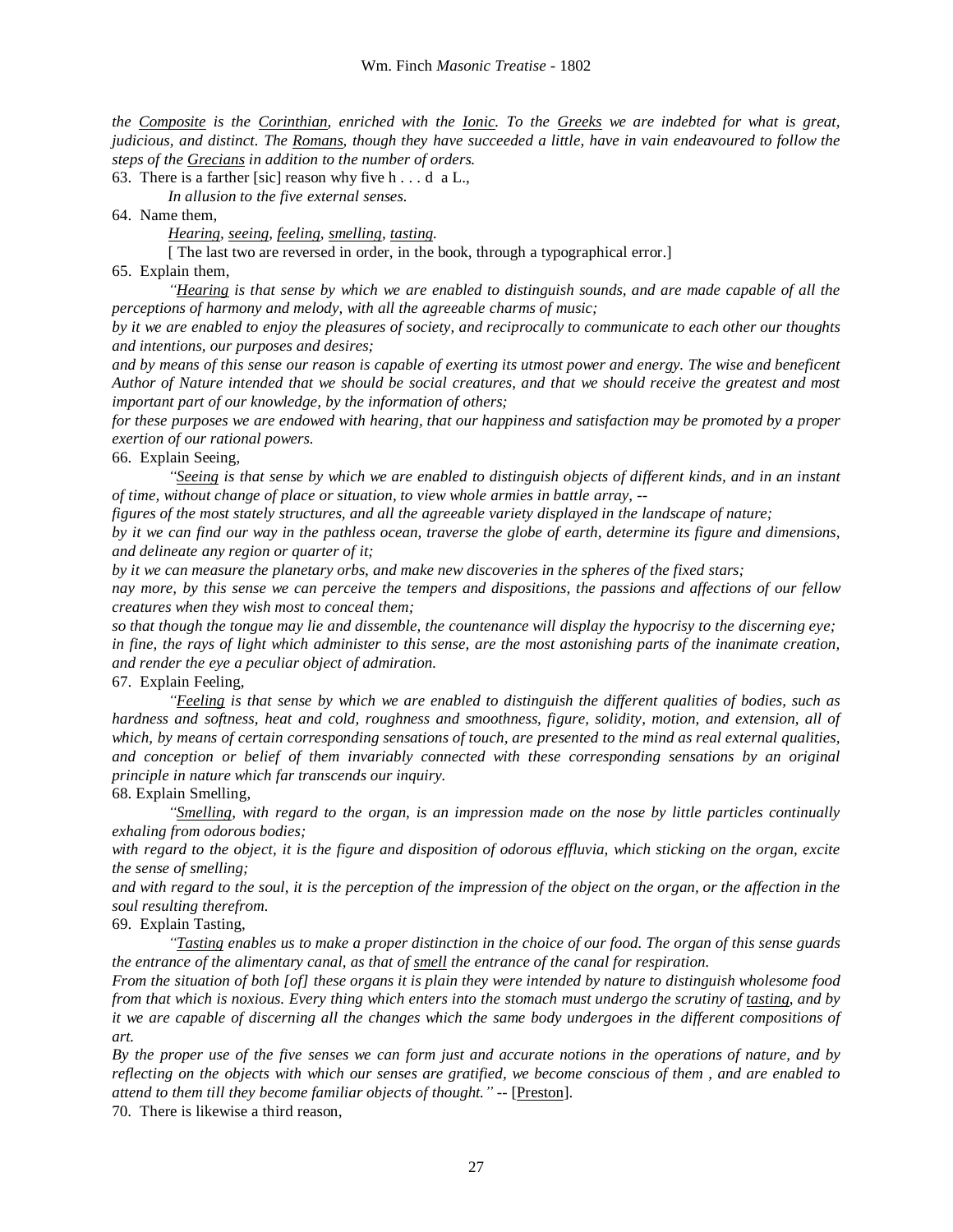*The birth, life, death, resurrection, and ascension, of our Saviour.*

71. What do we learn by his birth,

 *He being the day-star or mercy, hath risen to conduct our feet in the paths of truth and peace.*

72. What by his life,

*All virtues requisite for us to follow, He being the way, the truth, and the life.*

73. What by his death,

*That our debt of nature is fully paid, and the rigour of the law fully satisfied, wherein standeth our redemption.*

74. What by his resurrection,

*A firm conquest over sin, death, the devil, and hell, wherein standeth our justification.*

75. What by his glorious ascension,

*That He is gone before us to open the gates of paradise that hath long been shut against us, for He saith, in my Father¶s house there are many mansions, if there were not I would have told you, but I go to prepare a place for you, for where I am, there shall my servants be also.*

76. Why do seven make a L. perfect,

*Because K. S. was seven years and upwards in building the Temple of Jerusalem.*

77. There is a second reason,

*In allusion to the seven liberal Arts and Sciences.*

78. Name them,

*Grammar, Rhetoric, Logic, Arithmetic, Geometry, Music, and Astronomy.*

79. Explain Grammar,

*Grammar teaches us the proper arrangement of words according to the idiom or dialect of any particular kingdom or people, and is that excellency of pronunciation which enables us to speak or write a language with accuracy and justness, agreeable to reason, authority, and the strict laws of literature.*

80. Explain Rhetoric,

*Rhetoric is the art of speaking copiously on any subject, with all the advantage of beauty and force, and to fill the imagination with ideas and images which may assist nature without oppressing it, for the delivery of a discourse in public it ought to be with that decency and force as to strike the hearer.* 81. Explain Logic,

*Logic is the art of thinking and reasoning justly, or it may be defined the science or history of the human mind, in as much as it traces the progress of our knowledge from our first and most simple ideas, through all their different combinations, conceptions, and all those numerous deductions that result from variously comparing them one with another.*

*The precise business of Logic therefore is to explain the nature of the human mind, and the proper manner of conducting its several powers ,in order to the attainment of truth and knowledge;*

*it lays open those errors and mistakes we are apt, through inattention, to run into; and teaches us how to distinguish between truth, and what only carries the appearance of it;*

*by this means we grow acquainted with the nature and force of the understanding, see what things lies* [sic] *within its reach, where we may attain certainty and demonstration, and when we must be contented with probability;*

*these considerations sufficiently evince the usefulness of this science, which is divided into four parts, according to the number of the operations of the mind in its search after knowledge; which are perception, judgment, reasoning, and , method.*

*This valuable art of ranging our ideas, connecting them closely together, and consequently facilitating the transition from one to another, supplies us with a means of rendering all men's abilities nearly equal;* 

*in fact, all our knowledge is reducible to primitive sensations, which is nearly alike in all men.*

*The art of combining and connecting our direct ideas only gives them a more or less exact arrangement and denomination, whence they become more or less sensible to others;*

*a man who readily combines his ideas differs but little from him who combines them slowly, as he who judges of a picture at sight differs but little from him who requires to be made sensible of all its parts*

*both at the first glance, have the same sensations, though they sink not so deep in the second, who therefore dwells longer upon each to render them strong and distinct, and by this means the reflex ideas of the first observer become as easy to the second as direct ones, and hence perhaps there is scarce an art or science that may not, by means of a well adapted logic, be taught to a slow understanding, because there are few arts or sciences whose*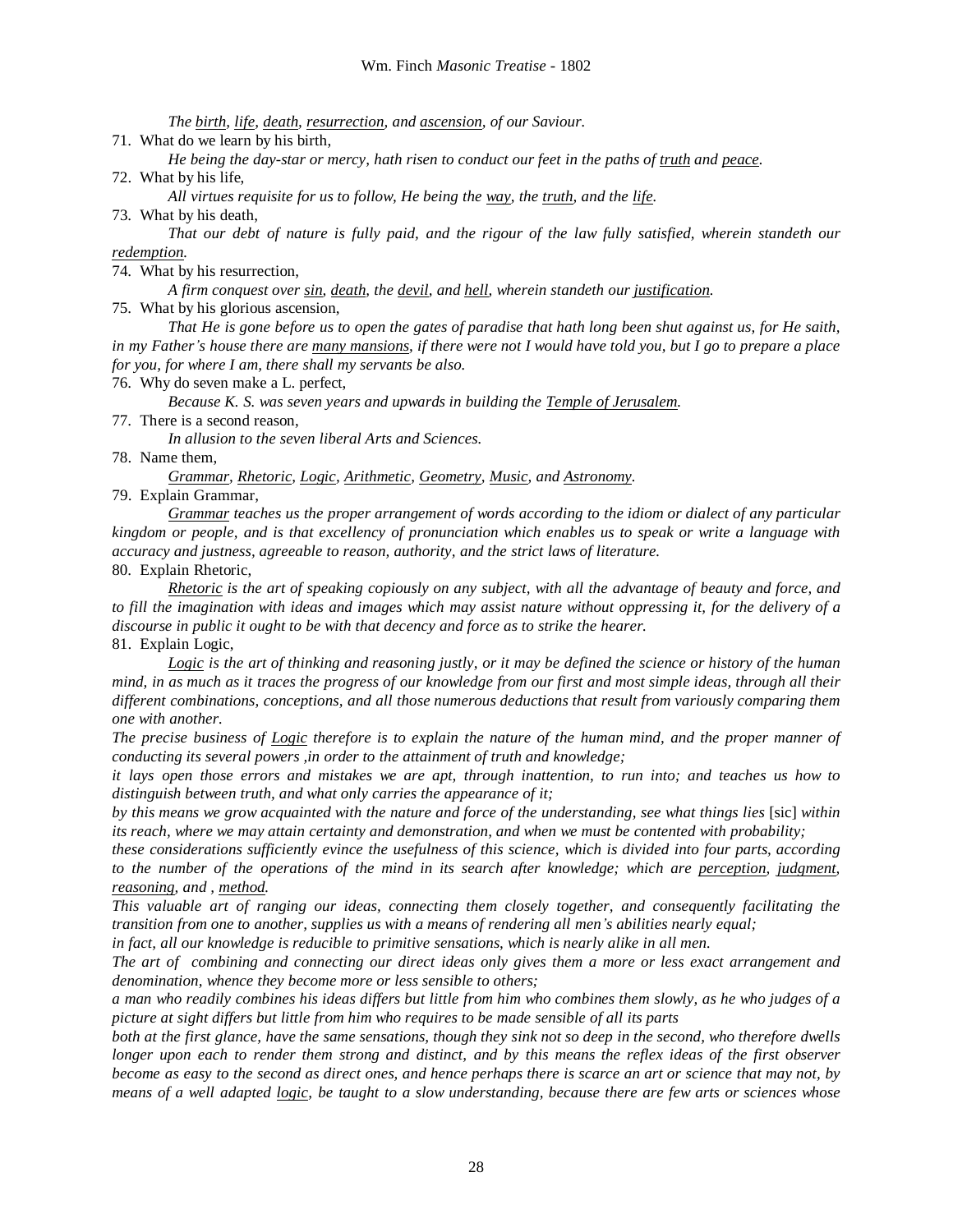*precepts or rules may not be reduced to simple notions, and disposed in so connected an order that the chain need never be broken.*

*As the mind is more or less slow in the operations it requires more or less of this connected order. The advantage of a genius is that of having less occasion for it, or rather of being able to form it quick and almost imperceptibly.* 82. Explain Arithmetic,

*Arithmetic is the art of numbering, or that part of mathematics which considers the powers and properties of numbers, and teaches how to compute and calculate truly, and with expedition and ease.*

*We have very little intelligence with regard to the invention of this inestimable science, history being silent both with regard to the author, and fixing the time;*

*some attribute it to Seth, others to Noah, and the Turks to Enoch; many imagine it had its rise with the introduction of commerce, and consequently fix its epochs with that of the Tyranians, who did not begin to flourish till about a thousand years after the flood.*

*Josephus tells us, that Abraham taught the Egyptians Arithmetic, during the time of his sojourning in their country; but it is generally allowed among us as Masons, that the inundations of the Nile gave occasion for its invention, as well as Geometry.*

*Be that as it may, it is certain both these sciences were held in the highest veneration, and committed to the care of their priests, who founded their theology on them.*

*The Greeks owed their knowledge of Arithmetic to the Egyptians, and Pythagoras built his philosophical system upon numbers, affirming that the nature of numbers extends through the whole universe, and that the knowledge of numbers is the knowledge of the Deity.*

*The antient Arithmetic however fell far short of the modern, their notation was very imperfect, consequently the operations abstruse and tedious.*

*They wanted the cypher, or a character that of itself signifies nothing, to fill up a place and change the value of their numbers in a decuple [ten-fold] progression, their series extending only to nine.*

*We owe our present notation to the genius of the Eastern nations, and received it from the Arabians, who learned it from the Indians, but when or by whom it was invented cannot be known:*

*It was known in Europe before the year 1000, and in Britain, before 1150.*

83. Explain Geometry,

 *Geometry hath already been in part explained; its origin in particular at Alexandria in Egypt. The usefulness of this science extends to almost every art and science;*

*it is by the help of it that Astronomers turn their observations to advantage, regulate the duration of times, seasons, years, and cycles, and epochs, and measure the distance, motions, and magnitude of the heavenly bodies. It is by this science that geographers determine the figure and magnitude of the whole earth, and delineate the extent and bearings of kingdoms, provinces, harbours, etc.;*

*it is from this science too that Architects derive their just measures in the construction of public edifices, as well as private houses.*

*It is by the assistance of Geometry that Engineers conduct all their works, take the situation and plans of towns, the distances of places, and the measure of such things as are only accessible to the sight.*

*It is not only an introduction to fortification, but highly necessary to most mechanics, especially carpenters, joiners, mathematical instrument makers, and all who profess designing.*

84. Explain Music,

 *Music is the science of sound, considered as capable of producing melody or harmony, or the art of disposing and conducting sounds, considered as grave and acute, and of proportioning them among themselves, and separating them by just intervals, pleasing to the sense, and is never displayed to better advantage than while singing in praise of the Grand Architect and Geometrician of the Universe.*

85. Explain Astronomy,

*Astronomy is by far the noblest and most sublime of all the sciences, for a knowledge of which we are mostly indebted to the immortal Newton, who discovered the fountain and spring of all the celestial motions, and the law which the great Author of Nature has infused through the whole system, that all the particles of matter attract one another in a reciprocal duplicate proportion of its distance.*

*This law may be considered as the cement of nature, the principle of union, which preserves every thing in its proper state and order;*

*it detains not only the planets but even the comets, within due bounds, and hinders them from making too great incursions into the immense regions of space.*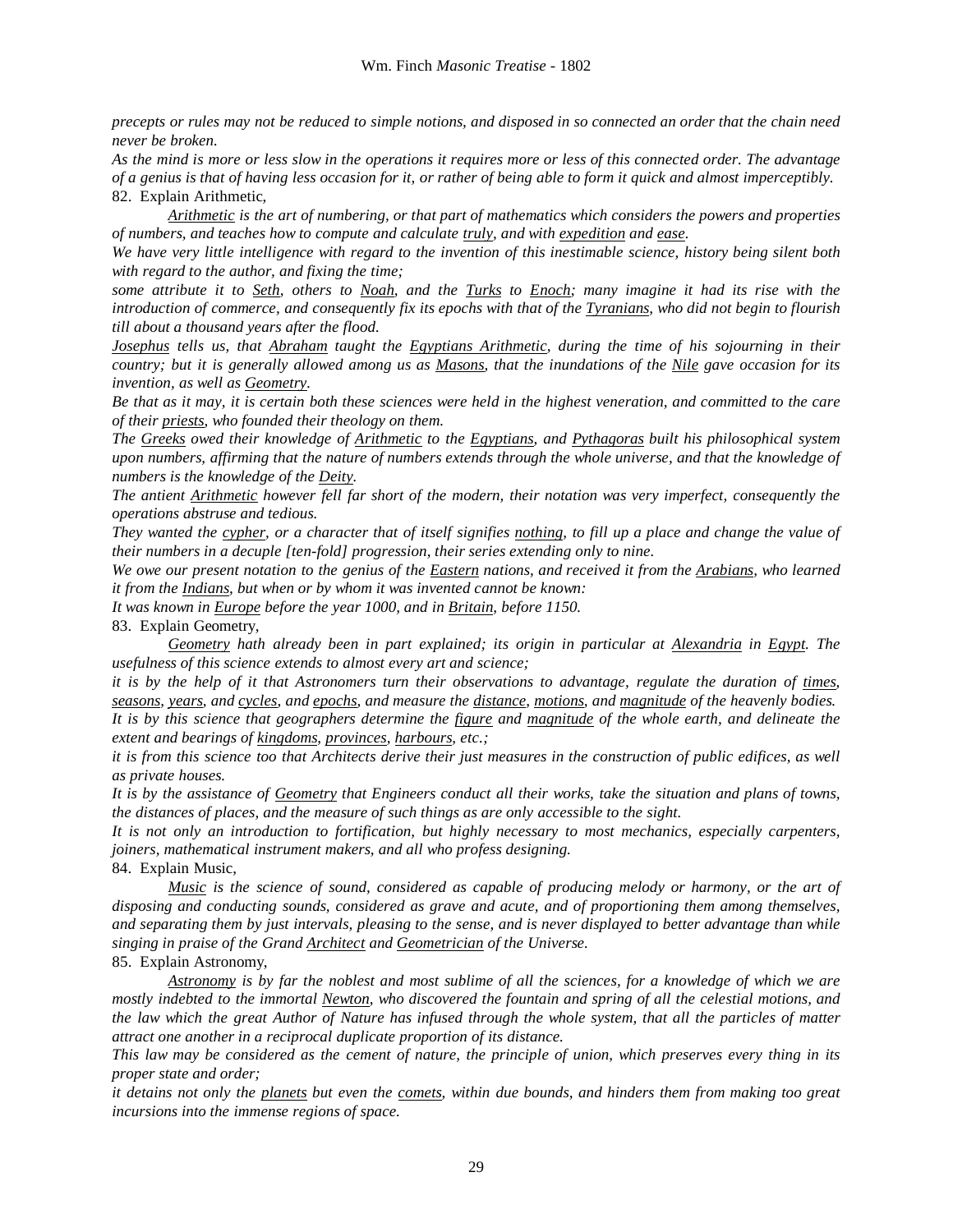*To the same genius we are obliged for the discovery of the law that regulates all the heavenly bodies, and sets bounds to the planet's orbs.* 

*He hath shewn us the cause why such a constant and regular proportion is observed by both primary and secondary planets, in their circulation round their central bodies, in comparing their distances with their periods, and why all the celestial motions are still continued in such amazing regularity and order.*

*By the Newtonian system, which is now generally received, the Sun is supposed to be at rest in the centre of the Solar System, and the planets with the earth to move in ellipses round him.*

*The Stars are likewise, as well as the Sun, supposed at rest, and that diurnal motion which they appear to have from east to west, is imputed to the earth¶s motion from west to east, round its own axis.*

*The Sun is supposed very near the center of gravity of the whole system, and in the common focus of every one of the planetary orbits.*

*Mercury is the first planet which performs his revolutions round the Sun; next to him Venus, next to Venus [is] our Earth, with its attendant or secondary the Moon, which performs a joint course with the Earth, and in their revolution measuring out the annual period;*

*next [to] the Earth is Mars, next to him Saturn, and last of all the planets in our Solar System, is the Georgian Sidus, so called in honor of His present Majesty, by Br. Herschel, who discovered it at Bath, in the year 1781.* [ The reference obviously is to Uranus. Neptune was not discovered and identified till 1846. - A. H. ]

*The Sun is the first heavenly body, placed within our system, that demands our attention; it is the centre of the system round which the other planets revolve.*

*The Sun, by its force and action, communicates all the motion and strength to the other heavenly bodies;*

*the heat and light of the Sun demonstrates the being of a fiery nature, hence it follows that its surface is every where fluid, that being the condition of flame.*

*The Sun is the centre, not only of the planetary but the cometary system, round which all the Planets, with our Earth among the rest, revolve in different periods, according to their different distances from the Sun, their Grand Master.*

*The Sun is sufficient of itself to stamp a value on the Science of Astronomy; day and night, summer and winter, are among its surprizing effects.*

*The whole vegetable creation subsists by its beams, and by its benign influence our own lives are supported. When it reflects upon us its genial warmth in the Spring, nature revives and resumes a new face, and sinks into a temporary death, when it departs from us at the approach of Winter.*

*The Sun was, by the antients, called the Heart of Heaven, for as the heart is the centre of the animal system, so is the Sun the centre of our universe. An the heart is the fountain of blood, so is the Sun the life, heat, and light of the world, and the first mover of the mundane system.*

*This glorious luminary is placed near the centre of the orbit of all the planets, and is inclined to the ecliptic in an angle of eight degrees. It is of an astonishing magnitude, though on account of its distance from us, appears to the eye not much higher or larger than the Moon, which is only an attendant on our Earth.*

*The Sun is more than a million times larger than our Earth, and more than five hundred times bigger than all the Planets of our system put together. --*

*The Moon, which next calls our situation, is a dark spherical body, which has no light of itself, but only shines with that she receives from the Sun, whence only that half turned towards him is illuminated, the opposite one remaining in its native darkness.*

*The face of the Moon visible on our Earth is that part of her body turned towards the Earth, whence, according to the various positions of the Moon, with regard to the Sun and Earth, we observe different degrees of illumination, sometimes a large and sometimes a less portion of the enlightened surface being visible, which different degrees of illumination proceed also from the superfices of the Moon being rough and uneven.*

*The Comets are generally supposed to be solid, fixed, and durable bodies, a kind of planets which move in very oblique orbits every way with the greatest freedom, preserving their motions even again [against?] the course and direction of the planets, their tails being very thin, slender vapour, emitted by the head or nucleus of the Comet, ignited or heated by the Sun.*

*There is no certain time fixed for the appearance of the Comets; the duration of their appearance is also very uncertain, for some are seen for a few days only, others for several months.*

*The next thing in Astronomy which calls forth our attention is the fixed Stars, which are generally supposed to be of the same nature with our Sun, and to shine with their own light, each of them attended by Planets, which are inhabited with rational creatures like this our earth.*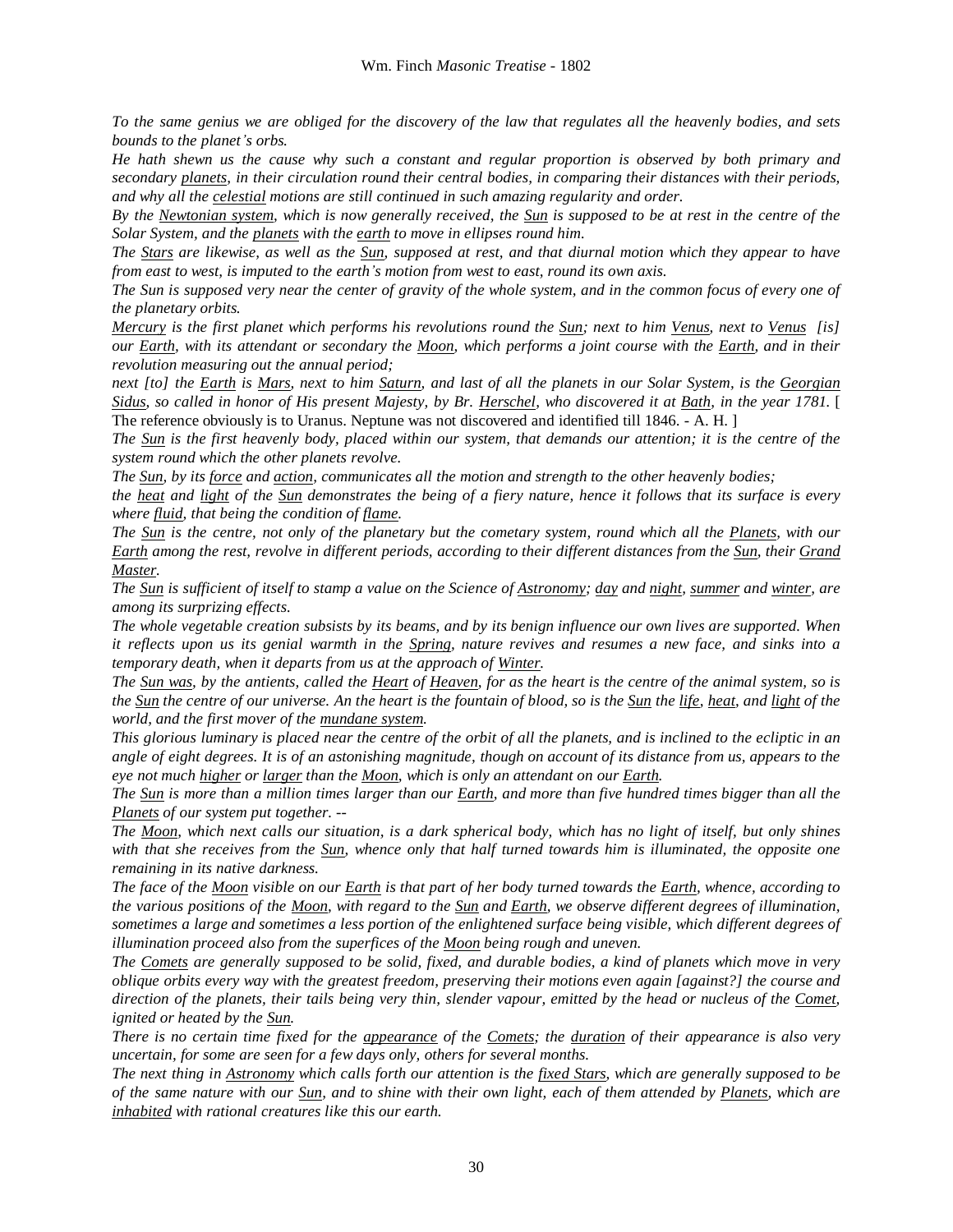*Instead, therefore, of one Sun, and one World, we find that the region of unbounded space is people with Suns and Stars, and Worlds !!*

*This opinion of a plurality of Worlds has been held and taught by many of the most celebrated Philosophers and Astronomers, both in antient and modern times.*

*In this view of things our system resembles a single individual of some one species of beings in outward nature diversified from all its fellow individuals, by differences unessential to the kinds and species, but which constitute that beauty which will ever result from uniformity amidst a variety of pleasing and well-disposed objects.*

*By comparing the apparent diameter of objects at different distances, it is clear our Sun would appear like a Star, were he removed to the distance at which they are placed, and that therefore it is perfectly reasonable to conclude, that the fixed Stars are equal, it not superior in magnitude to that which is the centre of our system, and that they are made for the same purposes with our Sun, namely, to bestow light, heat, and operations, on a certain number of planets revolving around them.*

*Here we may form some idea of their immense distance from us, and the vastness of the space they occupy, when we recollect that numbers amongst them are at too great a distance to be adequately expressed by figures, and beyond the reach of admeasurement;*

*and this idea will be heightened if we consider that many of the small stars visible to the eye are far more remote than the larger ones, and that the telescope discovers stars, which are at too great a distance to be perceptible to the naked eye;*

*that the instrument, like our eyes, has its bounds, but the extent of the Heavens have none, but is unbounded.*

*Since then, the fixed Stars are far removed from, and for the most part invisible to us, it can scarcely be conceived by the narrowest mind, that they form any part of our system, or were created only to give a faint glimmering light to the inhabitants of this our globe, for one additional Moon would afford us more light than the whole host of Stars;*

*such an opinion is unworthy of our reason, and inadequate to our conceptions of the Deity.*

*It would be also absurd to suppose, that the Author of Nature had made so many Suns without Planets, to be enlightened by their light, and vivified by their heat, but more so to imagine so many habitable Worlds, enlightened by Suns, without inhabitants, we may therefore safely infer, that all the Planets of every system are inhabited. We learn from Revelation that the ultimate end of creation is the peopling of Heaven with men. These resplendent Suns are clearly then the modiums of existence by so many Earths, and of Men upon them, created to* be eternally happy with their **God**. Upon the whole it, it cannot be supposed that the **Almighty**, who has not left *with us a drop of water unpeopled, who has, in every instance, multiplied the bound of life, should leave such immense bodies destitute of inhabitants;*

*it is certainly much more rational to suppose then the residences of human beings, formed with capacities for loving, knowing, and serving their Almighty Creator;*

*blest and provided with every object conductive to their happiness, and many of them perhaps in a far greater state of purity than the inhabitants of our Earth, and therefore in possession of higher degrees of bliss, and placed in situations, furnishing them with scenes of joy, equal to all that poetry can paint, or religion promise, all under the direction, indulgence, and protection, of Definite Wisdom and Goodness, to whom is treasured us an infinite and inexhaustible fullness, to render them completely and eternally happy.*

86. After having ascended those stairs where did they next arrive,

*At the door of the M. chamber of K.S.T.*

87. In what state did they find it,

*Opened but close t . . . d.*

88. Who by,

*The antient S.W.*

89. Who t . . . d against,

*All under the degree of a F.C.*

90. What did he demand of our Brethren before he permitted them to enter,

*The Sn., T., and W. of a F.C.* 91. Did they comply to his demand,

*They did.*

92. Please to give the Sn. [and] W. in due form, They are complied with in due form.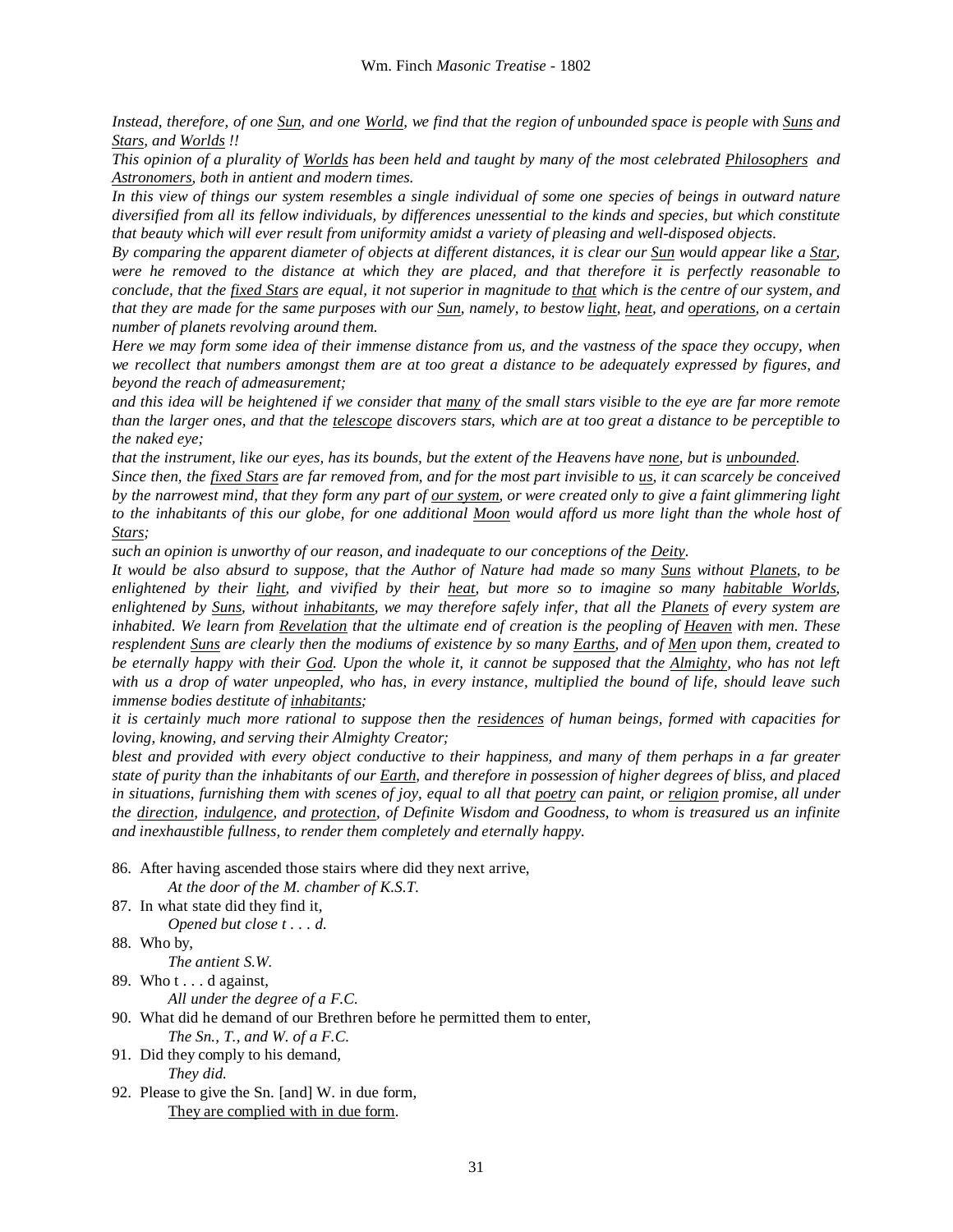93. Give the P.W. with discretion,

Its here with discretion likewise complied with.

94. What does that denote,

*P . . . . y.*

- 95. How was it depicted in a Mason's L., *By an E. of C., near a F. of W.*
- 96. Explain the origin of this P.W.,

*It dates its origin from the time that the half tribe of Ephramites crossed the river Jordan in order to quarrel with Jephthah. ± The reason they assigned for this unfriendly visit was, because they had not been called out to partake of the honors of the Amonitish wars;*

*but the real reason was, because they had not shared the rich spoils which generally accompanied these wars;*

*they had long been a noisy and clamorous people, but had now broke out in open rebellion, and threatened to destroy Jephthah and his house by fire. Jephthah on his part strove to appease them by mild and gentle means, which proving ineffectual, he was obliged to have recourse to rigorous measures;*

*he therefore drew forth his army, arranged them for battle, and put them totally to flight, and in order to secure himself from the like molestations in future, he sent detachment to secure the passages of the river Jordan (over which he was sure they must pass to return to their native country) with strong injunctions that should an Ephramite approach and own himself to be such he was to be immediately slain if he denied it, a test W. was to be put to him which was to pronounce the W. . . . - - - - -, but they for the want of the asparation* [aspiration] *peculiar to their country could not pronounce it but called it . . . ., which small variation cost them their lives and we find by sacred history that there fell on that day in the field oe* [of] *battle and on the banks of the Jordan forty two thousand Ephramites and as that w . . . d was then adopted as a test to distinguish friend from foe it has ever since been adopted in a F.C.L. to distinguish all under that degree.*

97. Where was this battle fought,

*In a field of standing corn, and by a falling cascade.*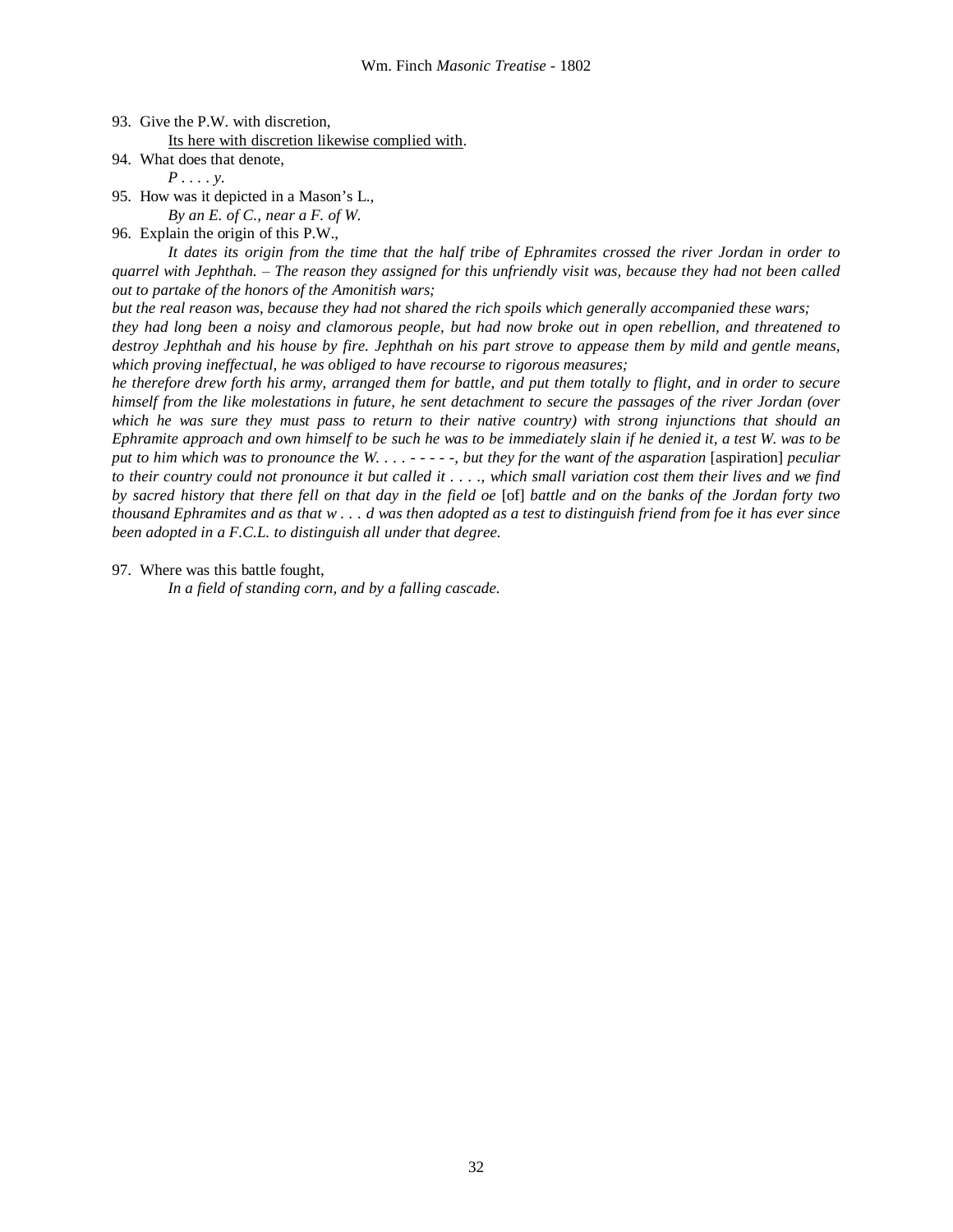#### 3rd S

| 1.    | After given [giving] those convincing proofs to our ancient B.S.W. at the place just mentioned, where did they<br>then Pass,                                                                                          |
|-------|-----------------------------------------------------------------------------------------------------------------------------------------------------------------------------------------------------------------------|
|       | Into the M.C. of $K.S.T.$                                                                                                                                                                                             |
| 2.    | What there to do,                                                                                                                                                                                                     |
|       | Receive their wages.                                                                                                                                                                                                  |
| 3.    | How and on what did they receive their [them],                                                                                                                                                                        |
|       | On the square without diffidence or scruple.                                                                                                                                                                          |
| 4.    | Why in so careless a manner.                                                                                                                                                                                          |
|       | From the good opinion they entertained of their employers.                                                                                                                                                            |
| 5.    | Did they see anything there that principally struck their attention,                                                                                                                                                  |
|       | They did.                                                                                                                                                                                                             |
| 6.    | What was it,                                                                                                                                                                                                          |
|       | The representative of our <b>Supreme Grand Master</b> .                                                                                                                                                               |
| 7.    | What does it denote,                                                                                                                                                                                                  |
|       | One greater than your worship, or Sir Peter Parker.                                                                                                                                                                   |
| 8.    | Who is that who is greater than Sir Peter Parker,                                                                                                                                                                     |
|       | Earl Moria.                                                                                                                                                                                                           |
|       | 9. Is there any in the Masonic Order greater than him,                                                                                                                                                                |
|       | His Royal Highness George Prince of Wales.                                                                                                                                                                            |
|       | 10. Is there any greater than his Royal Highness George Prince of Wales, Grand Master of the Masonic Order --,<br>GOD, the Grand Geometrician of the Universe, to whom we ought at all times cheerfully to submit and |
| obey. |                                                                                                                                                                                                                       |
|       | 11. So mote it be, can you my friend define this letter G,                                                                                                                                                            |
|       | In the M.C. of this temple there stood a letter $G$ to be by true F.C.s. farther defined.*                                                                                                                            |
|       | 12. What is farther meant by that letter G,                                                                                                                                                                           |
|       | By letters four and science fifth this G has a right to stand, it means the God we all adore, you have your                                                                                                           |
|       | Answer friend.**                                                                                                                                                                                                      |
|       | 13. Please to give a farther reference,                                                                                                                                                                               |
|       | Your science fifth hath well composed a noble structure vast, a point, a line, a superfice  but solid is                                                                                                              |
| last. |                                                                                                                                                                                                                       |
|       | 14. What is a Point,                                                                                                                                                                                                  |
|       | Beginning of a [all?] geometrical matter.                                                                                                                                                                             |
|       | 15. What is a Line,                                                                                                                                                                                                   |
|       | Continuation of the same.                                                                                                                                                                                             |
|       | 16. What is a Superfice,                                                                                                                                                                                              |
|       | Length and breadth without a given thickness.                                                                                                                                                                         |

17. What is a Solid or Cube,

Length and breadth with a given thickness, which forms a cube and comprehends the the [sic] whole of *geometry.* [Note: the first Solid is the Tetrahedron, not the Cube. -- G. L. H.]

 \*[This reading gives the impression of some error or omission, but the Vancouver MS. Gives the reading of 11- 13 in exactly the some form, with the sole exception that the last three words read "*in the last*."]

\*\* [In a series of doggerel verses on "The Repeating of the Letter G," Prichard (Masonry Dissected, 1730) gives it in this form:

> *By Letters Four and Science Five This G aright doth stand, In a due Art and Proportion, You have your Answer, Friend.*

 Prichard indicates that "Letter Four" refers to the name of Boaz, but in this he must be mistaken; it obviously refers to the Tetragrammaton. "Science Five" or fifth obviously refers to the fifth of the Seven Liberal Arts and Sciences. -- A. H.]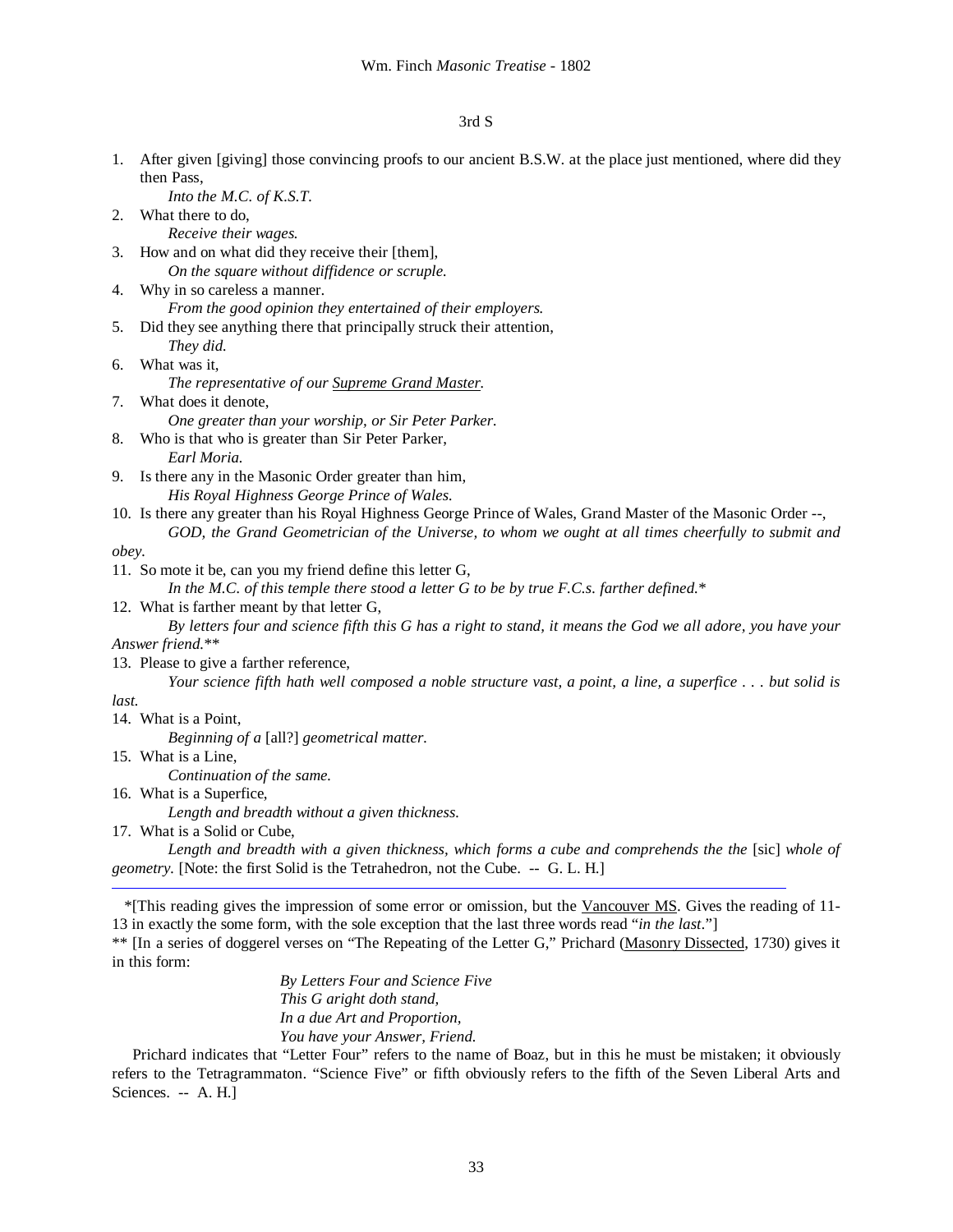- 18. How many sorts of Masons are there,
	- *Two, free and accepted and operative.*
- 19. Which of them are you, *Free and accepted.*
- 20. What do you learn as such,
	- *Secrecy, morality, and good fellowship.*
- 21. What do operative Masons learn, *To hew, square, lay stones, and prove horizontals.*
- 22. What by both and frequenting different Ls., *Genteel behavior and to abstain from vice.*
- 23. Having already named the Lewis as it respects speculative Masons, please to inform me how it is depicted in a Mason's L.,

*By a cramp of mettle* [sic] *fixed in a styne* [stone]*, which enable Mason¶s to raise great weights to certain heights, without which they could not so conveniently do.*

- 24. How many Israelites were employed in this building for the worship of God,
	- *30,000, besides 3,600 overseers, and 150,000 Bondsmen.*
- 25. What did the 30,000 consist of,  *The Levy of Jerusalem.*
- 26. Who was appointed the superintendant, *The noble Prince Adonhiram.*
- 27. Who were the 150,000,
	- *The remains of the old Canaanites.*
- 28. What was their employ,

*To prepare the materials for the building, except the inferior workmen, who were the bearers of burthen.* 29. Who were the 3,600 and what was their employ,

- *3,300 were overseers in the work and expert Master-masons, the other 300 were the principle Rulers over the whole.*
- 30. Where were the materials for this magnificent building prepared,

*In the Quarries of Tyre, the Forest of Lebanon, and in the clayey grounds between Succoth* [and] *Zaradatha.*

31. Where was the gold obtained that ornamented the inner part of the Temple,

*From Ophir.*

32. When was this magnificent Temple finished and how long in building, *1012 years before our Saviour and seven years in building.*

*. . .*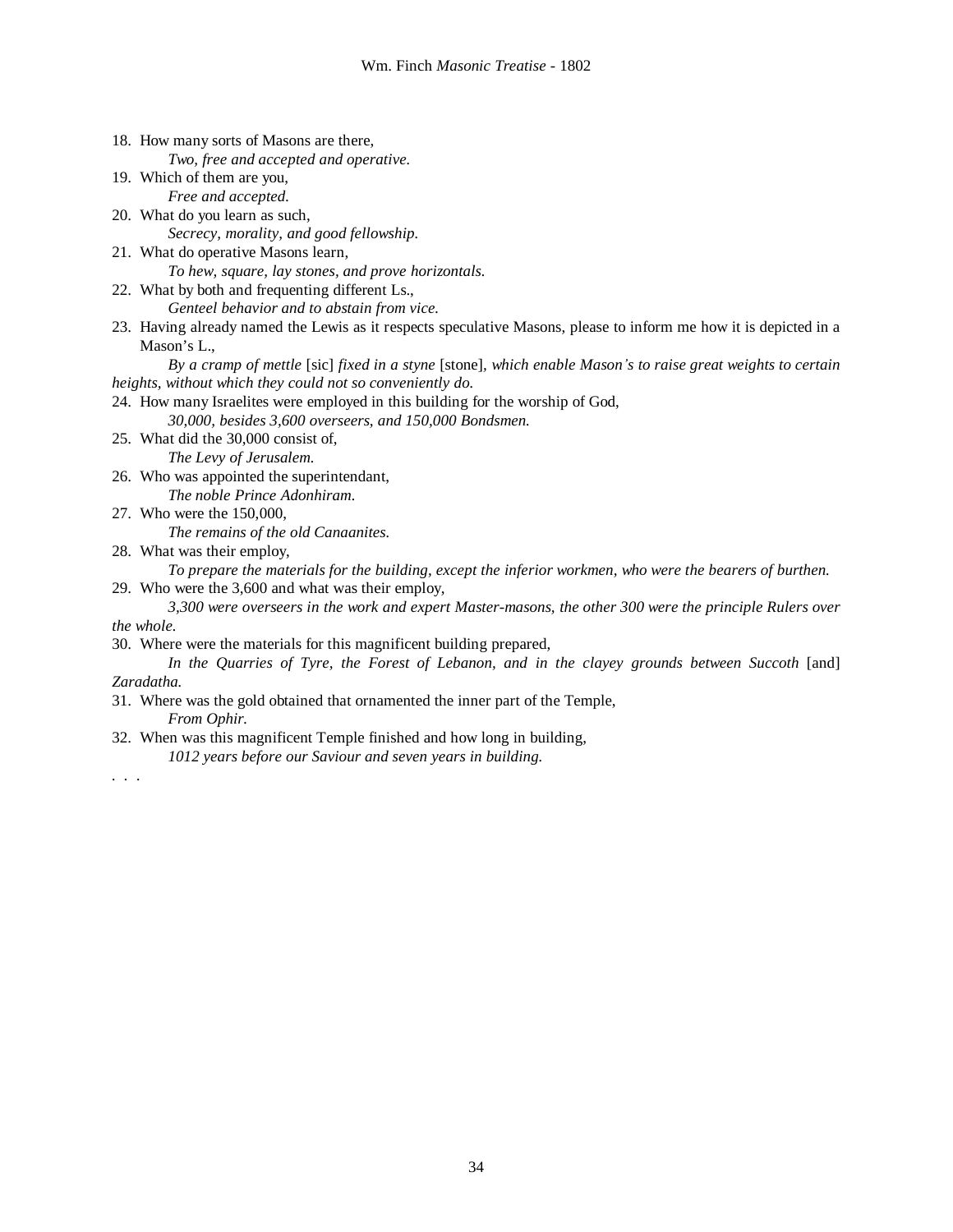# Master Mason Degree

#### 1st S 3rd D

| 1. | B.S.W. are you a Mason,                                                                                             |
|----|---------------------------------------------------------------------------------------------------------------------|
|    | So taken and accepted among Brother Master Masons (Vancouver).                                                      |
| 2. | Where was you raised as such,                                                                                       |
|    | In a L. of Master Masons.                                                                                           |
| 3. | Consisting of how many,                                                                                             |
|    | Three.                                                                                                              |
| 4. | Under what denomination,                                                                                            |
|    | The M. and Ws.                                                                                                      |
| 5. | Why was you s. s.d.                                                                                                 |
|    | In allusion [to] that part of scripture when the Lord spoke unto Moses in the burning bush, etc and                 |
|    | likewise to <b>Joshua</b> , etc.*                                                                                   |
|    | 6. What enabled you to be raised a Master Mason,                                                                    |
|    | By the usual O. on such occasions.                                                                                  |
| 7. | Which I will thank you to repeat,                                                                                   |
|    | [Here follows the O.]                                                                                               |
| 8. | After having taken this great and solemn O. of a Master Mason, what was the next thing the Master requested         |
|    | of you,                                                                                                             |
|    | To confirm the same in that sacred manner the Master Masons required.                                               |
|    | 9. What did he then proceed to do,                                                                                  |
|    | He friendly took me by both hands, and said rise newly O. M.M.                                                      |
|    | 10. What farther enabled you to be raised a Master Mason,                                                           |
|    | The help of God and the square of my own industry.                                                                  |
|    | 11. From what to what was you raised,                                                                               |
|    | From a superficial flat to a perfect perpendicular.                                                                 |
|    | 12. As a Master Mason from whence came you,                                                                         |
|    | From the E.                                                                                                         |
|    | 13. What induced you to leave the E. to go to the W.,                                                               |
|    | In search of that which was lost, which, with your instructions, and my own industry, I hope to find.               |
|    | 14. What was that which was lost,                                                                                   |
|    | The s s of a Master Mason.                                                                                          |
|    | 15. How came them to be lost,                                                                                       |
|    | By three knocks given by three rude ruffians, which caused the $d \ldots$ of our Master H.                          |
|    | 16. Relate the particulars thereof,                                                                                 |
|    | At the building of that grand religious edifice there were but $t \ldots e$ G. M. that bore sway, SKI, HKT          |
|    | HAB the widow's son, at that time it was the peculiar province of that curious and worthy artist to superintend the |
|    | same, as well as likewise this daily custom to go into the holy of holies and there offer up his prayers and        |
|    | ejaculations to the throne of grace and crave a blessing on the work,                                               |
|    | at this time theme were lifteen F.C. who howing mane quilitien than numbered and by quite that the Townlowger       |

*at this time there were fifteen F.Cs., who having more ambition, than prudence, and knowing that the Temple was nearly finished, and that there were some s . . . s, they were not in possession of, and being apprehensive that they should not (when left to travel into foreign countries) be so rapidly employed neither receive so good wages unless they were in possession of those s . . . s,*

Vancouver gives it more fully as follows: "*In allusion to that part of scripture when the Lord spake unto Moses in the burning bush, saying Put off thy shoes from off thy feet, for the place whereon thou standest is hold ground, and sacred to the Honour and Glory of God, and likewise to Joshua in the same manner.*"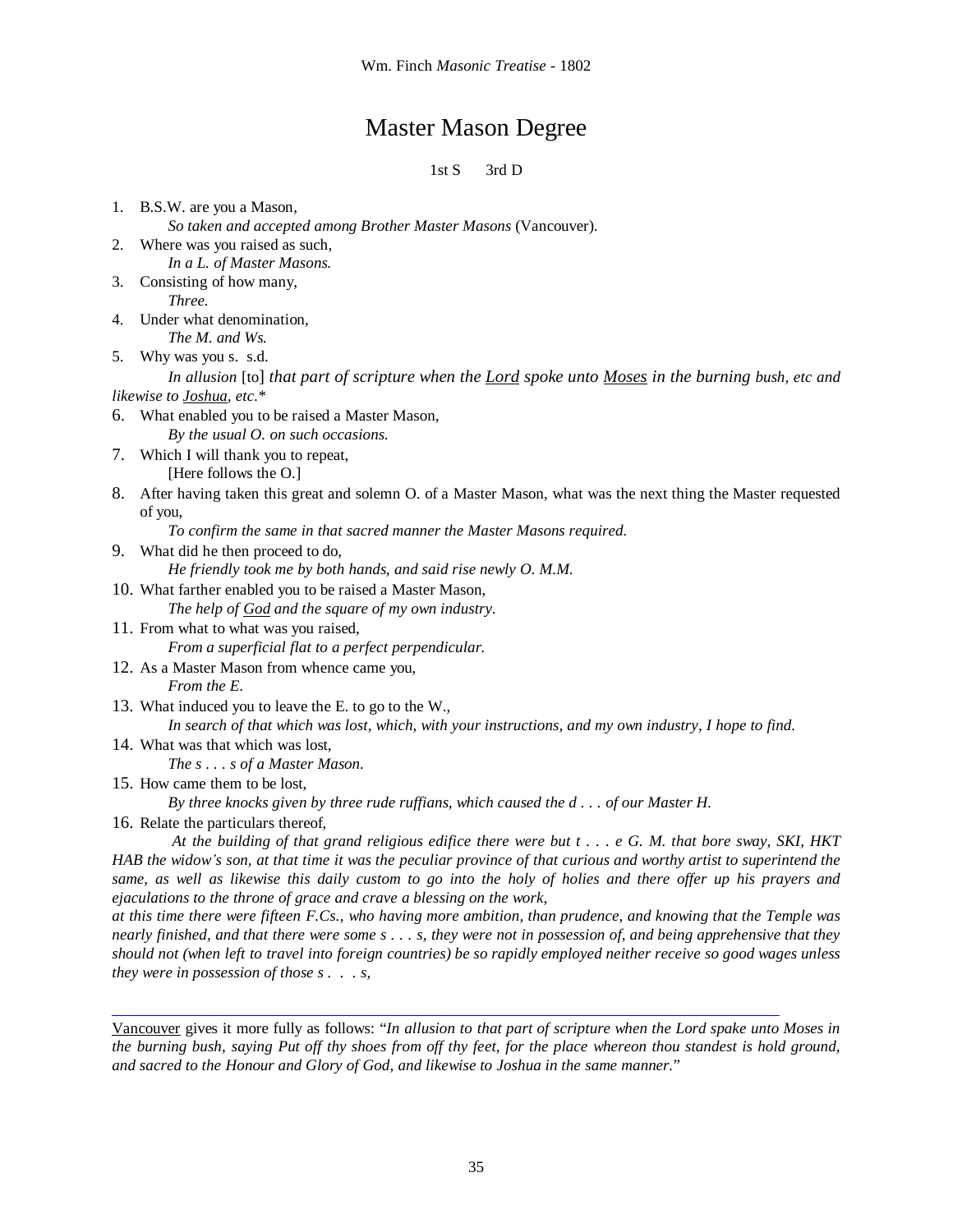*they therefore agreed to way lay our Master H. at a certain time then named, and at the usual time of the dby* [day] *when he went into the holy of holies and to extort from him by force or otherwise what their ambition then aspired to, but previous to the arrival of the appointed time for their putting this diabolical purpose into execution, twelve out of the fifteen had recanted, the other three remained unmoved by the dictates of nature way laid our Master H. as he went into the S. S. at the hour of H. T. when the workmen were gone from labor to refreshment and took advantage of this favourable opportunity, and posted themselves at the three different entrances of the Temple, namely the E. W. and S. doors thereof,*

*when our Master H. had finished the work he went there to do, he attempted to go out at the E. door, but to his surprise was prevented by a rude ruffian who demanded of him the s . . . s of a M.M.; he gave for answer that he did not receive them in such a manner, neither could he give them as such, and recommended time, patience, and industry as the proper way to obtain them, but this answer not satisfying this ruffibn* [ruffian] *he gave him a violent blow on his r . . . t T . . . e which caused him to reel and fall on his l . . .t k . . . e, but recovering from this surprise he attempted to go out at the W. door, but there he was likewise prevented by another villibn* [villain] *as dareing* [sic] *as the first who sternly demanded of him the s . . . s of a M.M.,*

*he gave a similar answer as the first, and from whom he experienced a similar treatment, with this difference only, that instead of receiving the blow on his r . . . t T . . . e it was on the l . . . t,*

*astonished at such proceedings he tried his last effort to make his escape out at the S. door but to his still greater surprise was there accosted in a more bold and perhemptory* [sic] *manner, by a villabn* [villain] *more dareing* [sic] *than the former two who sternly dembnded* [demanded] *of him the s . . . s of a M.M., to which request he answered nearly as before, with this addition, that there were only t . . . e in the world, who knew it, and unless they were present, he could nor would not comply to so unreasonable a demand;*

*this answer proving ineffectual he received from this cruel mercenary wretch a violent blow on this f. . .d, which brought him l . . . s to the ground.*

- 17. After they had thus in[humanly] m . . . our Master H., what did they with his b . . ., *They covered it under the materials of the building till the hour of h....*  $t.$ ...
- 18. What did they then with it,
	- *Took it to the brow of a hill, and there very indecently intured* [sic] *it.*
- 19. When was our Master H. first missing,

*Past the hour of h . . . t . . . the same day.*

- 20. How came he then to be missing, *By not carrying his reports as usual to K.S.*
- 21. When generally missing,

*Past the hour of h . . . t . . . the next day.*

22. How came he so to be,

*The workmen returning from refreshment to Labor found no designs drawn upon their*

*T - - - - - B* [Trassel Board – Vancouver]*, which threw them into confusion they therefore went and reported the same to K.S.*

23. How did K.S. receive this report,

*With great emotion* [he] *smote his breast and exclaimed oh! G - - - - G*\* *I fear our Master H. is s . . . And those* [recanting] *brethren having heard of this circumstance at this particular juncture. Amd being struck with horror and amazement at the same, came to K.S. and acknowledged all they knew concerning it, and voluntarily offered their services to go in search of those assassins, for such they were now with propriety supposed to be.*

24. What did K.S.. order those t . . . e recanting brethren first to do,

*He first ordered those twelve brethren to go in and about the Temple, and make dilligent* [sic] *search for the body of our Master H., they accordingly obeyed with alacrity those commands, for several days without success, at length one of the Brothers being more weary than the rest sit* [sat] *himself down at the brow of a hill, and in order to facilitate his riseing* [sic] *he caught hold*

<sup>\* [</sup>Vancouver also gives initials only. Browne has: "*oh God,*" etc.]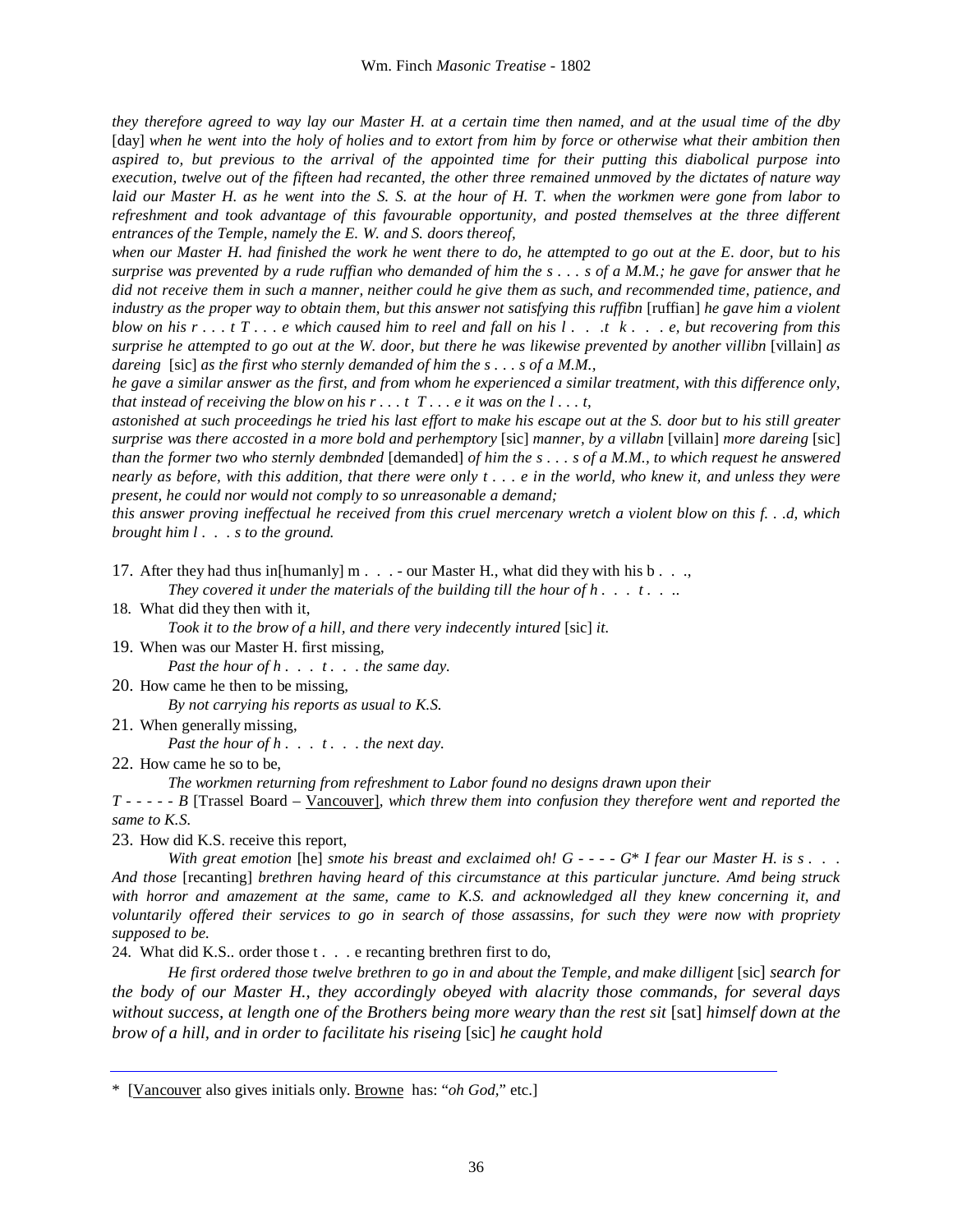*of a sprig growing in the ground, which by its coming so easily out he perceived the ground had been newly broken, in consequence of which he hailed his brethren who were then pursuing their search who with him opened the g . . ., and there found the b . . .y of our Grand Master H. very indecently buried, they then covered him up again with the e . . . and went and acquainted K.S. of the same.*

25. When K.S. had received intelligence of the discovery of our Master H. what did he next order the t . . . e recanting brethren to do,

*With great emotion he smote his breast and said oh! G .- - - - G - - - - what I feaed* [feared] *is come to pass our B. has been most cruelly m . . . . - -*

*He ordered these t . . . e recanting brethren to go and raise him to a more decent interment knowing him to be well worthy the same, informing them at the same time that by his untimely d . . . h the s . . . s of a Master Mason was lost till future ages should discover them, but as a reward to them for their fidelity and exertion, the first casual Sn. T. and W. that should occur among them at his raising should be adopted as a substitute till the right was found;*

*when those brethren came to the g . . .e where G. M. laid they formed themselves into a F.Cs. L., and immediately the g . . . was opened, either by sympathy or sorrow, found themselves in this position (at the same time given* [giving?] *the s . . . n) and looking around on each other and remembering the words of K.S. they then adopted that as the first casual S . . . . n;*

*two of the brethren then descended the g . . . e and attempted to raise him by supporting his back, but the flesh being putrid their fingers penetrated to the bone, and on smelling to them said M B, which proves the initials of the first casual W., they then attempted to raise him be the EAP G, which proving a*

*s . . ., they tried that of a F.C. which likewise proved a s . . . . they then took a more firmer hold and raised him by the F.P.*

26. Please to explain the F.P of F.,

*H. to H. is descriptive of that unity which ought ever to exist among Masons, at all times ready to assist the distressed of our fellow creatures when it can be done without injury to ourselves or connections, -- F. to f. reminds us never to halt when in the act of benevolence, till its final accomplishment,, without just reason so to do, -- K. to k. reminds at all times to offer up our prayers for each others welfare, as well as our own. ±*

*B. to b. reminds us of that sacred repository for Masonic s. . .s, each Brother¶s s . . . s delivered as such to keep as his own, for to betray those s . . . s, which are entrusted by a friend, would probably do him the villany* [sic] *of an assassin who stabs his adversary when unarmed, and the least suspicious of a foe.*  $-F$ *<i> H. upon back that we should support a brother¶s character in his absence as in his presence, and even more so, for if present, he would then be at liberty to defend himself. Not revile him ourselves, or suffer it to be done by others, if in our power to prevent it, thus by the F.P. of F. we are linked together by one indissoluble chain of sincere affection, which cannot fail to distinguish us (when properly adhered to) among those who are unacquainted with our religious and social institution.*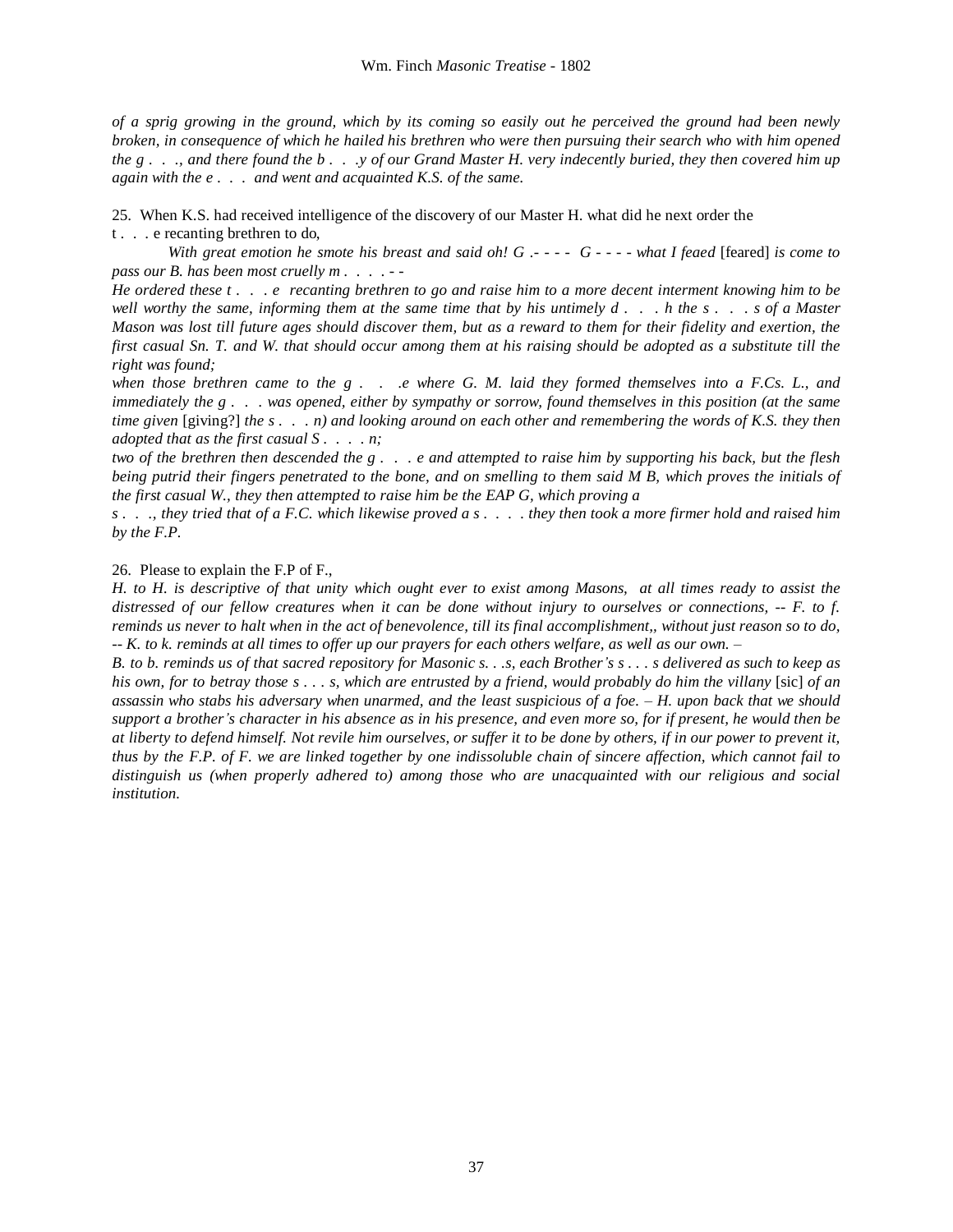2nd S.

- 1. Who were the secret m . . . . s of our Master H., *Three F.Cs.*
- 2. How came them so to be,

*From the information obtained by K.S. from the t . . . e recanting brethren.*

3. There is a second reason why they were secret,

 *At the building of the Temple, it was the usual custom for EAPs to mass seven in a mass and F.Cs. five, at that time there were t . . . e F.Cs. missing from their masses at noon likewise their lodgings at night, which corroborated the first information.*

4. How were the [they] found out,

 *By an order from K.S. that an embargo should be laid on all vessels and floats, and placed Guards in all his frontier towns with a strict strong injunction that none should quit his dominions without his prior knowledge.* 5. What did K.S. next order,

*He ordered those t . . . e recanting brethren to divive* [divide] *themselves equally into four divisions* (namely three E, three W, three N, and three S. -- Vancouver)*, one of which was to go down to Joppa where the materials were landed for the building and acquire, if any such men had been there at the same time to describe them they received for answer there had, but owing to the embargo they could not obtain a passage, they therefore returned into the interior part of the country, those three brethren then returned likewise, and on passing by the mouth of a cave by the sea side they heard the following exclamations (here follows the various exclamations)* [oh! that etc. - oh! that etc. - oh! that etc. – Vancouver]*, they knowing by their voices that they were men of Tyre, and by their exclamations that they were the same, they were in pursuit of they therefore rushed in and found the same, they then bound them and brought them before K.S.*

6. What were their names,

*J - - - - a*\* *J - - - - o and J - - - - m.*

7. How did J [A] appear,

*He as paying due homage to the King fell down on his l . . . t k . . . e and on being questioned as to the punishment of those who had been the horrid m . . . s of our Master H. he not thinking there was sufficient evedence* [sic] *boldly answered he ought to be etc. K.S. questioned him whereby guilt flew in his face and he confessed the fact, whereby he was ordered out to the ministers of justice there to await his farther pleasure.* 8. How did J [O] appear,

*In nearly the same manner as the first from whom the same confession mas* [was] *made and received the same judgment from K.S.*

9. How did J [M] appear,

*In a more humiliating posture, he paying due homage on b . . . h k . . . s and made a similar confession and received the same judgment, and was ordered in the same manner as the two former.*

10. After the evidence and confession of those guilty assassins how did K.S. then proceed,

*He being in alliance with H.K.T. sent an embassy to acquaint him that t . . . e of his subjects had been the horrid perpetrators of the d... h of H.A.B. likewise s - - - d - - - e* [sending him the particulars. – Vancouver] *of their examination guilt and confession and wished to know how they were to be disposed of.* 11. H.K.T.'s answer,

 *That he might consult his own pleasure but in his opinion the punishment they had prescribed for others ought to be inflicted on them.*

[Obviously J - - - - a is meant. Vancouver gives the answer by the terminal letters only: "A, O, and M."] 12. Was that done and where,

*It was done at Joppa as near to the extremity of the two countres* [countries] *as possible, they being deemed outcast of both and worthy of neither.*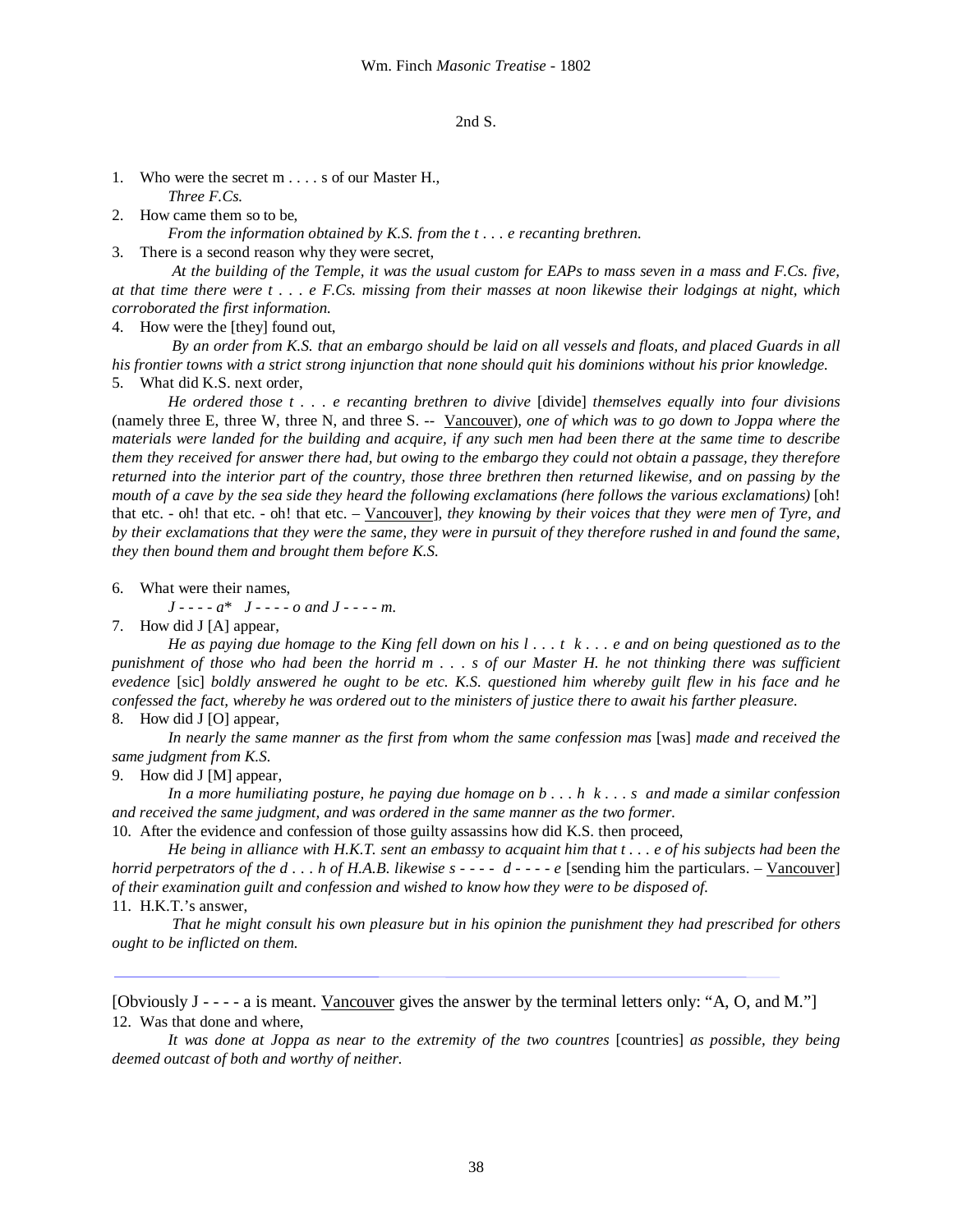#### 3rd S.

- 1. What were the t . . . s our Master H. was s . . . . with,
	- *Setting T - -* [Tool?] Setting Rule and Heavy Rostle.\*
- 2. What is the ornaments of a Master Mason's L.,
- *Porch Dormer and S - - p - - t* [both <u>Browne</u> and *Emulation* have "Square Pavement"; Vancouver has "Sacred Pavement" but this may be an error in transliteration].
- 3. Their uses,
- *The Porch is the entrance into the Sanctum Sanctorum. The Dormer is the window that gives light to the same, and the* [Square] *Pavement for the High Priest to walk on.*
- 4. Name the office of the High Priest,
- *To burn incense to the honor and glory of God, and pray fervently that the Almighty would be pleased to bestow peace and tranquility to the Israelitish nation troughout the ensuing year.*
- 5. What is an excellent Master Mason's name,
	- *G - -* [Giblem Browne].
- 6. Who confered [sic] that name upon him,
- *K.S.*
- 7. For why,
	- *For his excellency in all manner of workmanship.*
- 8. What does the P.W. denote,
	- *A curious artifice*[r] *in all manner of mettle* [sic].
- 9. Name the [seven] originals,

*Three different ways of forming a Lodge; three different ways* [of] *prepareing* [sic] *a Brother; three different obligations; three different Signs; three different Words; three different Tokens; and three ways to Advance.*

[Browne has "setting maul' for the first, the other two being as given. Vancouver has "Rule, and Setting Maul." Emulation has "P., L., and M.M."]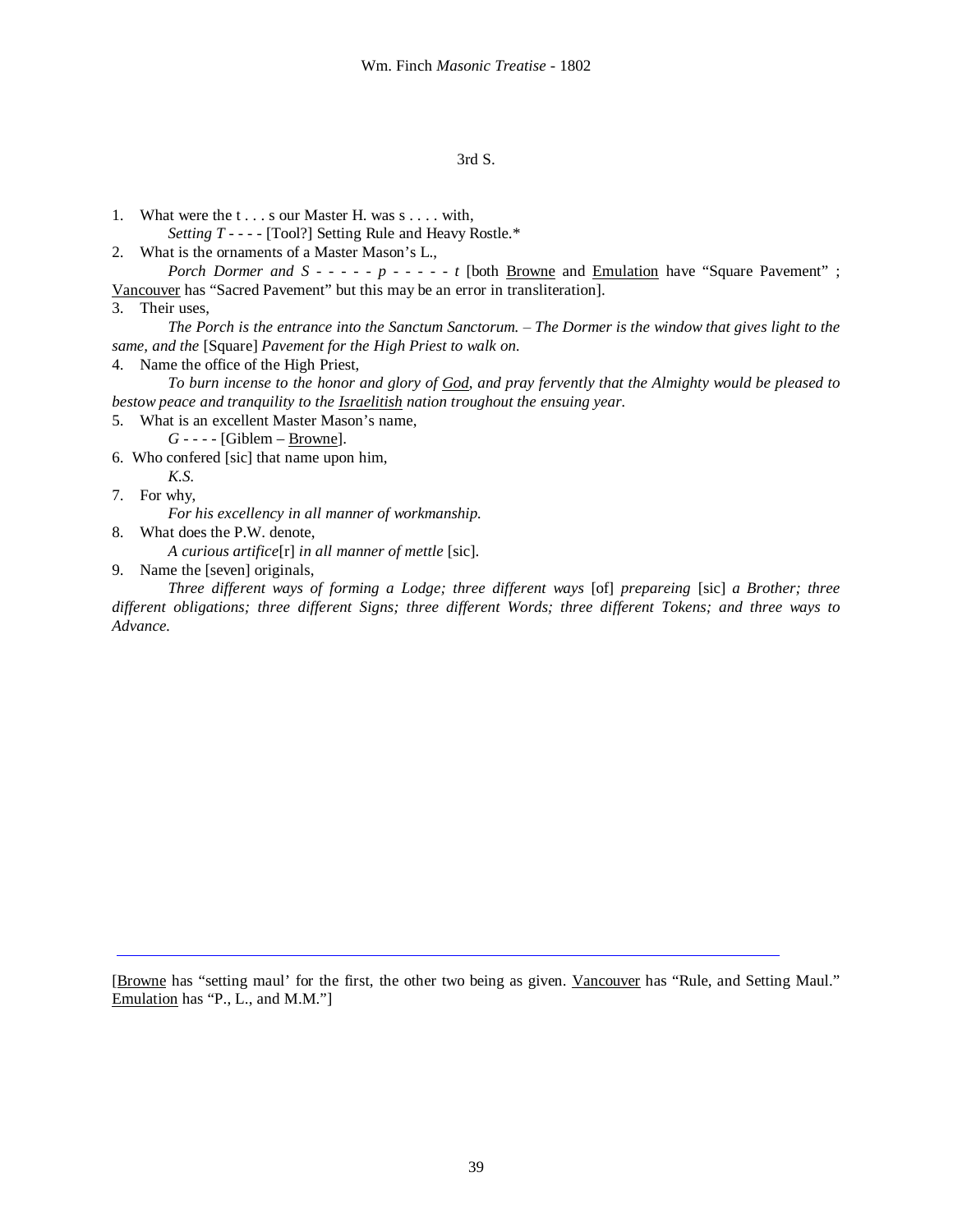#### 4th S.

- 1. Having already been informed in the preceding degree of the materials for the Temple, where they was prepared, the number of workmen employed, and their different employs, we now come to speak more minutely of the Temple itself, its dimensions and ornaments within and without, its sacred furniture and dedication, therefore, B.S.W. inform me how High it was,
- *Thirty Cubits.* 2. How Long,
	- *60.*
- 3. How Wide,
	- *20.*
- 4. How High was the Porch, *120.*
- 5. How Long,
	- 10. [Vancouver says "twenty."]
- 6. How wide,
	- *10.*
- 7. How many rows of chambers, *3 Rows.*
- 8. How High were those Chambers, *5 Cubits.*
- 9. Give a further description of them,

*There were thirty in number, twelve on the South side, twelve on the North, and six on the West, which were encompassed by galleries.*

10. How was the inner part of the Temple ornamented,

*With Cedar and Fir, covered over with plates of gold, ornamented with cherubims and various kinds of flowers.*

- 11. In what part of the Temple was the Ark of the Covenant placed,
- *In the innermost part called the Oracle or partition, which separated the holy from the most holy place.*
- 12. What was that Ark a symbol of, and of what use was the Oracle, *The Divine presence, wherein was contained the two table*[s] *of stone, whereon was engraved the law of*

*GOD, which Moses put there at Horab when the Lord made a covenant with the Israelites, when they excaped* [sic]\* *from their Egyptian bondage.*

- 13. How high was it, ['the Oracle" Vancouver],
	- *20 Cubits.*
- 14. How Long, 2*0.*
- 15. How Wide,
	- *20.*
- 16. Any other ornament belonging to the Oracle or Holy of Holies,

 *It was farther adorned with gold chains, which supported a beautiful purple veil, which hung over the partition which separated the Sanctuary from the Holy of Holies.*

17. What was the principal design in building the Holy of Holies

*To receive the Ark of the Covenant which God gave to Moses.*

18. How many Cherubims were there in the Holy of Holies,

*Two lesser made by Moses of massy gold, and two larger made by Solomon, overlaid with gold. Those made by Moses were part of the Mercy Seat, and inseparable from its; those of Solomon spread their wings over it, being added only for the greater ornament of God's house.* 

<sup>\* [</sup>Vancouver also spells it 'excaped."]

*King Solomon did not make a new ark, which was the only thing made by Moses which Solomon did not imitate and make more glorious; but this he dare not presume to open and take out the book of the law, and put it into an*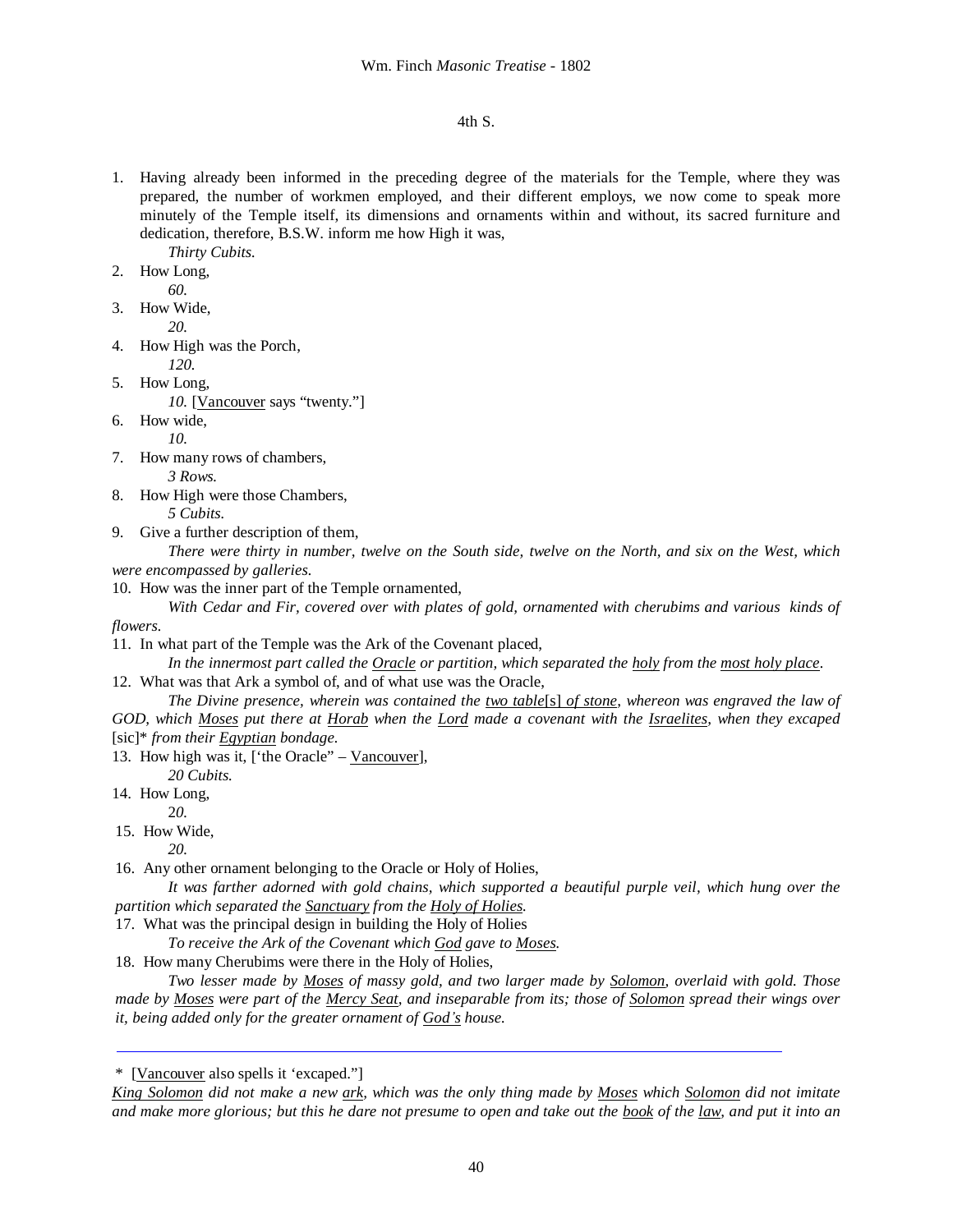*ark, of his own making, it being unlawful for him to touch it, therefore he let it remain with its cover, the mercy seat, and the cherubims belonging to it, and only placed the new cherubims over it as a covering to it for the greater beauty of the house.*

20. What was the entrance into the Holy of Holies,

*The fifth door belonging to the Temple, the first being that which led into the Court of the Israelites, the second into the Court of the Priests, the third was the door of Solomon¶s Porch, the fourth led into the Holy Place, and the fifth door was that which led to the Holy of Holies.*

#### 21. What was delineated on those doors,

*Cherubims in great abundance, which were overlaid with gold. The host of Angels are here represented attending upon the Divine Majesty as His ministers to execute his pleasures* [so also in Vancouver].

22. Give a further explanation of those Cherubims,

*They are represented in the shape of a Man, an Ox, a Lion, and an Eagle, which are supposed to be emblematical of the angelical nature; --*

*that of the Man to signify their benevolence and good will to the human species; --*

*the wings and parts of an Eagle denote their celerity in executing the divine commands; --*

*the part of a Lion denotes their being strong in executing the orders of heaven; --*

*the part of the*  $Qx$  *denotes their patience and assiduity in fulfilling their Maker's will.* 

*The reason why they were represented with their faces to each other, and their eyes fixed upon the covering, was to denote they were the guardians of the law inclosed* [sic] *in the ark. Their stretching forth their wings on high denoted they were on the wing to fly where they were ordered by the Divine Majesty, whether to execute vengeance on the transgressors of the law, or to dispense his favours to the observers of it. Their wings outspread and meeting together formed as it were a seat over the ark, which seat was called the Throne of God. Their faces looking towards each other signified their mutual consent and concord.*

#### 23. Give a third explanation,

*The figure of the Cherubims represented the bearings of the four principal Tribes which denotes the dominion of God over the Israelitesl in particular. The Cherubims placed on the Ark, having those four standards about them, the Ark may truly be said to have been a military chariot, in which God, assuming the character of a King, fought against the enemies of His people the Israelites, God being invisible what form could he assume more consistent with his character of the Supreme civil magistrate of the Jews, than that of a warrior, a character under which he is frequently represented in many parts of Scripture?*

*The Cherubims were the symbols of strength, address, prudence, and irresistible wisdom which it excluded from no place, and is superior to all difficulties. It was a custom among the Egyptians of framing compounded figures for hieroglyphical or symbolical purposes. No one can believe that Cherubims were placed in the Temple to represent one animal compounded of a Man, an Ox, a Lion, and an Eagle, therefore we must necessarily admit that the parts of these animals, when joined together, were intended to signify several characters, powers, or persons united together in one.*

*As hieroglyphics were the most antient form of writing, this will not only appear true, but likewise necessary, and that the Egyptians made use of those compositions, several of their monuments demonstrate, some of them shew us two, sometimes three heads of different animals upon one body. The Egyptian Sphinx, which was placed at the entrance of their temples, seems to have given rise to two of the Cherubical figures exhibiting the head of a Woman on the resemblance of a Lion.*

*The Egyptians were very much addicted to make the body of their image human, though they sometimes bear the head of a Lion, a Hawk* [Falcon]*, an Eagle, a Bull, a Ram, etc. The application was to signify a different Deity;*

*we may therefore conclude that the Unity from hence took occasion so far to condescend to the prejudices of the Israelites, which they had contracted in Egypt, as to make use of the Cherubims for a symbolical representation of himself as the tutelary Deity of the Jews and the supreme Lord of the Universe, by vindicating to himself these symbols by which the most celebrated Dieties* [sic] *of the Heathen world were represented.* [see Ezekiel, Chapter 1  $-$  G.L.H.]

*If we attend to the origin and nature of the hieroglyphics, we shall be able to clear this condescension from any objection with which it may be charged by ignorance, or traduced by prejudice. Some from considering that the*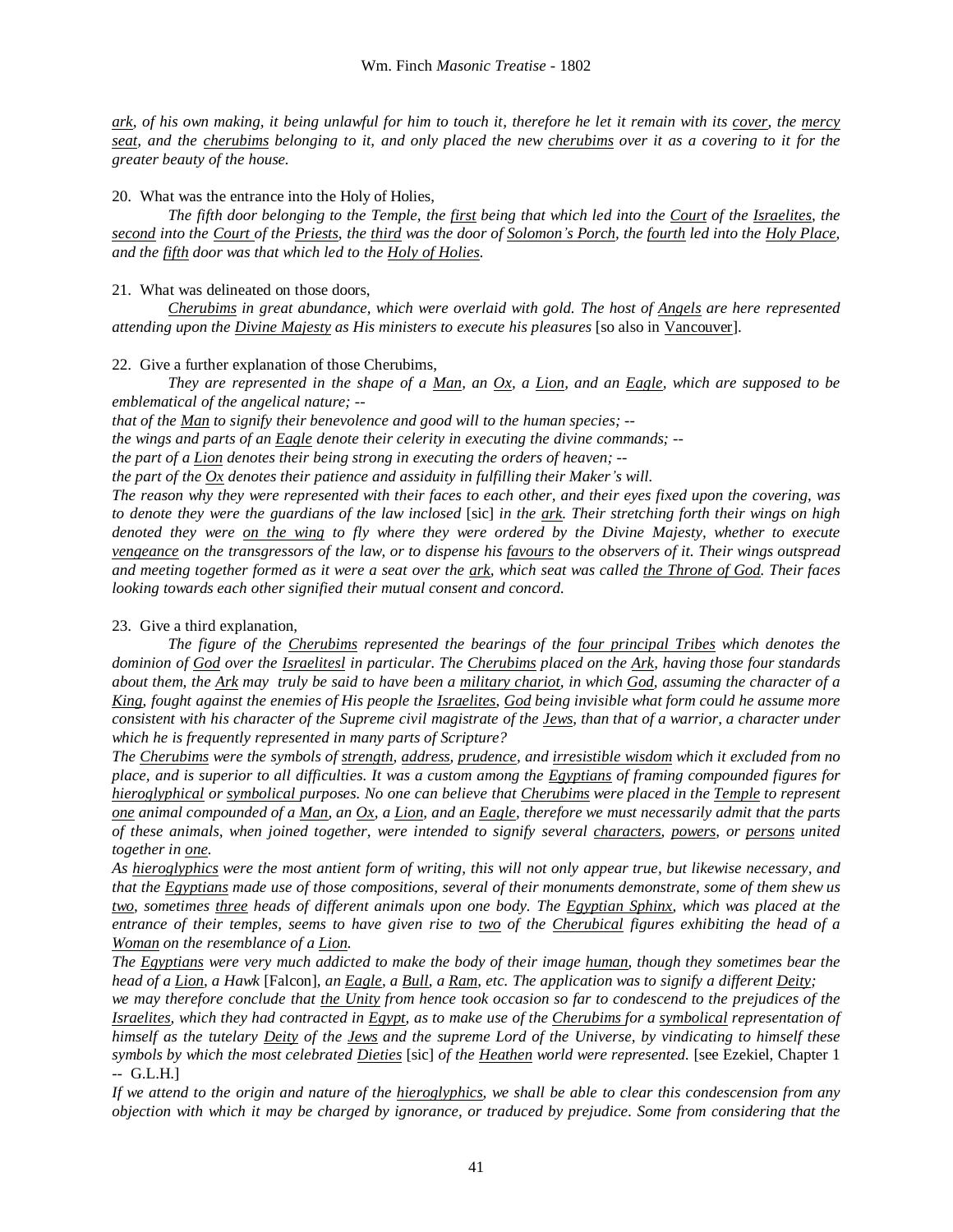*Ox was the symbol fire* [Earth]*, that the piercing eyes of the Lion occasioned that animal being used as the symbol of light* [Fire]*, and that the soaring flight of the Eagle had occasioned that animal being used as the symbol of air* [Water, as its lower nature of the Scorpion]*;*

*that these elements were the objects of the earliest Pagan adoration, and that the appearance of the true God is generally represented in Scripture under the visible symbol of fire, light, and air; therefore from some persons considering all these circumstances conjointly have inferred that the figures composing the Cherubims which were the symbols of fire, light, and air; the ordinary similitude under which the Diety* [sic] *usually appeared, were intended to represent the characters or persons in the Divine essence that fire, light, and air, or spirit resembled.*

#### 5th S

1. Give a proper and full difinition [sic] of the Ark of the Covenant placed in the Holy of Holies, likewise the ring of Gold thereon placed, and the two tables of stone therein deposited,

*The Ark was a kind of Chest or Coffer, wherein was deposited the two Fables* [Tables] *of Testimony, containing the Ten Commandments, written with the finger of God, which was the most sacred monument of the Jewish religion. This Ark was to be a symbol of the Divine presence and protection over the Israelites, a sacred pledge of the stability of the Jewish common wealth, so long as they adhered to the articles of the covenant, which the Ark contained.*

*If we enquire into the origin of the Sanctuary and its furniture, particularly of the Ark and its appendages, it will be found probable to have taken its rise, like the rest of the <u>Jewish</u> ceremonies, from the hardness of the people's hearts, and their gross conceptions of the Divinity. As idolatrous nations were frequently building Temples to their Gods, and place*[d] *images in them to represent the objects of their worship, so the Israelites were commanded to build a Temple to the Supreme God, and place in it an Ark, as the symbol of the Divine presence, and of this the splendor and external beauty of the Ark, the Ornaments of gold with which it was decked, are thought to be strong presumptions;*

*since these splendors and trappings were quite foreign to that simplicity of divine worship, which the Deity in all ages requires, and which are of no avail but to strike the populace. When God shewed Moses upon the Mount the pattern of the Tabernacle, Ark, and Altars, it was rather by way of Permission, and an act of indulgence, than a precept, and designed as a moral and political means to preserve a stiff necked and superstitious people from revolting to Idolatry.*

*We are well convinced from sacred history, that the earliest nations had Temples, Oracles, sacred Arks or Coffers, and other appendages of worship, prior both to the Jewish Tabernacle and Temple. We find the Prophet Amos upbraiding the Israelites with their superstitions in the wilderness, says, ye have borne during your travels in the wilderness the Tabernacle of your God Moloch, a custom which they had doubtless derived from the Egyptians, and consequently had been in use long before the Tabernacle of Moses;*

*therefore, that the Israelites, who were exceedingly addicted to the Manners of the Egyptians, might not any longer make a Tabernacle to Moloch, and carry it about in triumph after the Gentile fashion, they were permitted to make a Tabernacle to the true and living God, and carry it about in honour of Him;*

*which Tabernacle was furnished with an Ark, an Oracle, and Altar, etc. like those of other nations. A Cornice or Rim of gold was placed round the top, which was called a Crown, because it compassed it round, for the antient Crowns were only a plain circle of gold, or rather materials set upon the heads of their Kings and great Men;*

*this crown, or border of gold, rising to some height above the Ark, served both for ornament and for supporting the Mercy Seat, which was of the same length and breadth with the Ark, which shows it was the Cover of the Ark. In relation to the Ark itself, it served merely for a beautiful covering, yet in relation to the Divine Glory, which rested upon it, and to the Cherubims which were constituent parts of it, it seems, with great propriety, to be denominated the propitiatory, or Mercy Seat, therefore it is considered as a part of the furniture of the most holy place by itself.*

2. How high was the great Molten Sea,

*Five cubits, besides the height of the oxen whereon it stood.*

3. How many in diameter, *Thirty.*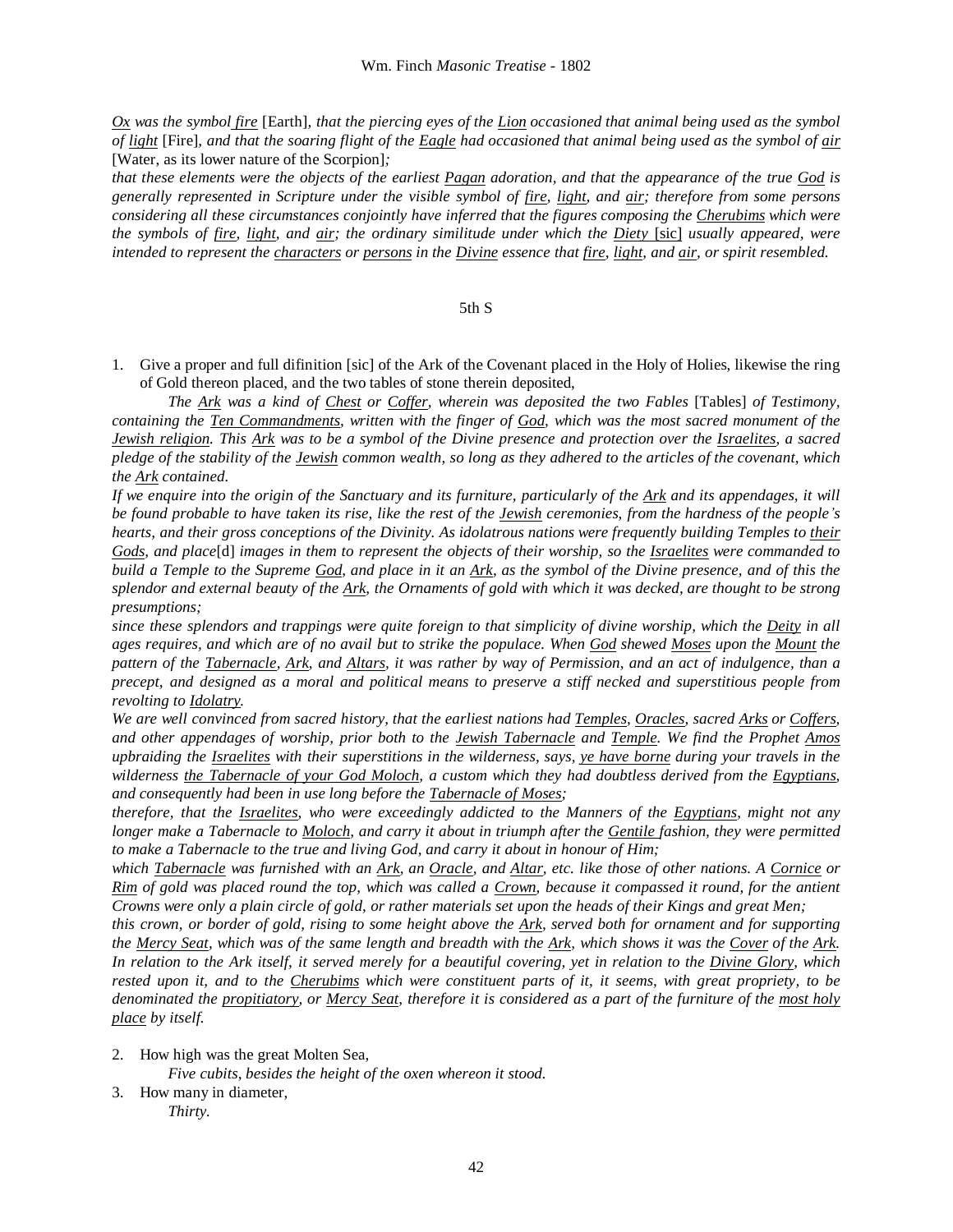4. How many in circumference,

*Ten.*\*

5. What was its use,

*For the washing of the sacrifices, and likewise for the Priests and Levites, who washed their hands and feet not in it, but with water drawn out of it by pipes or conduits, which were 600 in number, whereby great quantities of water might flow out of it to wash great numbers at a time.*

6. What supported it,

*Twelve oxen, with their faces outermost, three looking to the East, three to the West, three to the North, and three to the South.*

7. Where was it placed, and what quantity of water did it contain,

*By constantly supplying 2000, each bath containing eight gallons, this Sea or Bason constantly contained 500 barrels of water; had it been filled up to the brim, it would have supplied 3000. It was placed on the South East side, so that as soon as the Priests entered, (which they did at the East Gate) they were immediately supplied.* \*\*

- 8. What was the use of the ten great Lavers,
	- *For the Israelites to wash in, the great Molten Sea being reserved for the Priests and Levites only.*
- 9. What quantity of water did each Laver contain,

*Ten barrels each, which made one hundred in the whole, being just one fifth the quantity contained in the great Molten Sea.*

10. How many baths did each Laver contain, and how many in the whole,

*Each Laver contained 40 baths, which made 400 in the whole, a fifth part the number only that the great Molten Sea contained.*

11. What supported these ten great Lavers of water,

*Ten large brass Bases, curiously ornamented with Lions, Oxen, Cherubims, and many other devices of curious workmanship.*

12. Where was they placed,

*Five on the North, and Five on the South side.*

- 13. How high were those Bases, *Three* [cubits].
- 14. How long,
- *Four.*
- 15. How wide, *Four.*
- 16. Of what use were the Shovels, *To cleanse the alter, etc.*
- 17. Of what use were the Basons, *For the Priests to receive the blood of the sacrifices.*

Vancouver reverses these figures, giving Ten in diameter, and Thirty in circumference. The transcription in Finch is obviously incorrect.

- \*\* The answers, here in reverse order to the questions, are given in their proper order in <u>Vancouver</u>. A.H.
- 18. Of what use were the Pots in the Temple,

*To hold these sacrifices which were divided between the Priests and the People.*

- 19. What were these utensils made of, *All above-mentioned were made of brass.*
- 20. What was the Altar of Incense made of,

*Pure gold.*

21. Where was it placed, *In the Holy Place adjoining the Most Holy.*

22. For what purpose, *To burn incense to the honour and glory of God.*

23. How many tables were there, what made of, and where placed,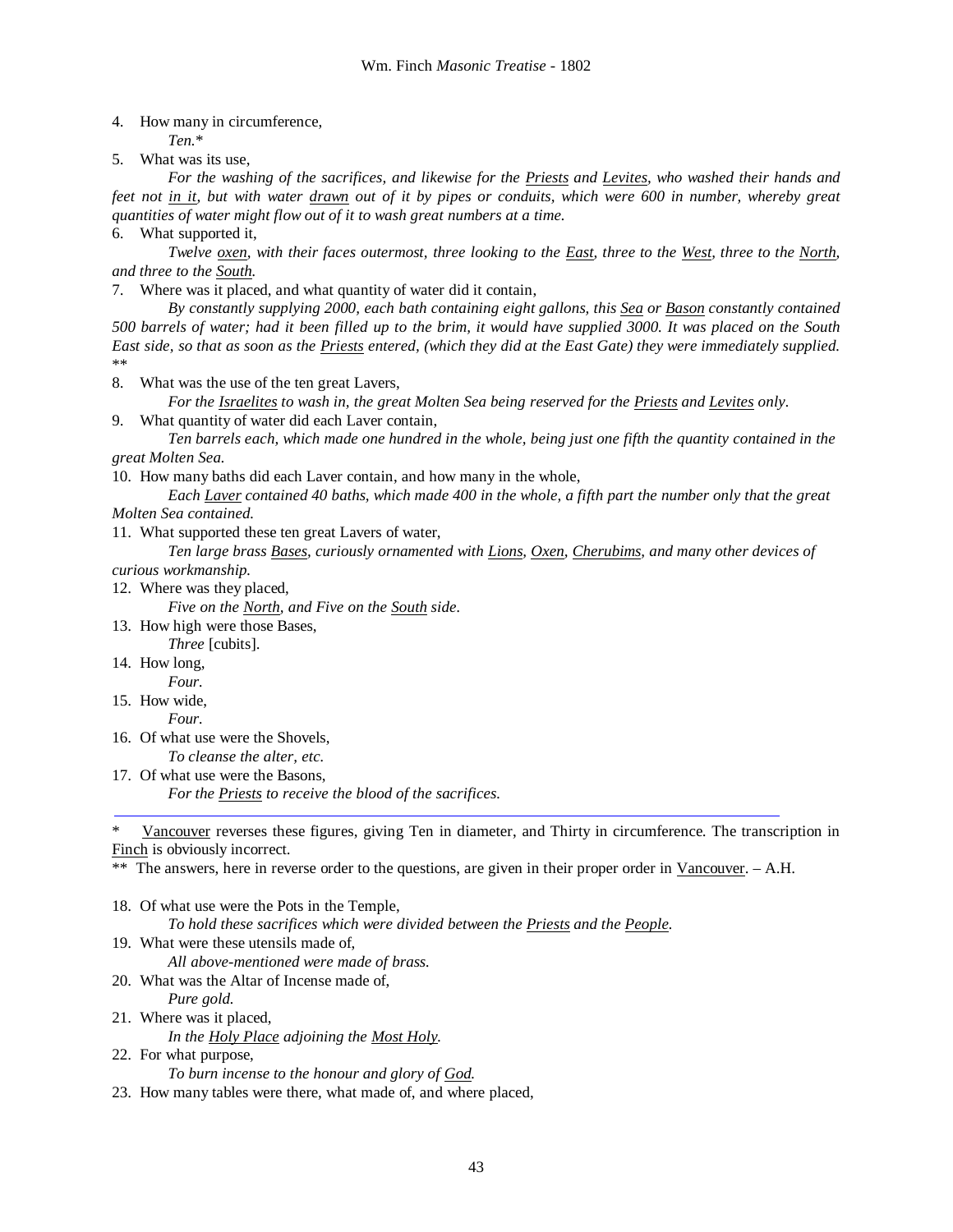*There were Ten in number, five were placed on the right, and five on the left; on one of which, more noble than the rest, was placed the Shew Bread.* [..the twelve loaves of Shew Bread. – Vancouver.]

24. What does the Shew Bread denote,

*The Twelve Tribes of Israel, and likewise the Twelve Stones in the River Jordan.* [. . Jordan, and the twelve months in the year.  $-\underline{V}$ ancouver.]

25. How many Candlesticks were there, and what made of,

*Ten in number, and all made of pure gold, as well as likewise all the remaining untensils.*

26. Where placed,

*Five on the right, and five on the left, before the Oracle. King Solomon made ten candlesticks, instead of one, which Moses made, because the place was more capacious, and the vessels were not to be removed from place to place as they had been before, therefore required a greater number.*

27. What were they ornamented with,

*With beautiful flowers wrought upon them.*

28. Were they further adorned with anything, and why were they kept continually burning,

*Lamps, containing Oil, which were perpetually burning, three by night, the rest by day, otherwise the Priests must have ministered in the dark, at the Altar of Incense, for there were no windows in the Holy Place.*

29. What do they represent,

*The candlesticks giving light, denotes the law of God, and the doctrines of Revelation shining in His church: for the commandment is a lamp, and the law is light.*

30. What was the use of the Bowls,

*For preserving the oil for these lamps.*

- 31. Of what use were the Spoons,
- *To take up the same.* 32. What use the Snuffers,

*To dress the same.*

33. How many Basons were there,

*There were 100 in number, and were such for receiving the blood of the sacrifices, etc.*

- 34. What use were the Censers, *For offering incense to God.*
- 35. What use were the Flesh Hook[s],

*To prevent the sacrifices falling off from the Altar of Burnt offerings.*

36. Were the inner part of the Temple farther ornamented with any thing,

 *With gold, ivory, and precious stones, in great abundance, all fetched from Ephir, in ships, for that purpose, which shews the vast riches of Solomon, and his great piety, which made him spare no cost to beautify the House of God, and the meanest thing belonging to it, whereby the people, who were much taken with outward spendour, were preserved from Idolatry, for they could go no where, and see a place comparable to this of King Solomon, there being at that time nothing in the whole world like it for riches and glory.*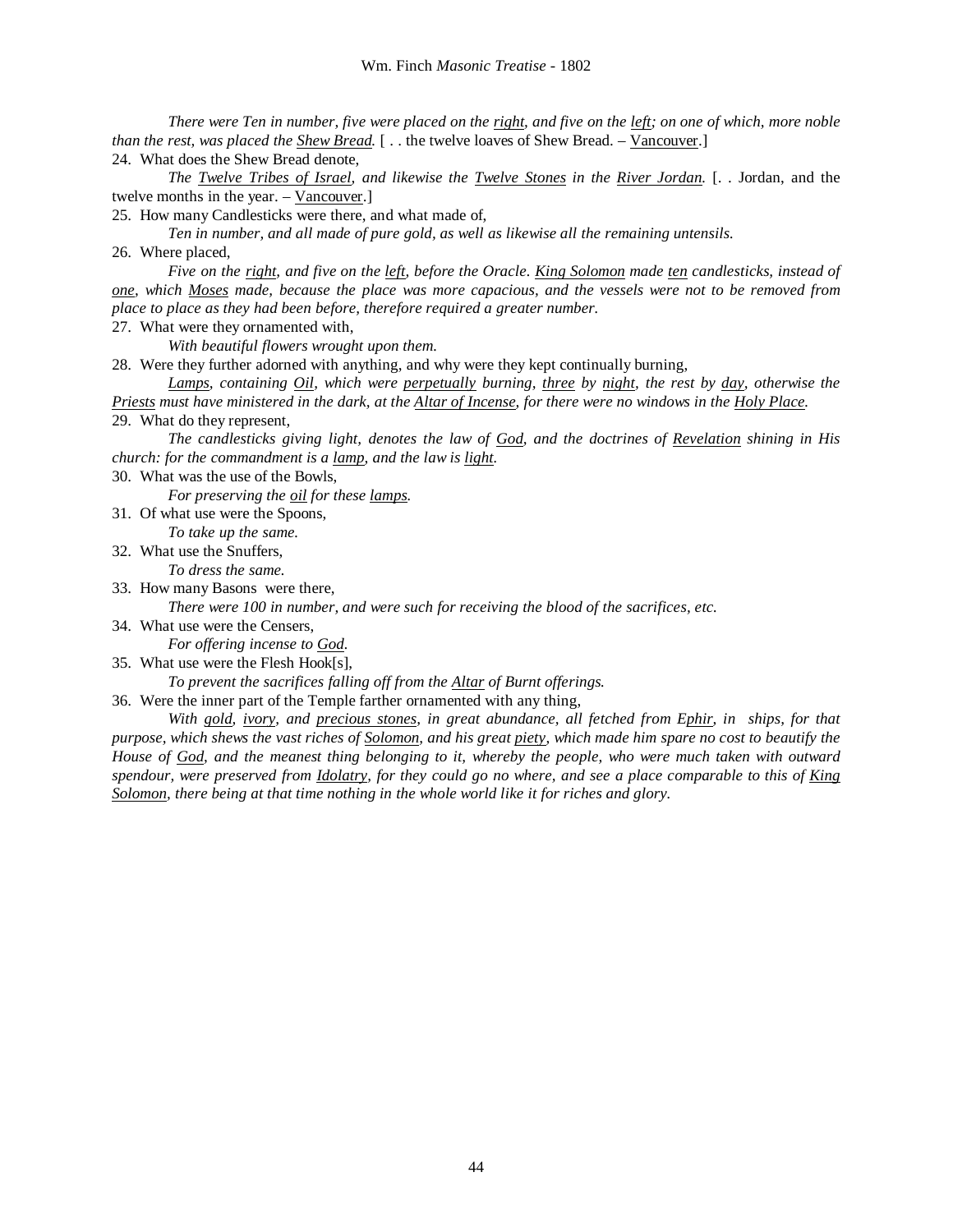#### 6th S

1. The Temple being now fully compleat in all its parts, and nothing remaining but its dedication, how did K.S. next proceed,

*He assembled all the heads of every tribe, the elders and chiefs of Israel, to bring up the Ark, out of Zion, the city of David, it being brought there by David, and deposited in a Tabernacle, until the Temple was fininished, to receive it, which being now built, and completely fininshed in all its parts, upon Mount Moriah, the Ark was now brought up to the Temple by the Levites, but they not being permitted to enter the Holy of Holies, they delivered it into* [the] *hands of the Priests, who carried it into the Holy of Holies;*

*for before the glory of the Lord had filled the House, the Priests were permitted to enter therein, but after the glory of the Lord had filled the House, none but the High Priest was permitted so to do, and not even him, but once a year, not then, till after many washings and purifications against the great day of expiation, for by the Israelitish law, all human flesh was deemed unclean.*

2. After the Priests had taken the Ark into the Holy of Holies, what was the result thereof,

*The fire from Heaven, which filled the whole House; this cloud was the glory of the Lord, or the symbol of the Divine Presence, which now filled the Temple, as it had antiently done* [in] *the Tabernacle. When that was first erected, whereby the Temple was consecrated, (God by this testifying His acceptance of it), as the Mosaic Tabernacle had been before, only there the Cloud covered the Tabernacle without, and the glory of the Lord shined within;*

*but here the House itself was filled with the Cloud, out of which the glory of the Lord broke, and after it had filled the whole House, settled in the Most Holy Place.*

3. After the glory of the Lord had filled the house, what succeeded,

*The solemn prayers of King Solomon, at the consecration and dedication, wherein he acknowledges the goodness of God, and His gracious promise, and His faithfulness in fulfilling it;*

*he there professes before the people that they might be instructed by it, that he had no such gross imaginations as were among the Heathens, who fancied their Gods were confined to their Temples. No, saith Solomon, the Heaven itself, which is far above the Heavens which we see, cannot comprehend His infinite Majesty, for He fills the whole universe;*

*and certainly this one profession is of more true value, and was more highly regarded by God, than all the riches and fine ornaments that were in the Temple, and highly to be valued by every true Mason, it being the greatest ornament, the brightest gem, that adorns the Masonic Order.*

4. What number of Oxen were offered, and what number of Sheep, *22,000 of the former, and 120,000 of the latter.*

5. Describe the farther particulars of the inner part[s] of the Temple and their uses,

*Its inner walls, posts, beams, doors, floors, and ceilings, were made of Cedar wood, Olive tree, and planks of Fir, covered all over with plates of gold, and ornamented with works of different sorts, and adorned with most precious jewels, of various colours, disposed in excellent Order.*

*The nails which fastened those plates, were likewise of gold, with heads of various workmanship, the most was Olive wood, covered with plates of gold, which made a most glorious sight, and when the Sun shone thereon, it reflected such a brightness, as dazzled the eyes of all who looked towards it.*

6. Describe the Court in which the Temple stood and those without it,

*They were ornamented with fine buildings, and cloysters* [sic]*, and the gates entering thereunto were very beautiful and sumptuous.*

7. Name the number of Vessels consecrated for the use of the Temple, what made of, and their value, and likewise the other ornaments and their uses,

*The number of vessels consecrated for the use of the Temple, were 10,480,000. 140,000 of them were gold, the remaining 10,340,000 were silver, the value of those vessels, including brass, amounted to 6,904,822,*